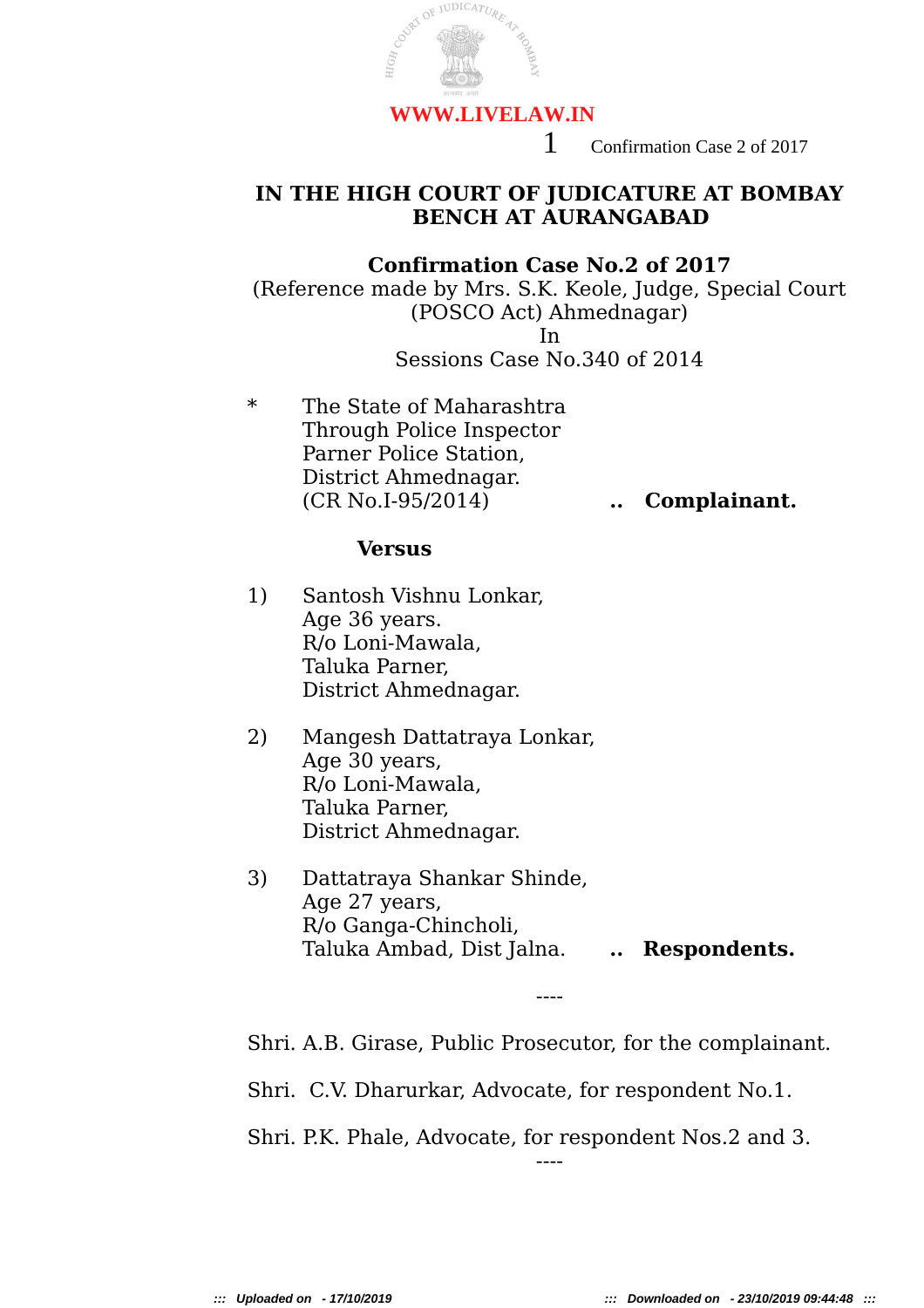

2 Confirmation Case 2 of 2017

# **With**

# **Criminal Appeal No.568 of 2017**

- 1) Mangesh Dattatraya Lonkar, Age 30 years, R/o Loni-Mawala, Taluka Parner, District Ahmednagar.
- 2) Dattatraya Shankar Shinde, Age 27 years, R/o Ganga-Chincholi, Taluka Ambad, Dist Jalna. **.. Appellants.**

## **Versus**

\* The State of Maharashtra Through Police Inspector Parner Police Station, District Ahmednagar. (CR No.I-95/2014) **.. Respondent.**

Shri. Shri. P.K. Phale, Advocate, for appellants.

Shri. A.B. Girase, Public Prosecutor, for the State.

## ---- **With**

----

# **Criminal Appeal No.678 of 2018**

\* Santosh Vishnu Lonkar, Age 36 years, R/o Loni-Mawala, Taluka Parner, District Ahmednagar. **.. Appellant.**

# **Versus**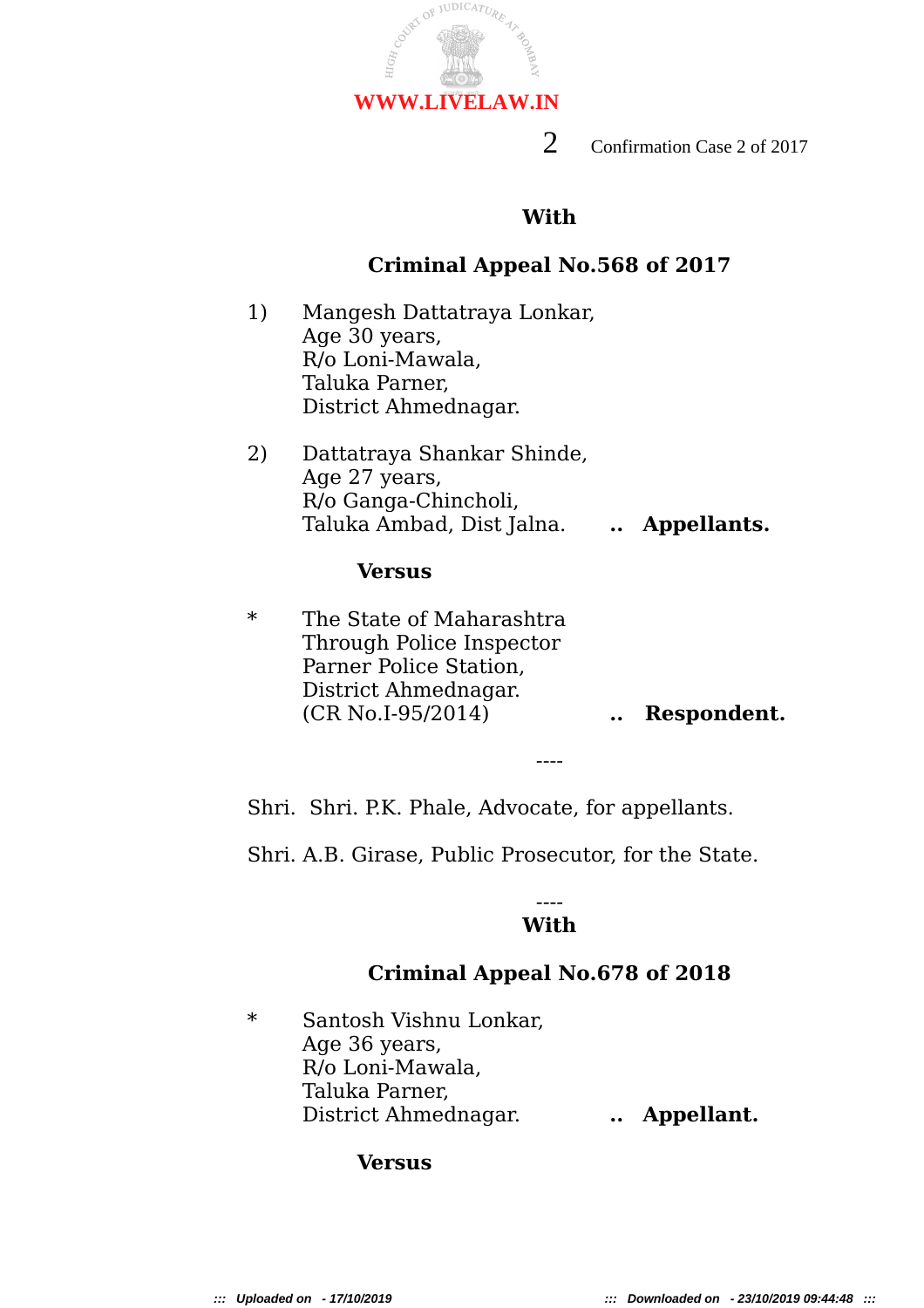3 Confirmation Case 2 of 2017

\* The State of Maharashtra Through Police Inspector Parner Police Station, District Ahmednagar. (CR No.I-95/2014) **.. Respondent.**

Shri. C.V. Dharurkar, Advocate, for appellant.

Shri. A.B. Girase, Public Prosecutor, for the State.

----

----

 **Coram: T.V. NALAWADE & K.K. SONAWANE, JJ.**

 **Judgment reserved on : 07th October 2019 Judgment pronounced on : 17th October 2019**

## **JUDGMENT (Per T.V. Nalawade, J.):**

1) Criminal Appeal No.678/2017 is filed by accused No.1 and the other appeal is filed by accused Nos.2 and 3 from Sessions Case No.340/2014 which was pending before the learned Judge of Special Court created under the provisions of Protection of Children from Sexual Offences Act, 2012. The Confirmation Case is referred by the trial court for confirmation of death sentence. All the three accused are convicted by the trial court for offences punishable under sections 302 read with section 34 and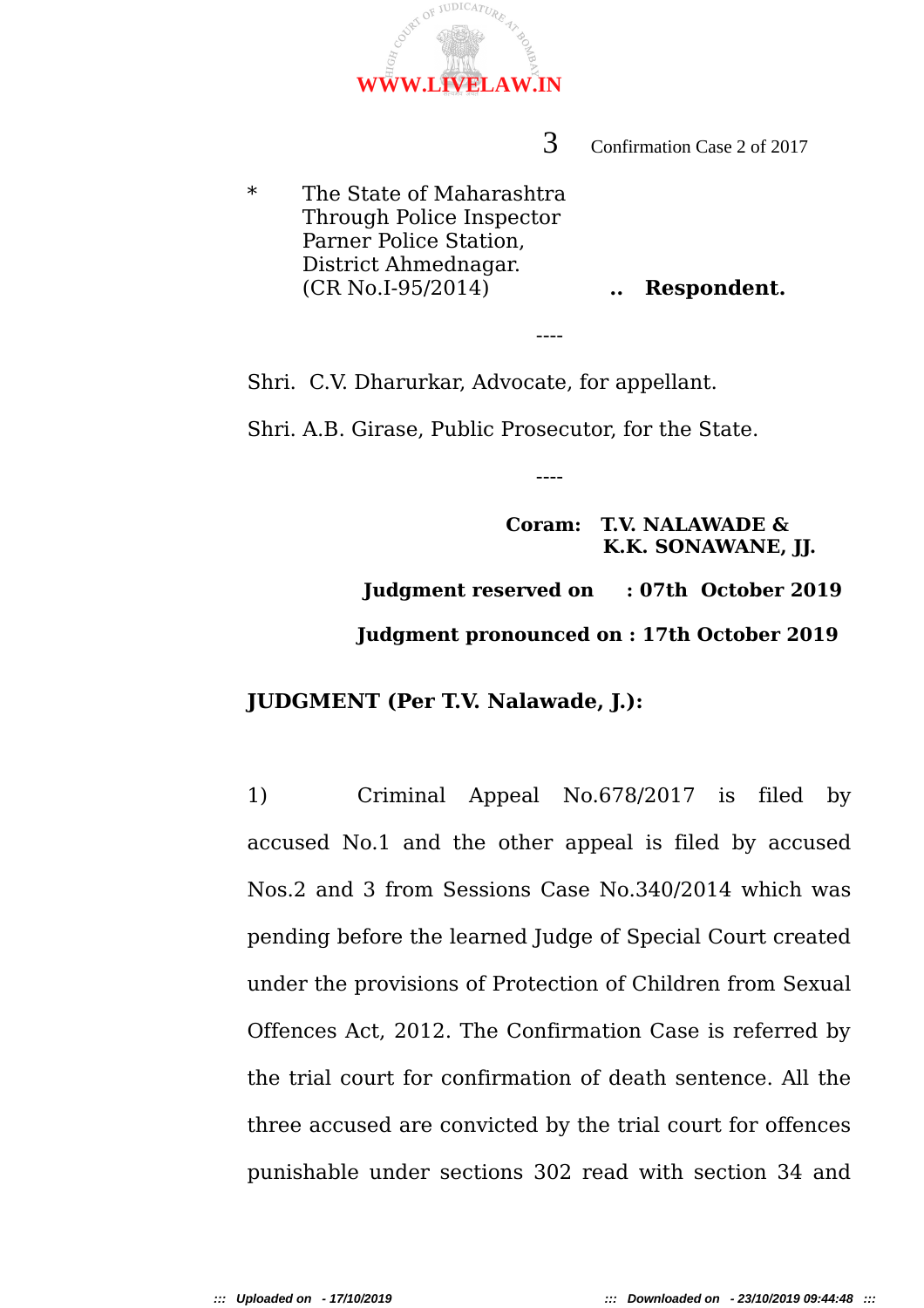

## 4 Confirmation Case 2 of 2017

376-A read with section 34 of the Indian Penal Code and for each of these offences death penalty is given to all the three accused. They are also convicted and sentenced for the offence punishable under section 120-B of the Indian Penal Code and for that each of them is sentenced to suffer imprisonment for life. They are convicted for offence punishable under section 376-D read with section 34 of the Indian Penal Code and for that also each of them is sentenced to suffer imprisonment for life and to pay fine of Rs.50,000/- each. They are sentenced to suffer imprisonment for life for offence punishable under section 376(1)(2)(m) read with section 34 of the Indian Penal Code. They are convicted for offence under section 3 punishable under section 4 and under section 5 punishable under section 6 of the Protection of Children from Sexual Offences Act, 2012 but no separate sentence is given for these offences. Heard both the sides.

2) The facts leading to the institution of the appeals and the reference for confirmation can be stated as follows:-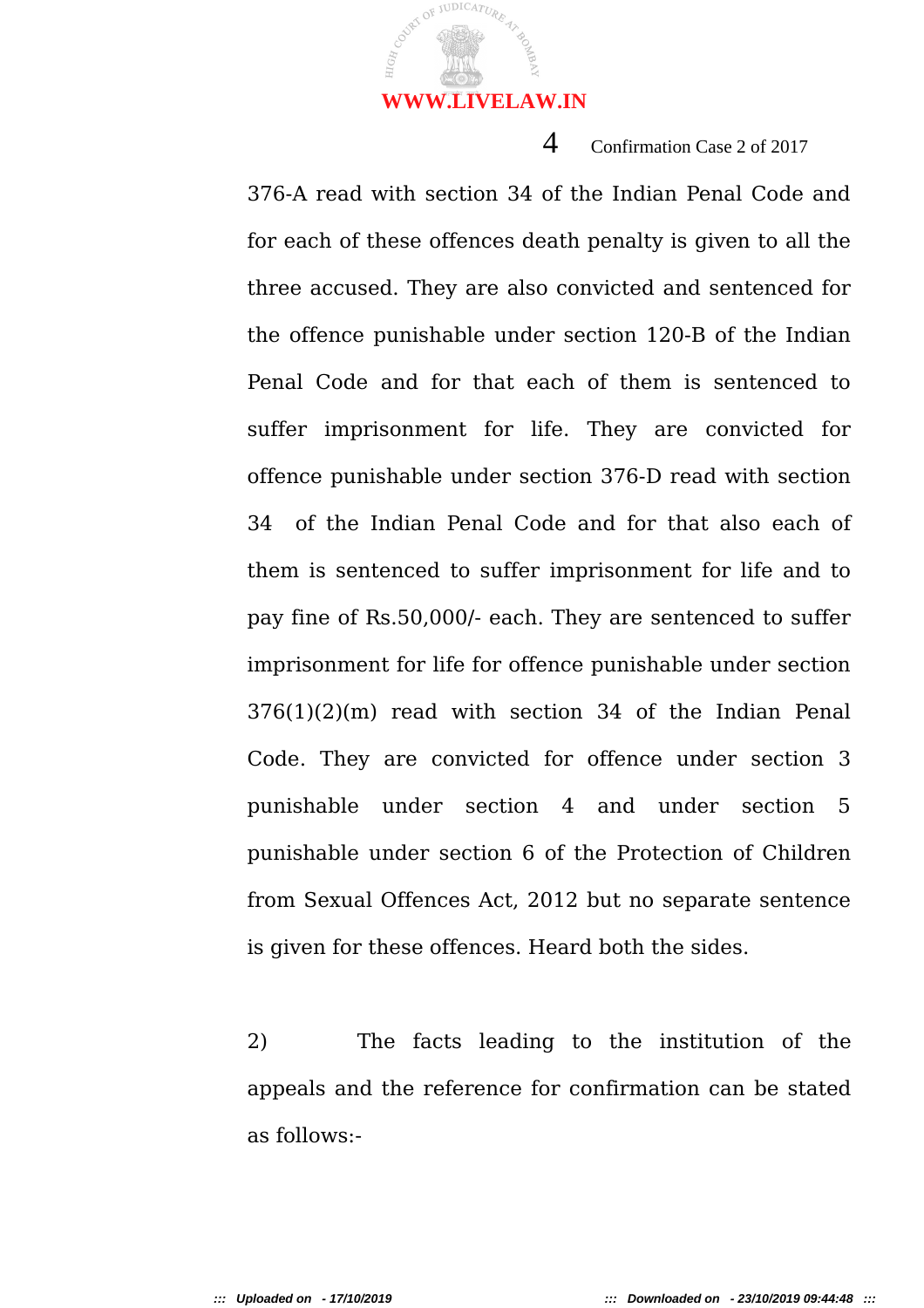

# 5 Confirmation Case 2 of 2017

3) The victim girl was aged about 16 years and she was studying in 10th standard in a school from village Alkuti. She was resident of a Vasti from village Hamumanwadi, Taluka Parner, District Ahmednagar. From Hanumanwadi she was required to walk upto village Loni -Mawala which is situated at a distance of about one to one & half kilometers and from there she was required to go to village Alkuti by state transport bus. At the relevant time, unit tests of the school were going on.

4) The incident took place on 22-8-2014. On that day the victim left home at 9.30 a.m. for school for attending the Unit Test. When the Unit test was over, by bus she returned to Loni-Mawala at 5.00 p.m. When she was proceeding towards Hanumanwadi on foot there was rain and so she stopped below a tree situated near the bungalow of one Dadabhau Mawale. She was seen at 5.15 p.m. below that tree by her cousin Amol (PW 2) when he was proceeding towards Padwal Mala with his friend Sagar and they were on motor cycle.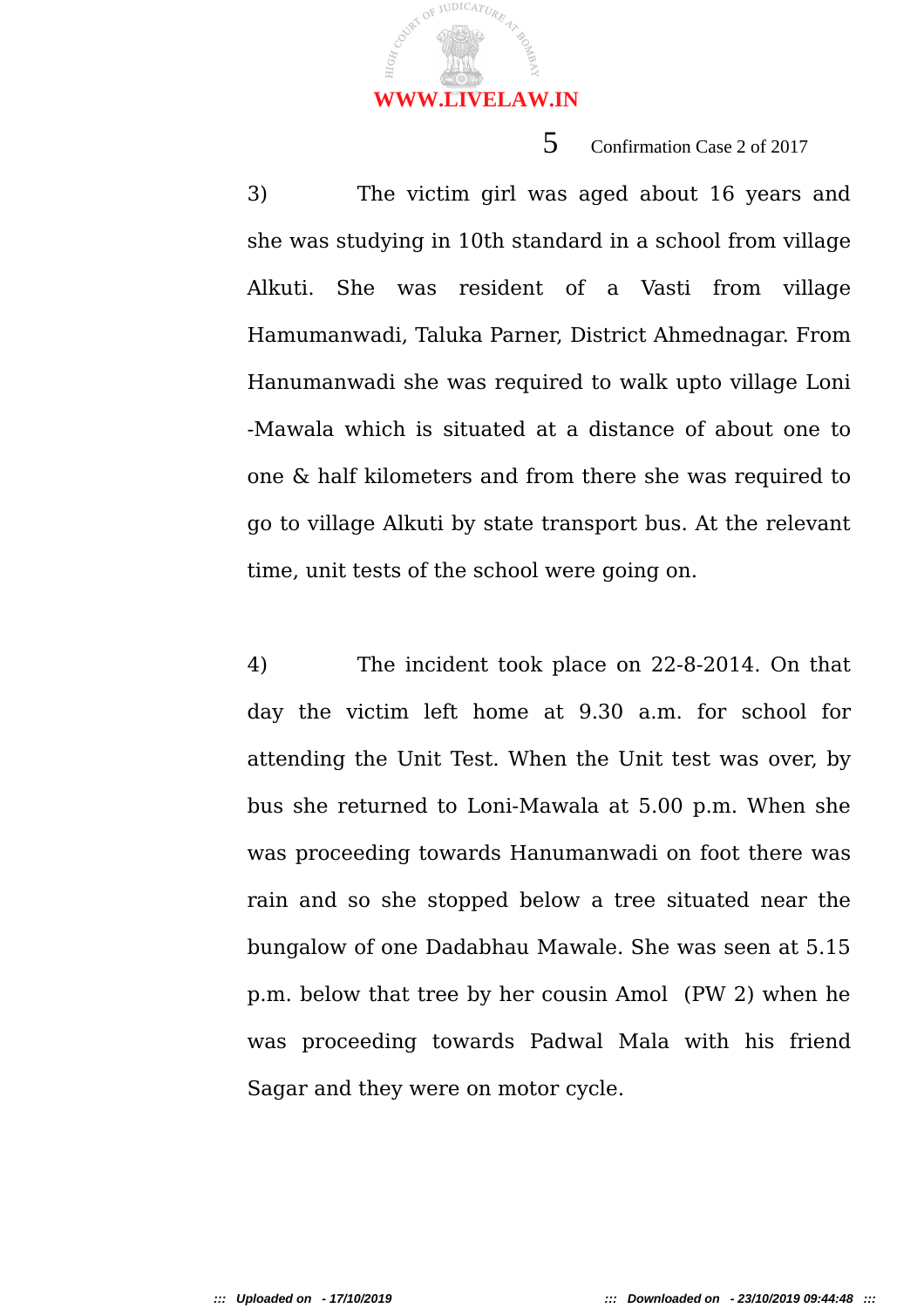JUDICATUR

6 Confirmation Case 2 of 2017

5) After crossing some distance, Amol had casual talk with accused persons as they were coming from opposite direction and they were on motor cycle. Amol had noticed that the victim had started on foot towards Hanumanwadi and behind her by keeping some distance the motor cycle of the accused persons was proceeding in the same direction in slow speed.

6) The victim girl did not reach home even when it was 6.00 p.m. Popat, father of the victim girl, and other relatives started searching for the victim girl. She was not found in the village and the search was taken in the vicinity of the village and they had gone upto Loni-Mawala also. Some persons who were taking search noticed that sandals of the victim girl were lying on the road leading to Hanumanwadi and these sandals were identified by mother of the victim. Then search of the vicinity of that spot on that basis was made thoroughly and after that they noticed the dead body of the victim lying in chari, Canal No.37. At that place chari had a small bridge over it and road was passing over the bridge. The dead body was found at 7.00 p.m. There were injuries on the dead body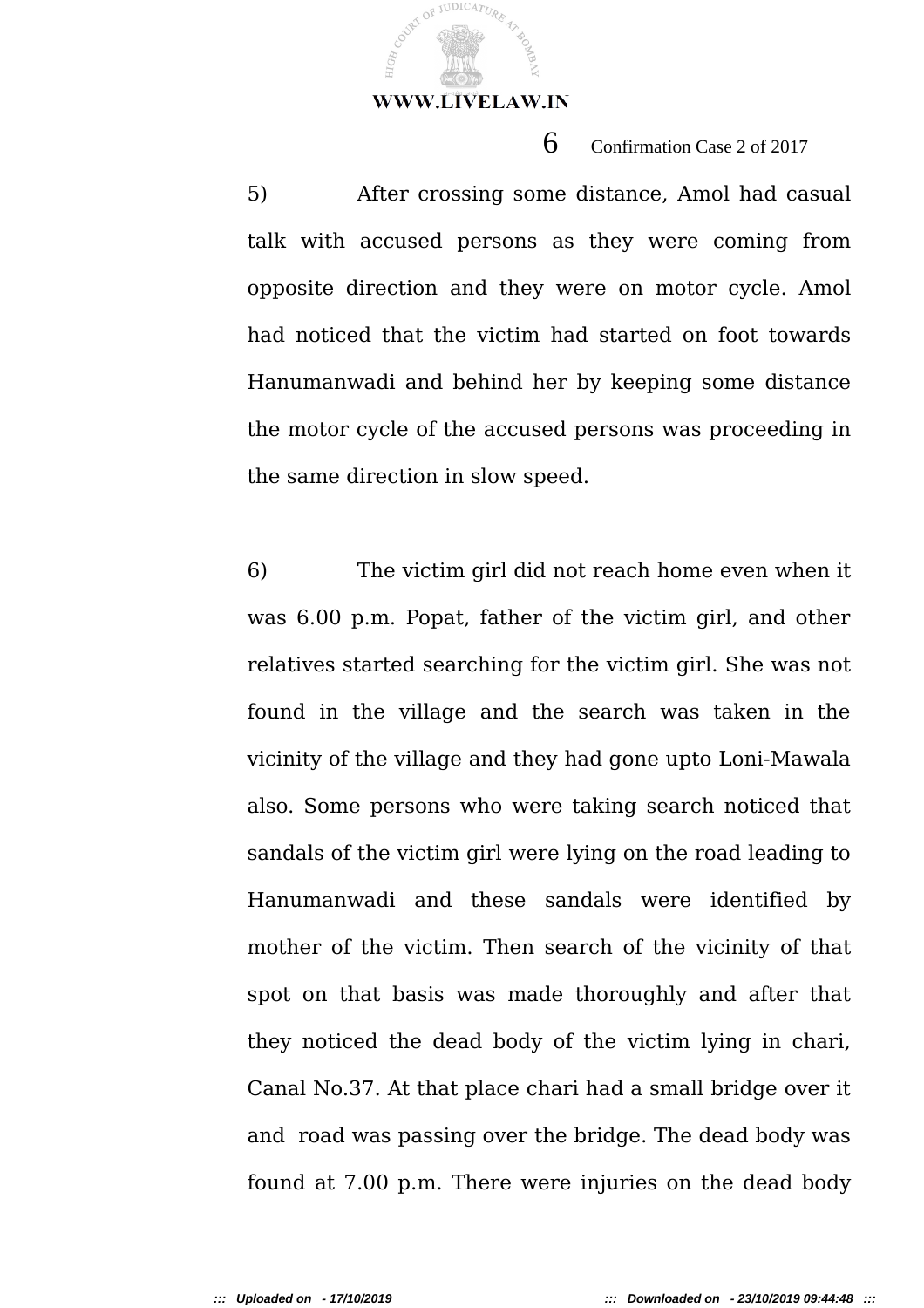JUDICATUR

7 Confirmation Case 2 of 2017

and in view of the position of the dead body, everybody realised that there was rape and murder. Somebody informed to police and police also rushed to the spot. Sandip, uncle of the victim girl and real brother of Popat gave report to Parner Police Station before 10.00 p.m. on that day and the crime came to be registered for offences punishable under sections 302, 376 etc. of the Indian Penal Code and also under the provisions of the POSCO Act against unknown persons.

7) On the next day i.e. 23-8-2014 at about 9.00 a.m. Aishwarya, a resident of Loni Mavala, a girl friend of the deceased went to police with her father. She used to go to the same school from village Alkuti with the deceased by bus in the past and she used to return also with the deceased and so she had acquaintance with the deceased. On 21-8-2014 the deceased had disclosed to this girl that accused No.1 - Santosh was teasing her from about 2 to 3 days and he was obstructing her on the way proceeding towards Hanumanwadi from Loni-Mawala and he was insisting her to sit on his motor cycle. The deceased also disclosed that accused No.1 had given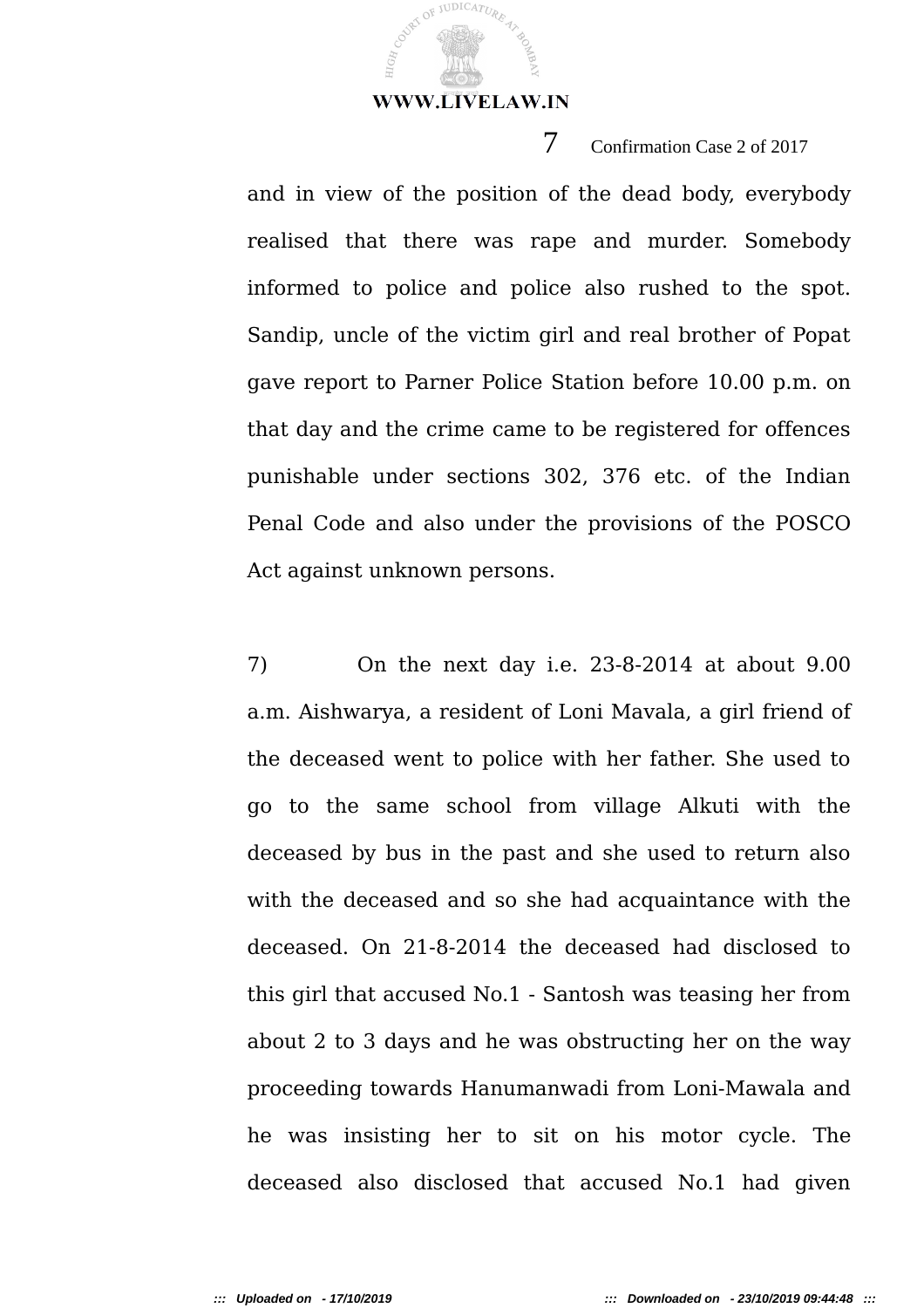**JUDICATUR** 

8 Confirmation Case 2 of 2017

threats of life and he had warned not to disclose about his conduct to anybody. The deceased had expressed that she had a feeling that if there is disclosure of the incident to her parents would stop sending her to the school as the accused No.1 was of goonda nature. She had requested Aishwarya not to disclose about the incident to anybody. Aishwarya had seen the deceased on 22-8-2014, on the day of the incident in the school. As the deceased was to face unit test they were not together when Aishwarya returned home on that day.

8) Aishwarya (PW 8) gave aforesaid information at about 9.00 a.m. of 23-8-2014 and due to that information police got clue. Then one Gani Pathan came to police station and he informed that on 22-8-2014 after 8.30 p.m. accused No.1 had admitted before him that he had committed the offence of rape and murder and accused Nos.2 and 3 were with him and they had also participated in the commission of those acts. He had not rushed to police as he was afraid of accused No.1. Then Amol gave statement to police that he had seen all the three accused together on that road at the relevant time. Thus, on 23-8-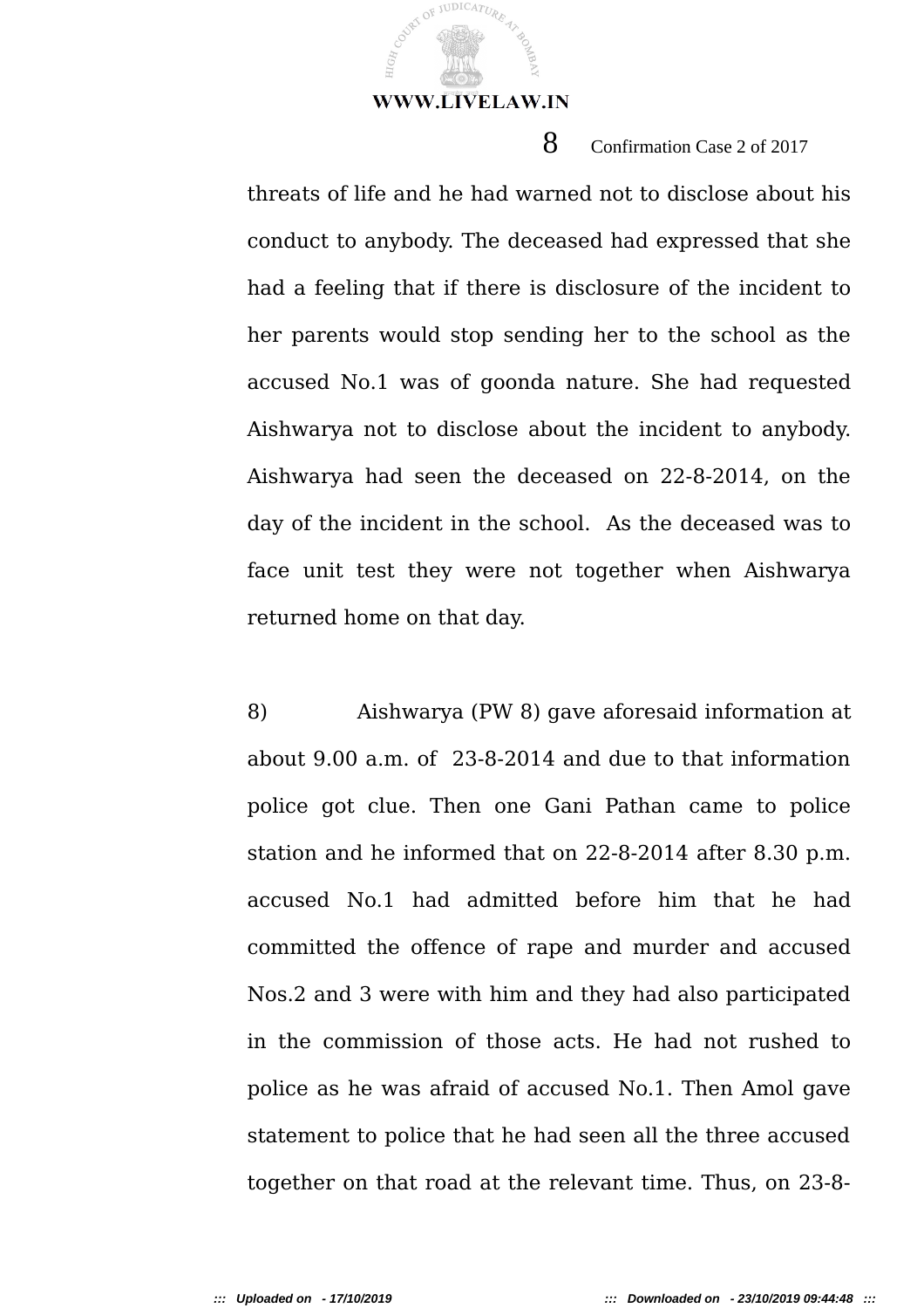**JUDICATUR** 

2014 before noon time itself it became clear that the three accused were involved in the commission of the offences.

9 Confirmation Case 2 of 2017

9) It was night time and so police only took photographs and kept a constable on the spot for preparation of spot panchanama on the next day. Dead body was however referred for post mortem examination on the same day. During spot panchanama articles of the deceased like school bag, sandals were taken over. Earth sample was also taken over from the spot. The clothes of the deceased were also taken over under panchanama.

10) On 23-8-2014, on the basis of the aforesaid information accused No.1 came to be arrested after 2.00 p.m. There were injuries on the person of the accused and they were noticed during arrest panchanama. He was referred for medical examination on 23-8-2014 itself and his medical examination was done. Search was made to trace accused Nos.2 and 3 but police could not trace accused Nos.2 and 3 till 26-8-2014. On 26-8-2014 they came to be arrested. On their persons also there were injuries and they were referred for medical examination.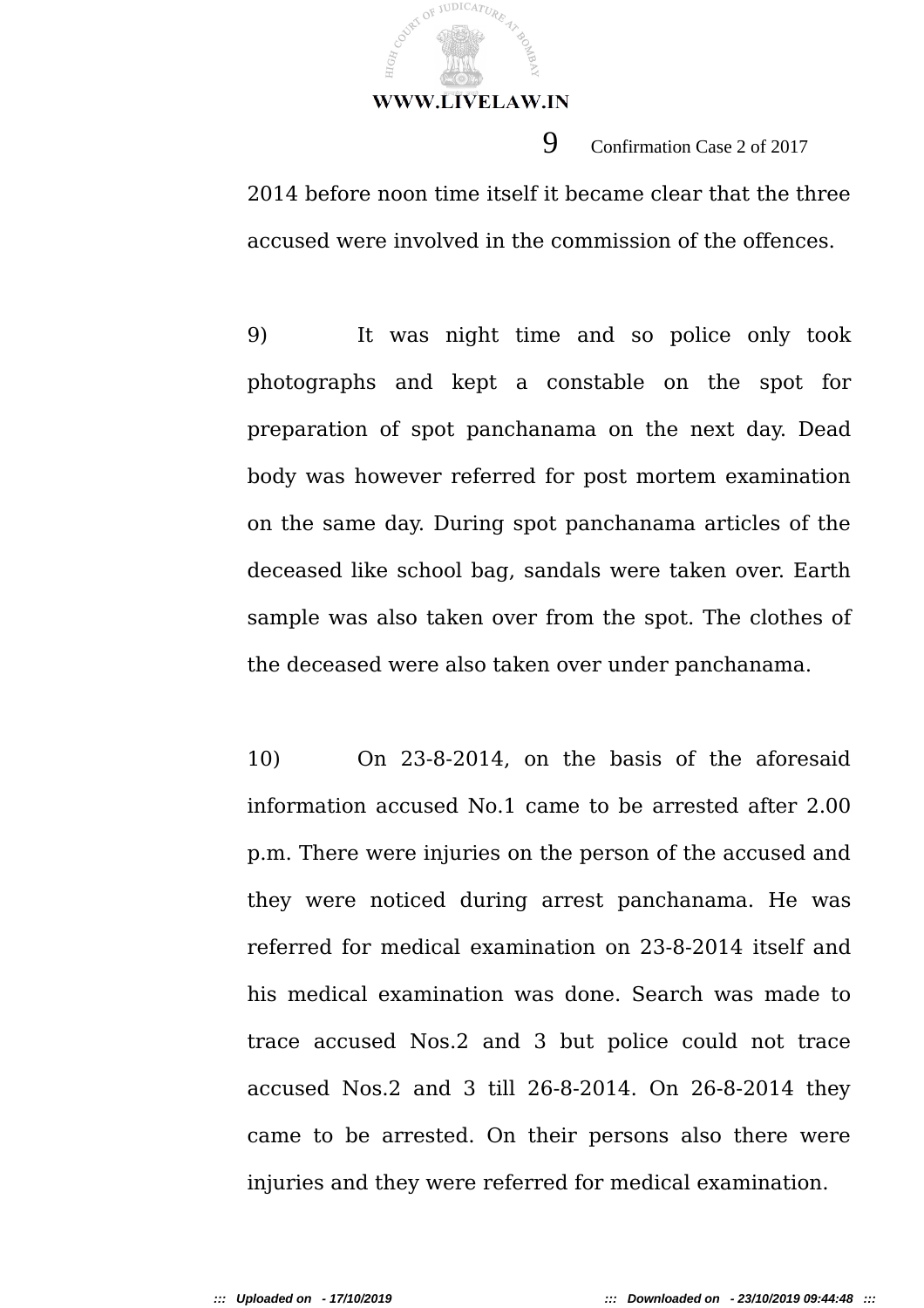**JUDICATUR** 

10 Confirmation Case 2 of 2017

11) During investigation, on the basis of statement given by accused No.1, weapon screwdriver and clothes of the accused and the footwear came to be recovered and they came to be seized. The clothes of the accused were found smeared with mud. There was mud on the screwdriver also. During investigation accused Nos.2 and 3 gave statements under section 27 of the Evidence Act. On the basis of those statements articles like footwear and the clothes of these accused came to be recovered on 29- 8-2014. On the basis of the statement of accused No.2, Mangesh, other weapon stone came to be discovered. These articles also had mud on it. The motorcycle which was with accused Nos.1 to 3 on the relevant day came to be recovered on the basis of information given by accused No.1 and it came to be seized. The person from whom the motorcycle was purchased gave statement that before few days he had sold the motorcycle to accused No.1 and accused No.1 had sold his own motorcycle to him.

12) During investigation, the aforesaid articles, blood samples of the deceased and the accused came to be sent to C.A. office. The Chemist made comparison of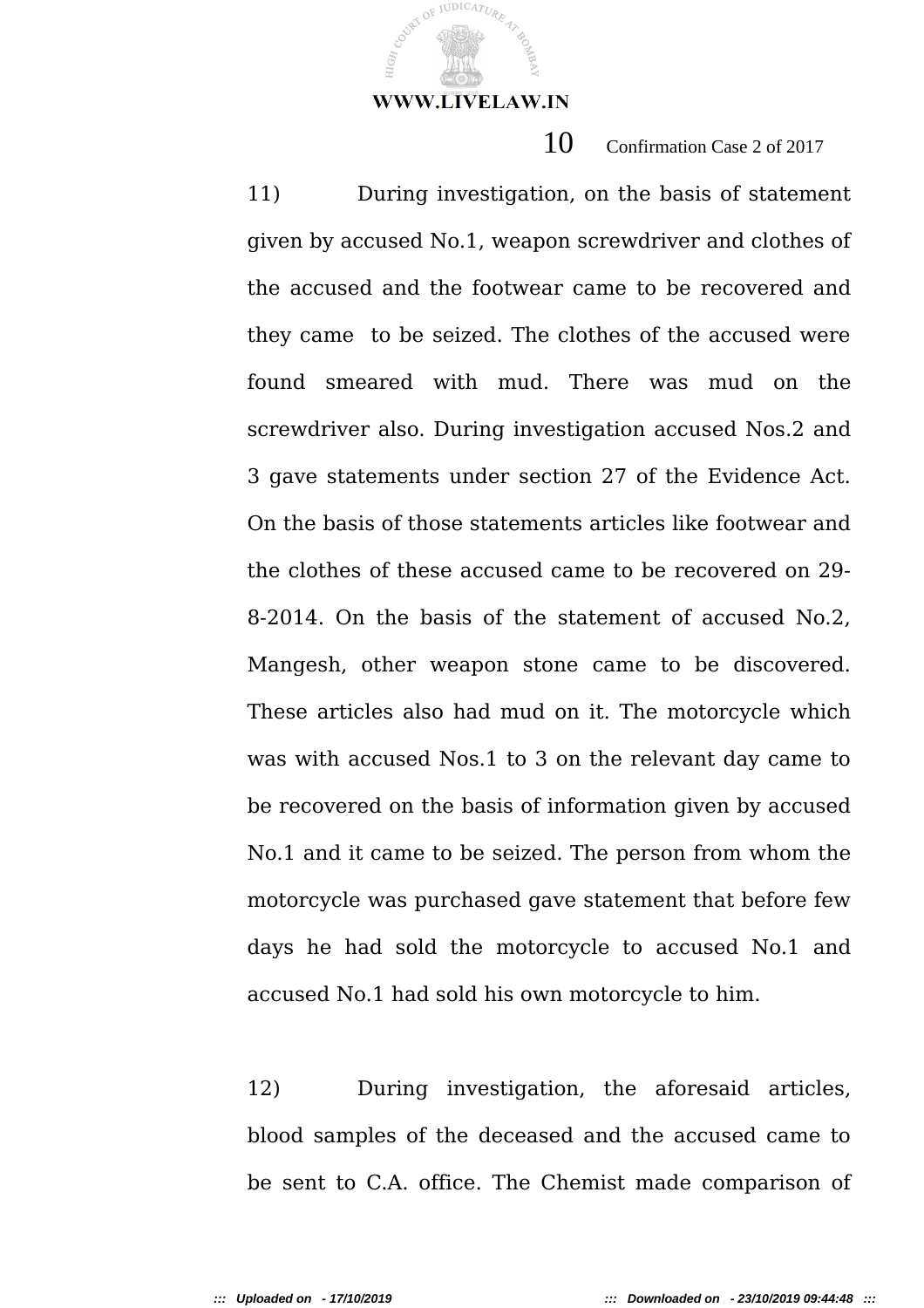11 Confirmation Case 2 of 2017 the mud found on the articles taken over from the accused and the mud which was found on the spot of offence and the mud which was found on the clothes of the deceased. The components of the mud, the density, PH value etc. matched. Blood was detected on the underwears of accused Nos.2 and 3. After completion of the investigation charge-sheet came to be filed for the aforesaid offences.

13) To the charge for the aforesaid offences all the three accused pleaded not guilty. The prosecution examined in all 32 witnesses. All the three accused took defence of total denial. The submissions made in these proceedings and before the trial court show that they did not dispute that it is a case of rape and murder but they contended that they were not involved in the offence. No defence evidence was given by the accused.

14) The trial court has believed the important witnesses like Aishwarya, Amol and Pathan. The other witnesses like panch witnesses who have given evidence on the recovery of the articles and other circumstances are also believed by the trial court. The trial court has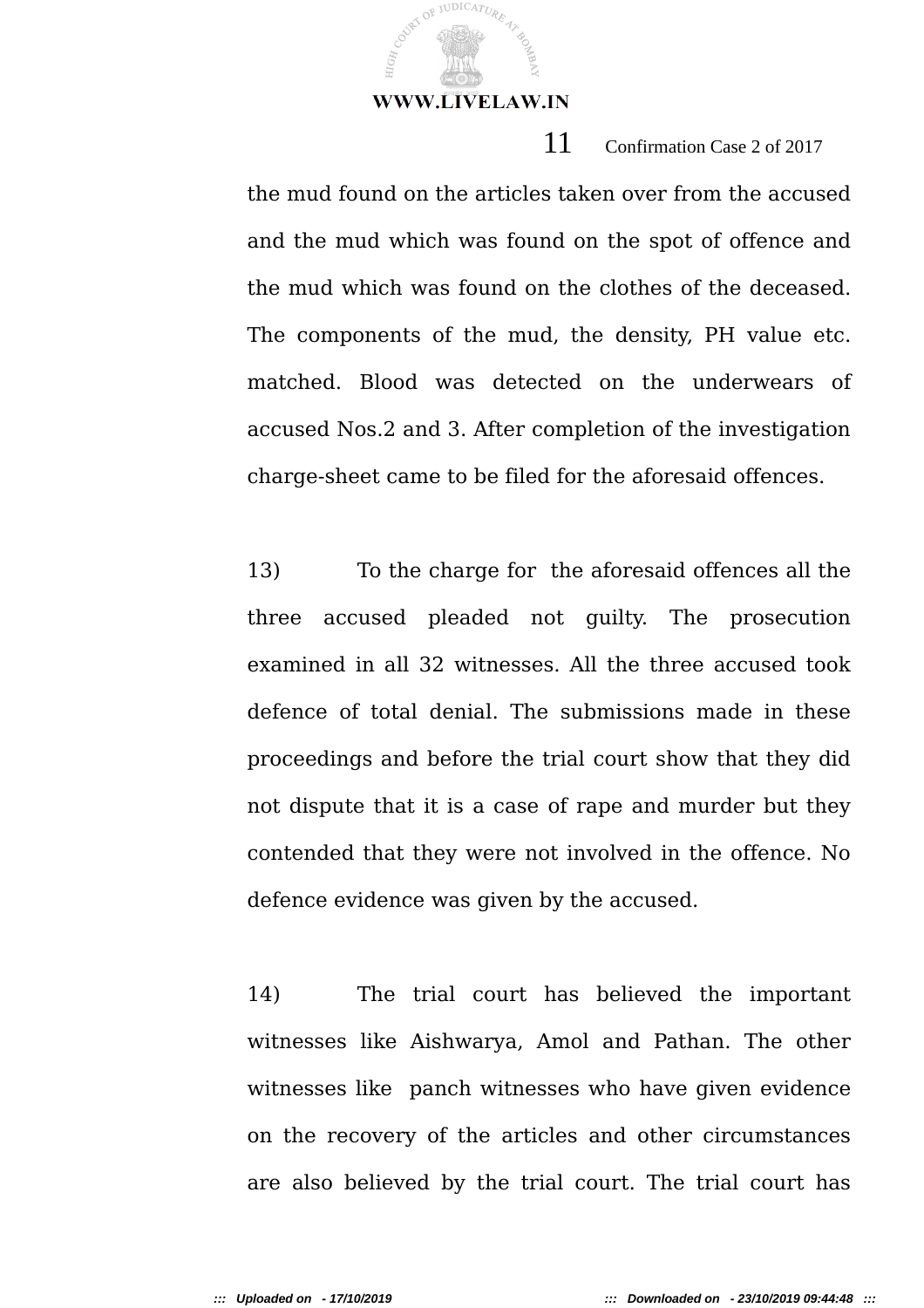**JUDICATUR** 

12 Confirmation Case 2 of 2017

held that it is a heinous crime and as it was committed against innocent girl aged about 16 years, the accused do not deserve leniency and there is no possibility of their reformation. The circumstance like the age difference between the age of the accused and the deceased and the circumstance that accused No.1 was father of two daughters at the relevant time is also considered against them. It is observed by the trial court that the conduct of the accused shows that the accused did not show remorse or regret.

15) The evidence given by the prosecution consists of circumstantial evidence and evidence on extra judicial confession given by accused No.1 to witness Pathan. The evidence can be considered both ways like considering the circumstantial evidence separately from the evidence of extra judicial confession or considering both kinds of the evidence together. The confession may consist of several parts and in many cases the confession consists of the only the admission of relevant circumstances like the motive, preparation, the opportunity, the weapon used, the intention and the subsequent conduct of the accused.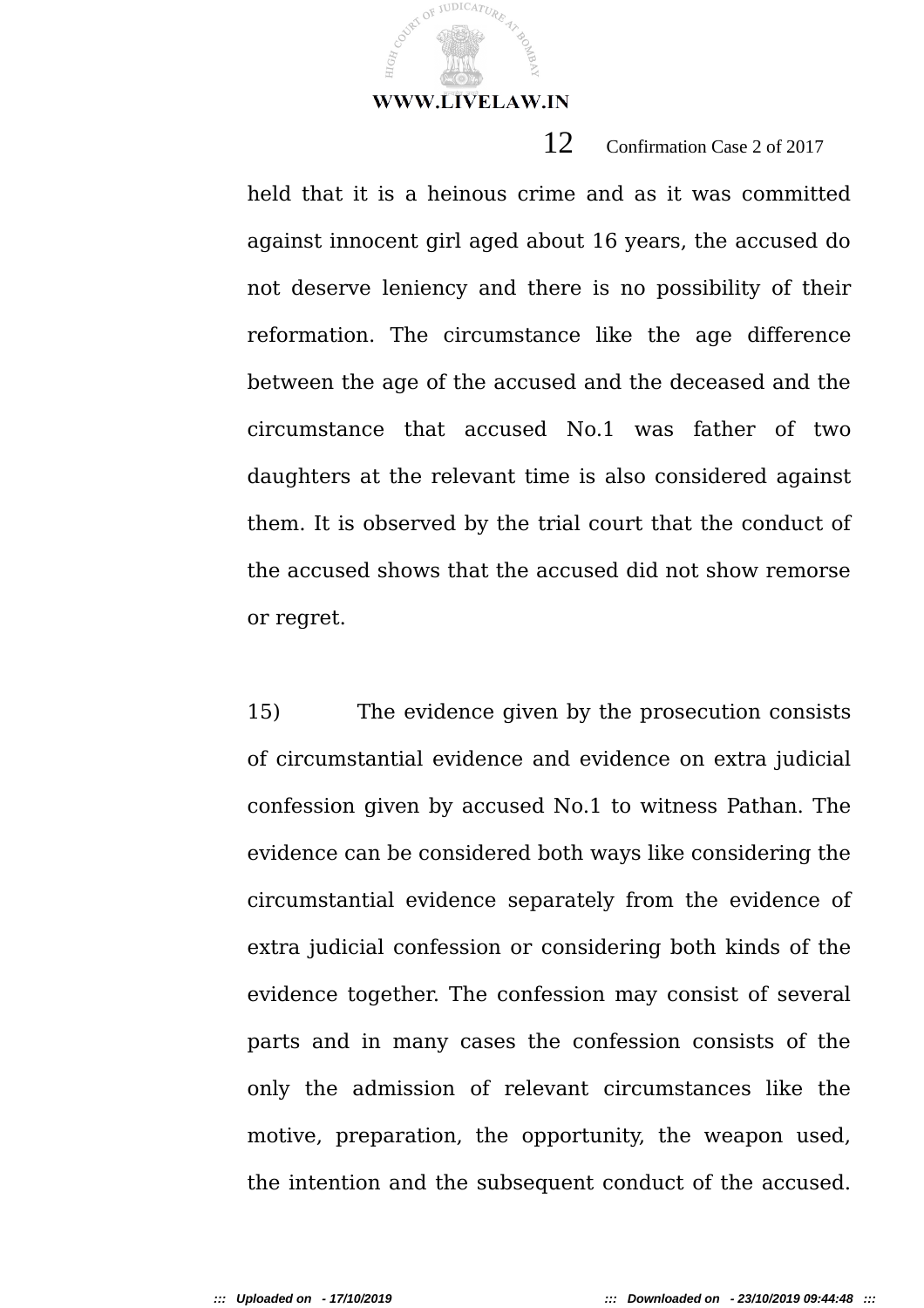JUDICATUR

13 Confirmation Case 2 of 2017

The evidence of confession is exception to the hearsay rule. Similarly, under section 6 of the Evidence Act whatever was said or done by the accused shortly after the crime are relevant circumstances. The provisions of sections 7 and 8 of the Evidence Act mention more relevant facts and those relevant facts can be found in the confession also. Sometimes statement given by the accused may not amount to confession, admission of crime but it may give rise to inference that the accused might have committed the offence or it may suggest only his presence on the spot at the relevant time. Thus, there is always connection between the circumstances which can be there in confession and the circumstantial evidence collected separately by the investigating agency. Due to possibility, this Court holds that in the present matter both kinds of the evidence need to be considered together. Such approach can also help to ascertain as to whether the witness on extra judicial confession was got up witness or whether the circumstantial evidence is consistent with the evidence on extra judicial confession and the witnesses can be held to be reliable and truthful witnesses. On the other hand, at the time of consideration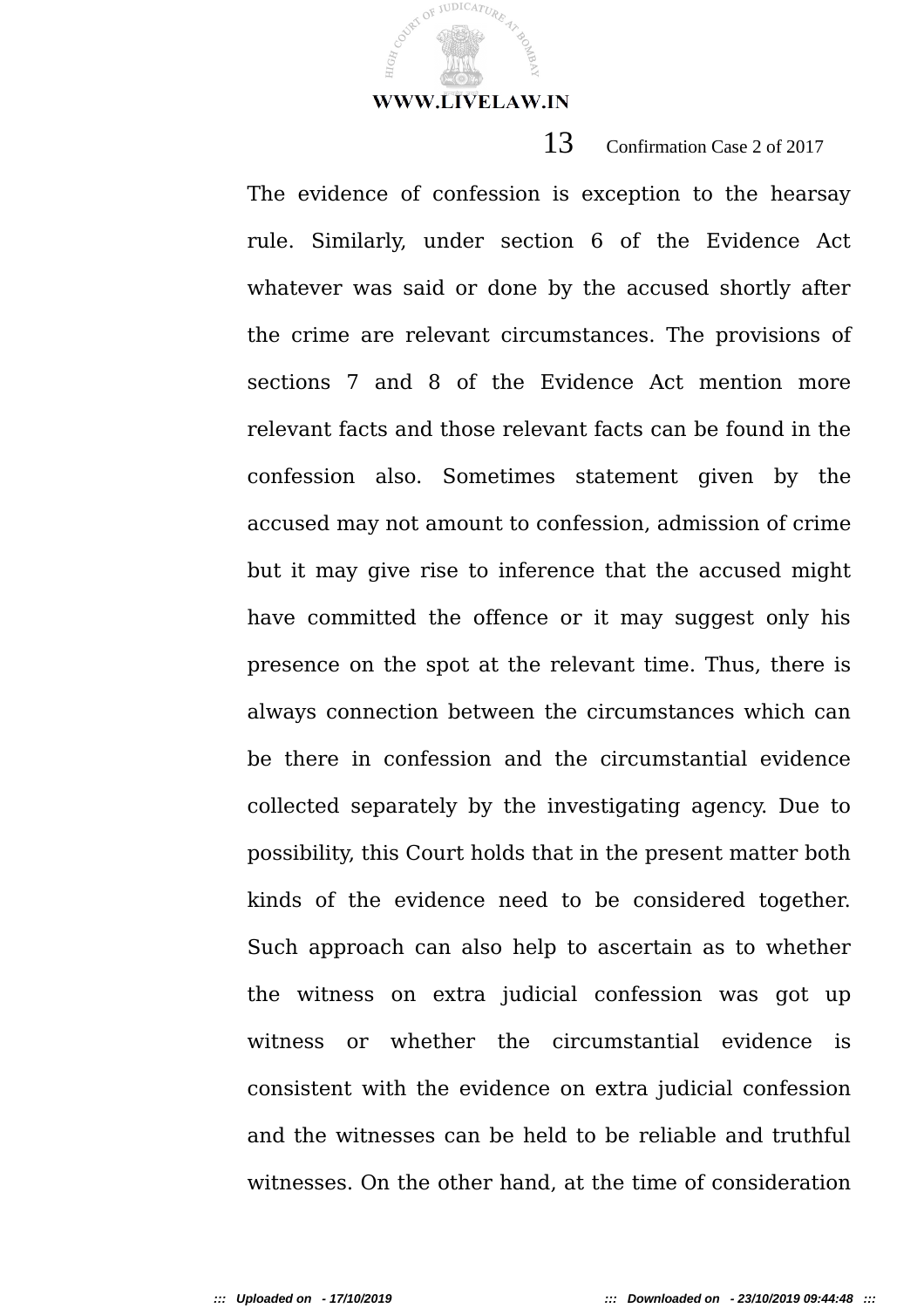**JUDICATUR** 

14 Confirmation Case 2 of 2017

of the circumstantial evidence, admission of the accused can be used as a piece of circumstance and that can help to complete the chain of circumstances. Such approach is suggested by the Hon'ble Apex Court in the cases reported as **Aghoo Negeiss v. State of Bihar (AIR 1966 SC 199)** and **Nishikant v. State (AIR 1969 SC 422)**. In the case reported as **Bharat V. State of U.P. [(1971) 3 SCC 950]** the Apex Court has laid down that confession can be acted upon if the court is satisfied that it is voluntary and true. Truth is judged on the context of the entire prosecution case. Confession must fit in the proved facts and it should not run counter to them.

16) In the present matter, the prosecution wants to use the evidence of confession against accused Nos.2 and 3 also. Provision of section 30 of the Evidence Act allows consideration of such confession against co accused but in that case the confession cannot be used as substantive piece of evidence against co-accused. So there needs to be other independent evidence against the co-accused. In that case such confession can be used to lend assurance to the other evidence available against co-accused. In the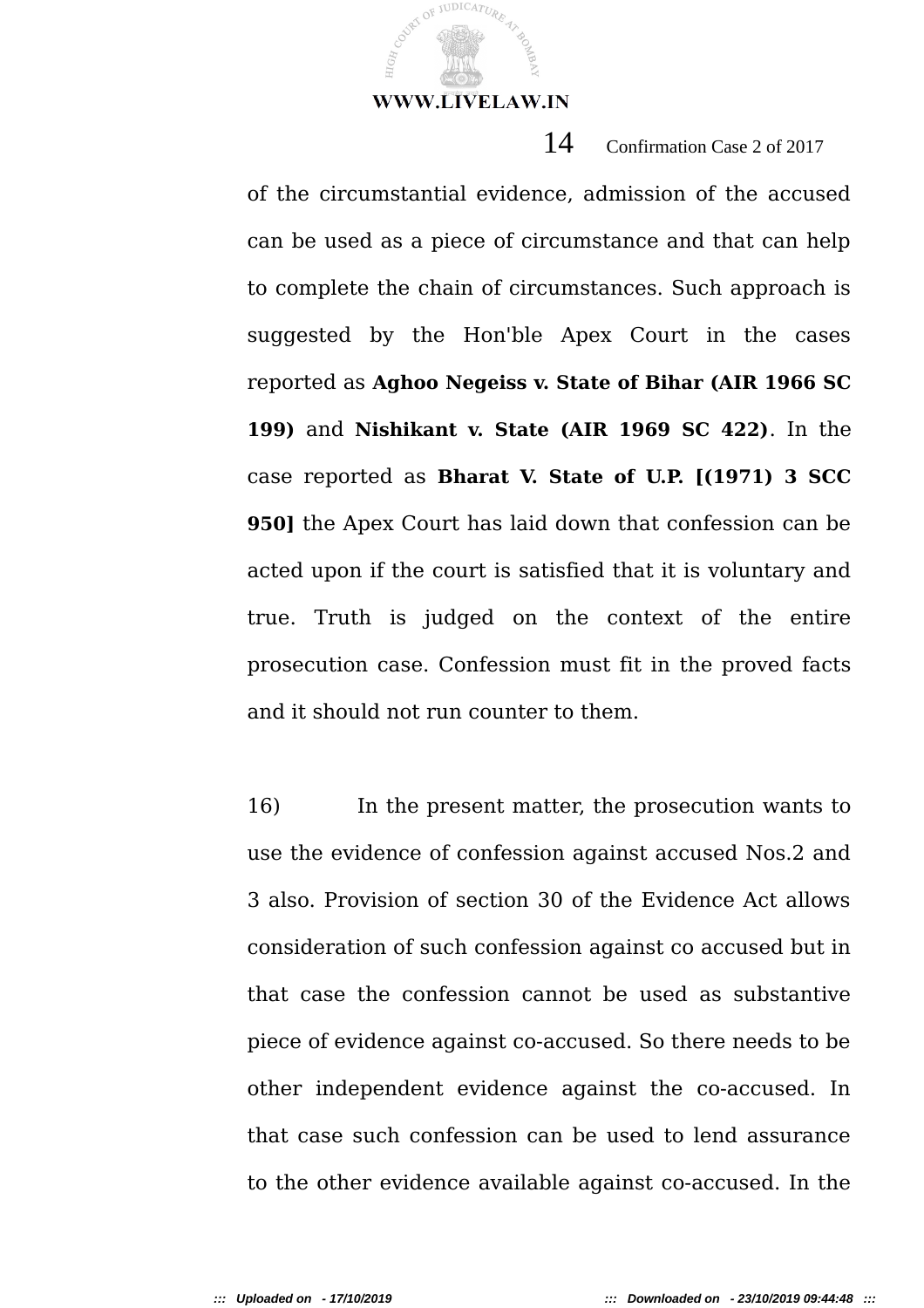

JUDICATUR

15 Confirmation Case 2 of 2017

cases reported as **Bhuboni Sahu v. The King (1949) 51 Bom.L.R. 955 (P.C.)**; **Kashmira Singh v. State of Madhya Pradesh, (AIR 1952 SC 159)**; and **Hari Charan Kurmi v. State of Bihar (AIR 1964 SC 1184)** it is laid down that confession of one accused cannot be used under section 30 of the Evidence Act as a substantive piece of evidence as it is technically not the evidence under section 3 of the Evidence Act. It is laid down that conviction cannot be based only on confession of co-accused. On this point learned counsel for the appellants placed reliance on the observations made by the Apex Court in the cases reported as **Sahadevan v. State of Tamil Nadu (AIR 2012 SC 2435); AIR 2012 SC 523 (Pancho v. State of Haryana)** also on **Kusal Toppo & Another v. State of Jharkhand [(2018) 4 Crimes 532 (SC)]**. The law laid down in aforesaid previous cases is reiterated by the Apex Court in these cases.

17) The provision of section 114 and illustration (b) of the Evidence Act also shows that evidence of accused can be treated as evidence of accomplice and the court may presume that such accused is untrustworthy of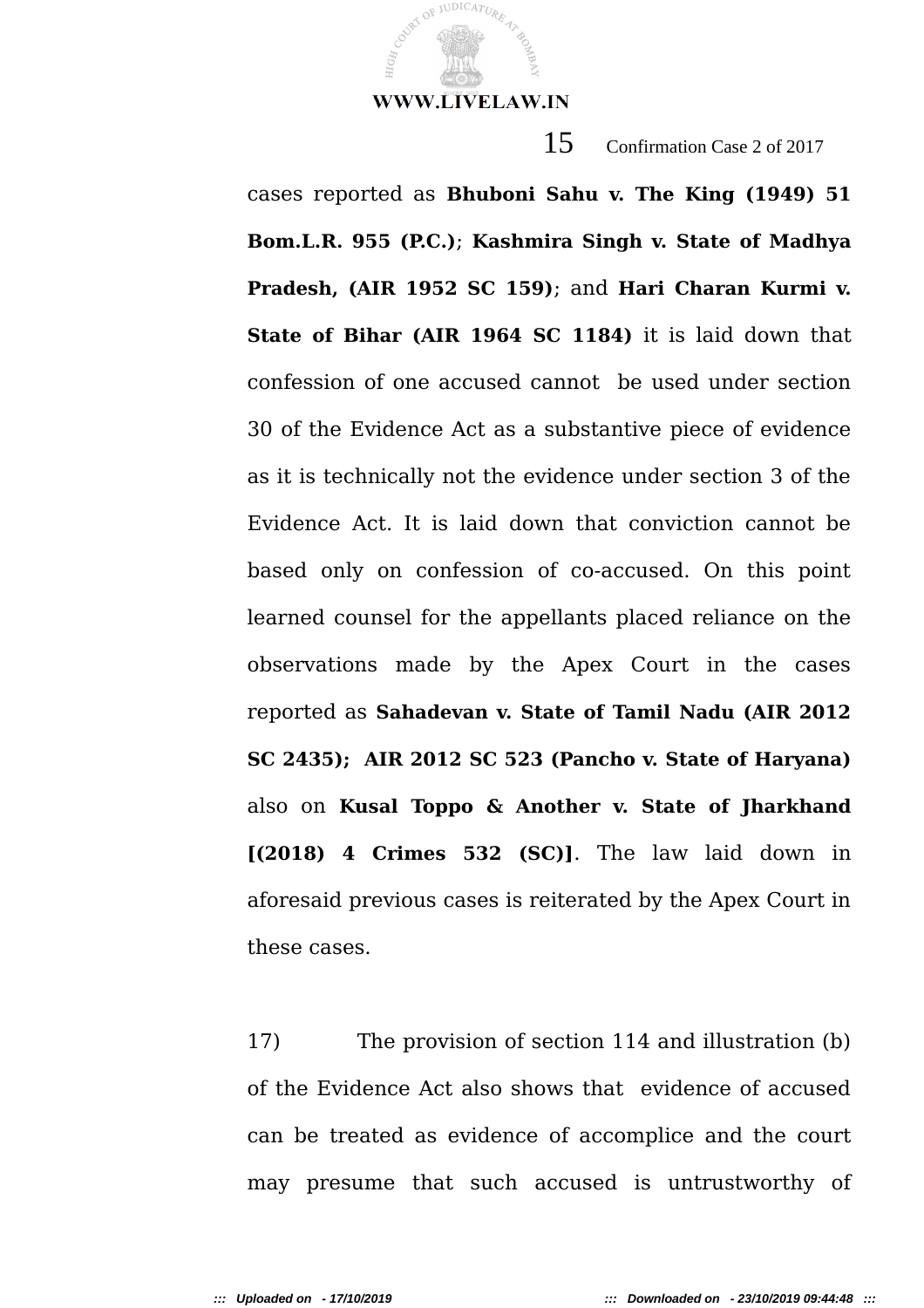JUDICATUR

credit, unless he is corroborated in material particulars. For all these reasons, this Court is considering the entire evidence together.

 $16$  Confirmation Case 2 of 2017

18) Conviction can be based solely on circumstantial evidence if cumulative effect of all the evidence established is consistant with hypothesis of guilt (case reported as **Kusuma Ankama Rao v. State of A.P. [2008 ALL MR (Cri) 2555 (S.C.)** referred]. Thus, if the relevant circumstances are fully established and the chain of circumstances furnished is so complete that it does not leave any reason, for conclusion consistent with the innocence of the accused, conviction can be based. In view of this principle, this Court would be considering the admitted and disputed circumstances first and then this Court will discuss the evidence on extra judicial confession. While considering the aforesaid proposition, the court is expected to keep in mind that if there is reasonable ground or doubt in the circumstances the benefit will go to the accused. However, extravagant and fanciful hypothesis suggested by the accused cannot be considered by the court. Further it is not necessary that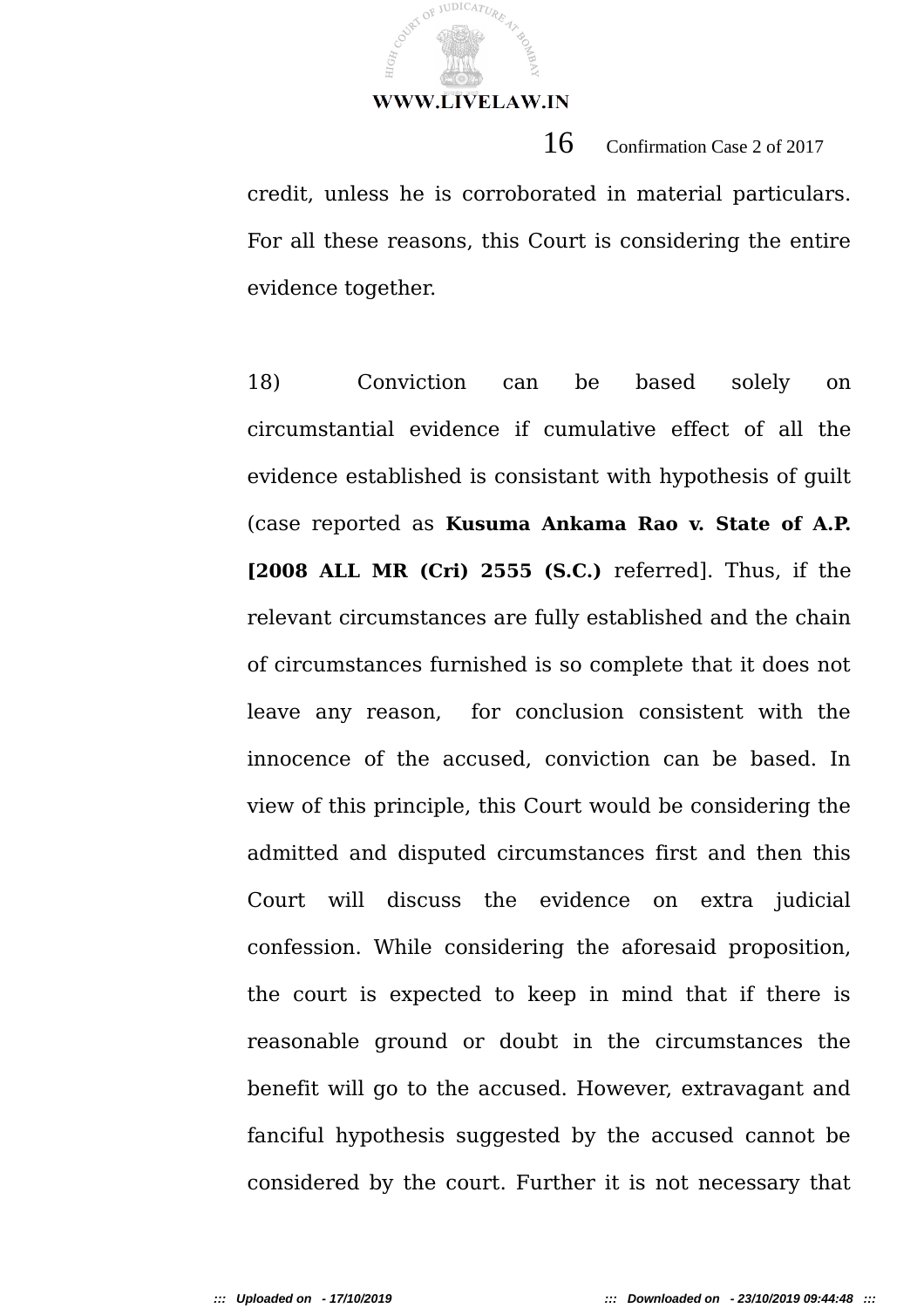Cover of JUDICATURE

HIG<sub>H</sub>

17 Confirmation Case 2 of 2017

every one of the proved facts must in itself be decisive of the complicity of the accused, it should point conclusively to the guilt. As already observed, the Court is expected to consider the total, cumulative effect, result of all circumstances and if they unerringly point to the guilt of the accused, the court can safely base the conviction. In some cases proof of only few circumstances may be sufficient but in some cases proof of many circumstances may be required to complete the chain of circumstances. Reliance can be placed on the cases reported as **State of A.P. v. I.B.S.P. Rao, (AIR 1970 SC 648)** and **Gade Laxshmi Mangraju v. State of Andhra Pradesh (AIR 2001 SC 2677)**. At the time of consideration of the evidence given on each circumstance the court is expected to keep in mind the definition of "proved" given in section 3 of the Evidence Act and it runs as under.

"**Proved**".-- A fact is said to be proved when, after considering the matters before it, the Court either believes it to exist, or consider its existence so probable that a prudent man ought, under the circumstances of the particular case, to act upon the supposition that it exists."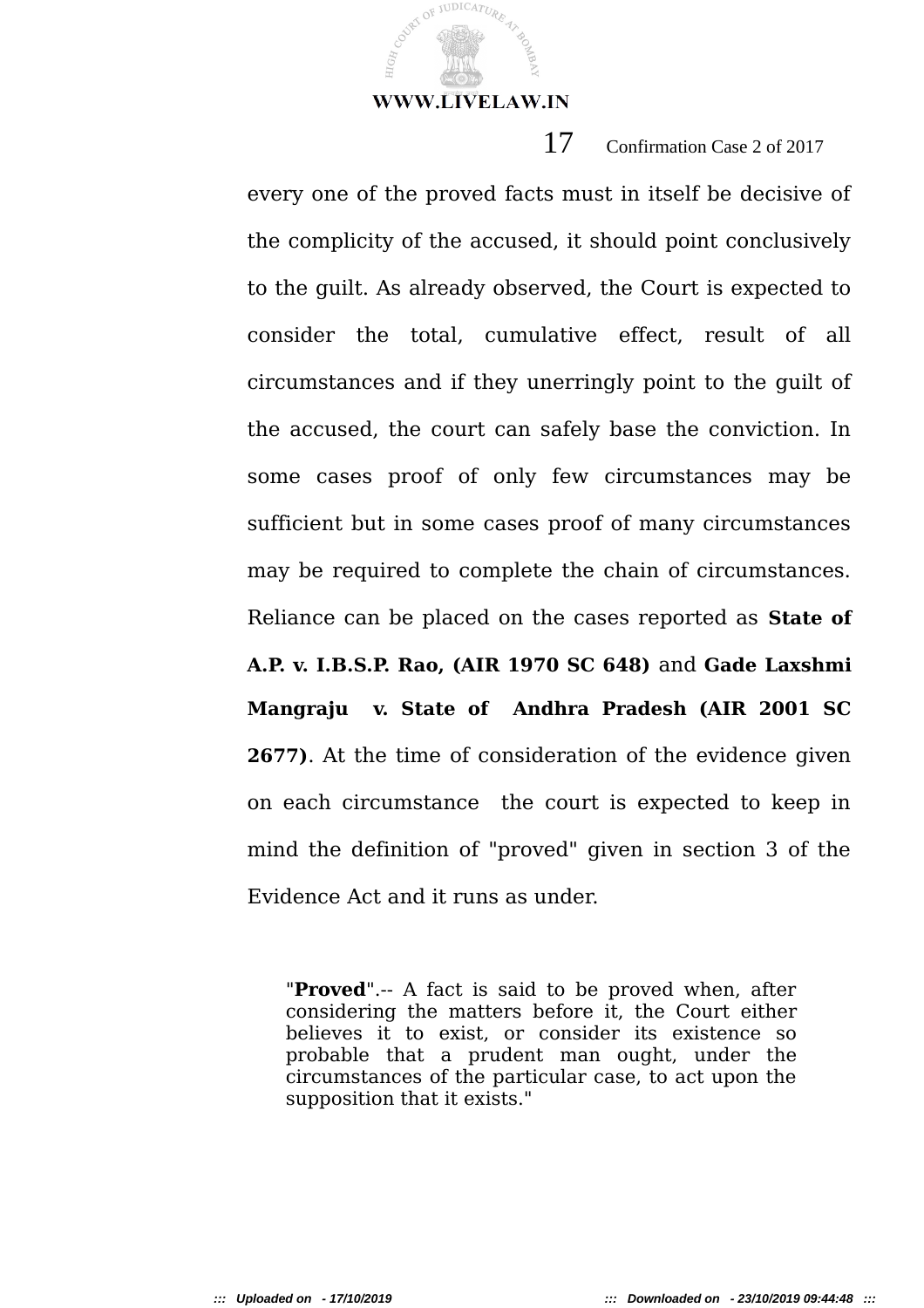

18 Confirmation Case 2 of 2017

19) This Court is considering following pieces of evidence one by one.

- (1) Evidence on motive.
- (2) Evidence on circumstance of last seen.
- (3) Evidence on circumstance of injuries found on the person of the accused.
- (4) Evidence collected under section 27 of the Evidence Act.
- (5) Evidence on extra judicial confession.
- (6) Evidence on conspiracy

(7) Evidence for ascertaining whether it is a rarest of rare case.

## **MOTIVE**

20) Aishwarya (PW8), a friend of the deceased, has given evidence on motive. Her evidence shows that at the relevant time she was studying in  $9<sup>th</sup>$  Standard in the school in which the deceased was studying in 10th Standard. Her evidence shows that as the deceased was boarding the bus for Alkuti at Loni-Mawala, place of Aishwarya, they became acquainted with each other. Though some evidence is given that ordinarily brother of the deceased used to be in her company, as he was also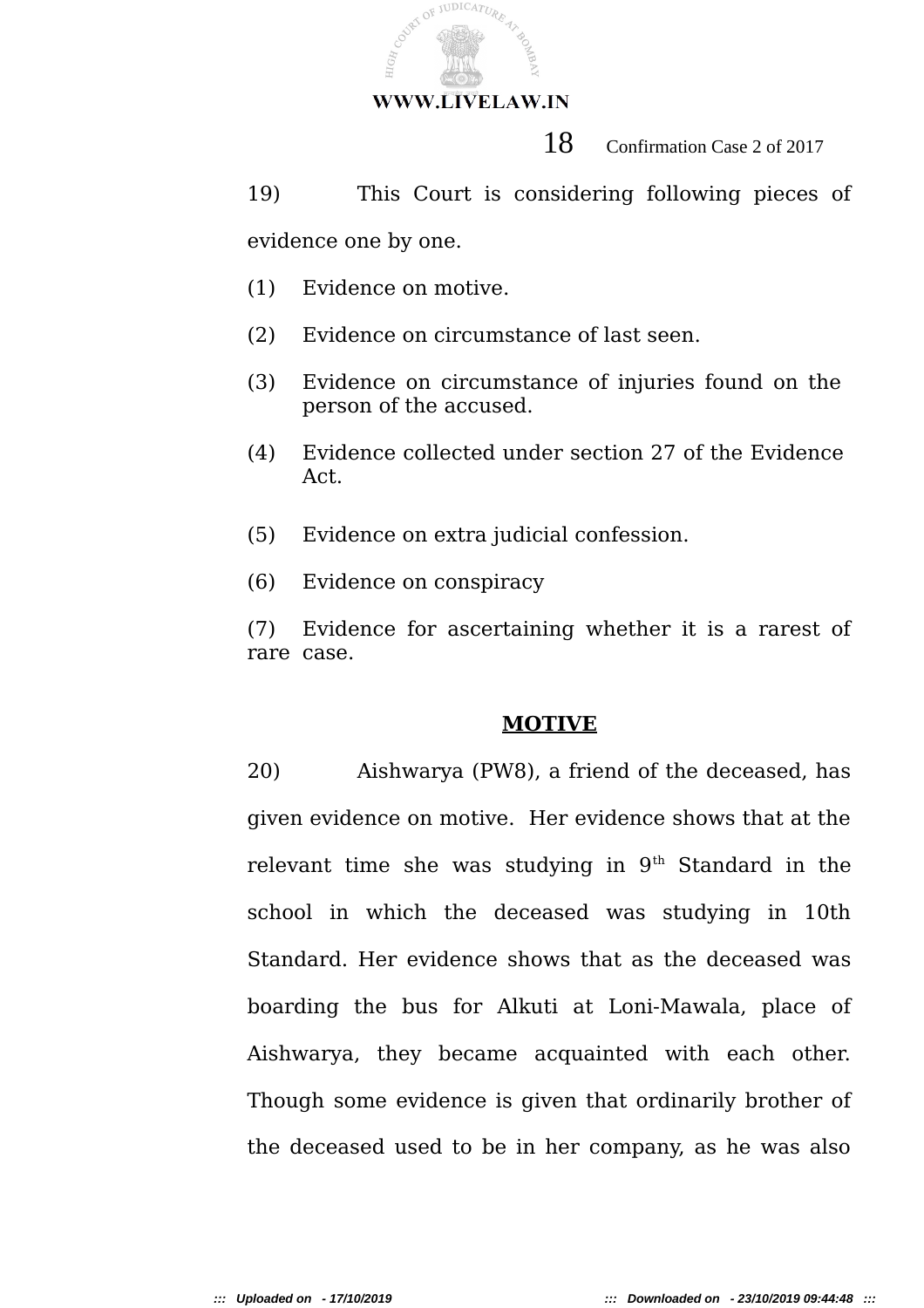JUDICATUR

19 Confirmation Case 2 of 2017

studying in the same school, the fact remains that when 2 girls come together as friends, they have ordinarily separate talk. Further on the relevant point there is such evidence and it does not look probable that deceased had not taken care to see that others were not able to hear the conversation.

21) Aishwarya (PW8) has deposed that on 21-8- 2014 at about 5.00 p.m. she and the deceased boarded the bus at Alkuti for Loni-Mavala and that day she noticed hat the deceased was scared. She has deposed that when she made inquiry with the deceased about the reason the deceased started crying and then she disclosed that accused No.1 was harassing her. Aishwarya (PW8) has deposed that deceased disclosed that from 2 to 3 days accused No.1 Santosh was obstructing her on Loni Mawala to Hanumanwadi road. He was using filthy language against her and he was asking her to sit on his motor cycle. Aishwarya (PW8) has deposed that the deceased was feeling that if the conduct of accused No.1 was disclosed to others, her parents may stop her sending to the school as accused No.1 was of goonda nature.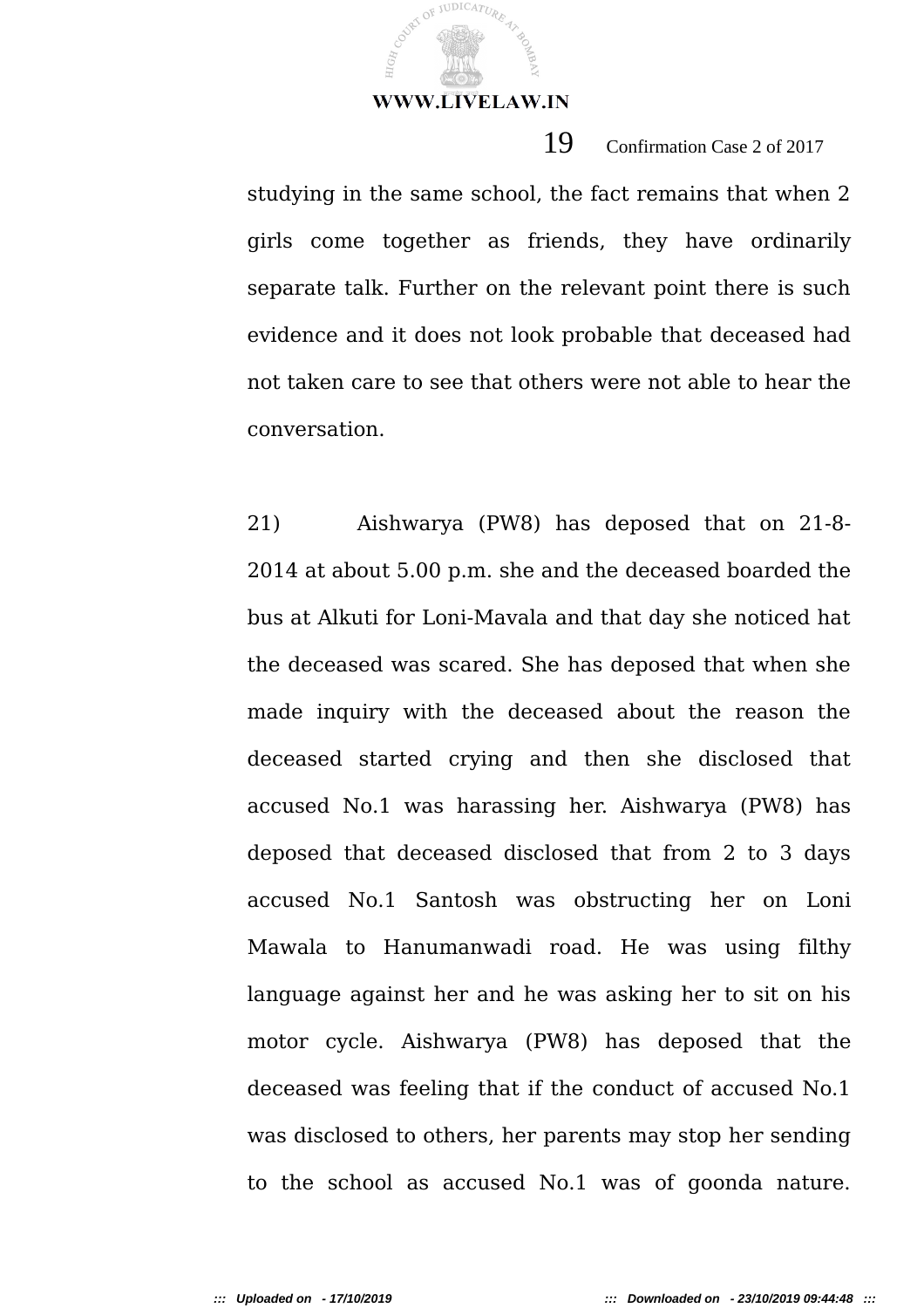JUDICATUR

# 20 Confirmation Case 2 of 2017

Aishwarya (PW8) has deposed that the deceased disclosed that accused No.1 also had given threats of life to her and had warned her not to disclose about his conduct to anybody. The evidence of Aishwarya (PW8) shows that accused No.1 was known to both the deceased and Aishwarya (PW8). A niece of accused No.1 was studying in the same school and due to that circumstance they knew the accused No.1. Further, the evidence on record shows that the vasti where accused No.1 was living is situated in the vicinity of the vasti of the deceased and relatives of the deceased also knew accused No.1. The deceased had obtained undertaking from Aishwarya (PW 8) as per version of Aishwarya (PW8) that Aishwarya (PW 8) will not disclose the incident to anybody. The evidence of Aishwarya (PW8) shows that she had advised the deceased to give a slap to accused No.1 in case he repeats such conduct.

22) The evidence of Aishwarya (PW8) shows that on 22-8-2014, the date of the incident, she was allowed to leave school at about 5.00 p.m. Her evidence shows that she was not aware as to whether the deceased had left the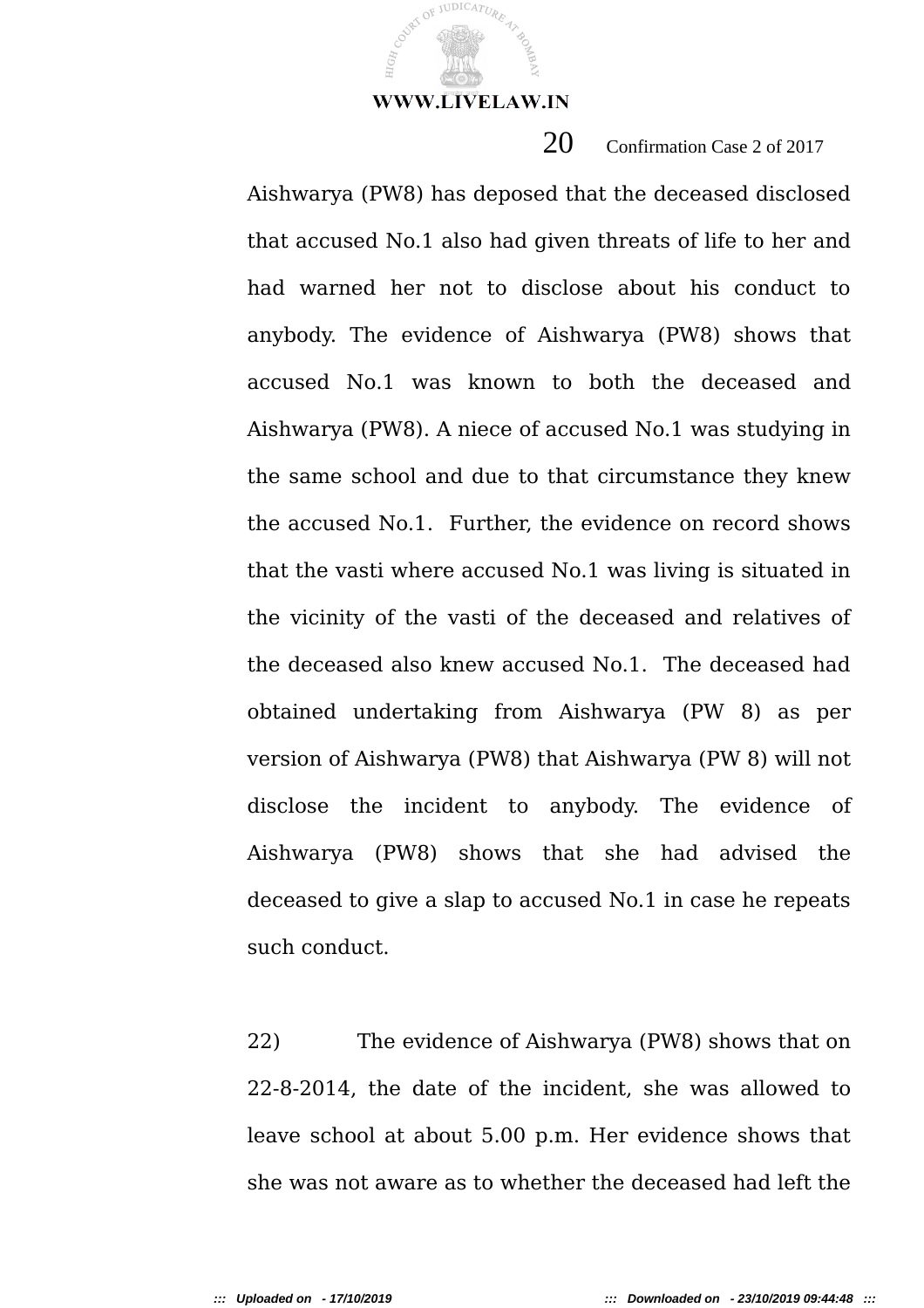**JUDICATUR** 

# 21 Confirmation Case 2 of 2017

school prior to her on that day. The evidence on the record shows that on that day as the light was not good, the period of unit test was pre-poned and the unit test was over at about 4.15 p.m. Evidence is also given of the teacher of the school to the effect that after the unit test, the deceased had left the school. There is evidence of Aishwarya (PW8) and the father of the deceased that the deceased was seen in the school in the noon time. In any case it is not disputed that the deceased had attended the unit test on that day.

23) Aishwarya (PW8) has deposed that on 22-8- 2014, Popat, father of the deceased had come to her house to make inquiry about the deceased after 6.00 p.m. It needs to be kept in mind that at that time the dead body was not found and there was the promise of aforesaid nature given by Aishwarya (PW8) to the deceased. So, not much can be made about the circumstance that Aishwarya (PW8) did not disclose the information she had received from the deceased prior to 22-8-2014.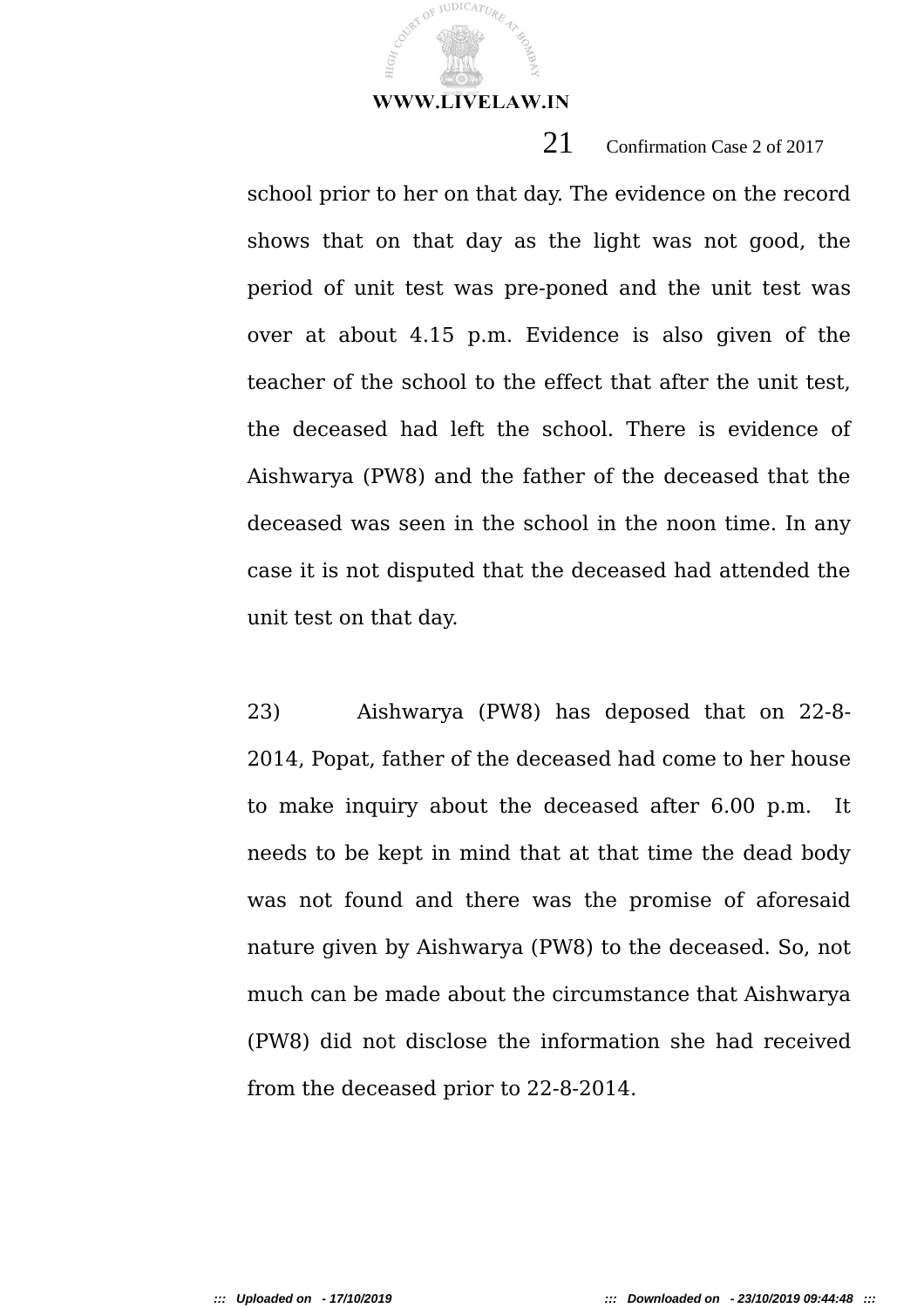JUDICATUR

22 Confirmation Case 2 of 2017

24) Aishwarya (PW8) has deposed that on 23-8- 2014 when she learnt about the death of the victim girl, she told about the information which was given by the deceased to her to the father. She has deposed that she was then taken to police station by her father. The evidence on the record shows that her father was working in Government Department. She has deposed that she disclosed about the aforesaid information to police on 23- 8-2014. Her evidence shows that she was taken to police station before 9.00 a.m. by her father. Her evidence shows that only after the information received about the death of her friend, she realised as to why the father of the deceased had come to her on the previous evening. There is evidence of Jambhale (PW29), investigating officer to the effect that at about 9.00 a.m. of 23-8-2014 Aishwarya (PW 8) had come to the police station and then her statement was recorded. The evidence of Aishwarya (PW8) and Jambhale (PW29) show that only after giving of the statement by Aishwarya (PW8), police realised that, accused No.1 was involved in the offence. Prior to that there was no clue to police and in the F.I.R. also no suspicion was expressed against anybody by the uncle of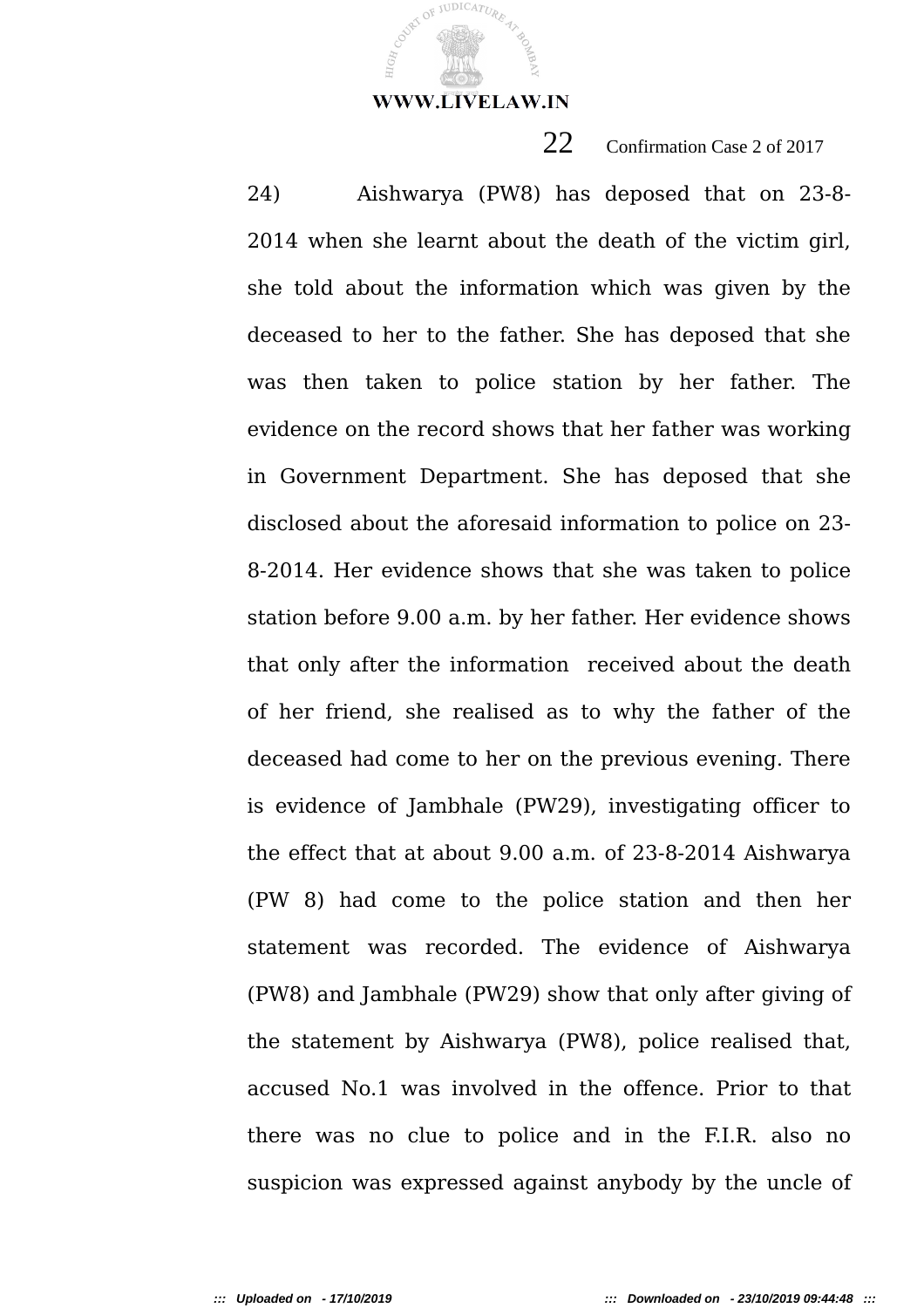

23 Confirmation Case 2 of 2017

the deceased.

25) The evidence on the record shows that when Aishwarya (PW8) gave evidence, she was aged about 17 years and she was studying in  $11<sup>th</sup>$  standard. The evidence shows that she faced exhaustive cross-examination confidently. No material omission is brought on the record during here cross-examination by the defence. There is nothing on the record to create probability that either she or her father had any reason to falsely implicate accused No.1 in such a serious case. In the statement given under section 313 of the Cr.P.C., the accused have contended that Aishwarya (PW8) gave such evidence due to pressure of police. There was no reason for police also to concoct case of information about such disclosure made by the deceased to Aishwarya (PW8). It can be said that police would have made investigation on that line, would have contacted friends of the deceased but the evidence on the record shows that Aishwarya (PW8) on her own came to police station on 23-8-2014. She is resident of Loni-Mawala and not of Hanumanwadi. Her evidence shows that her conduct was natural. The other circumstances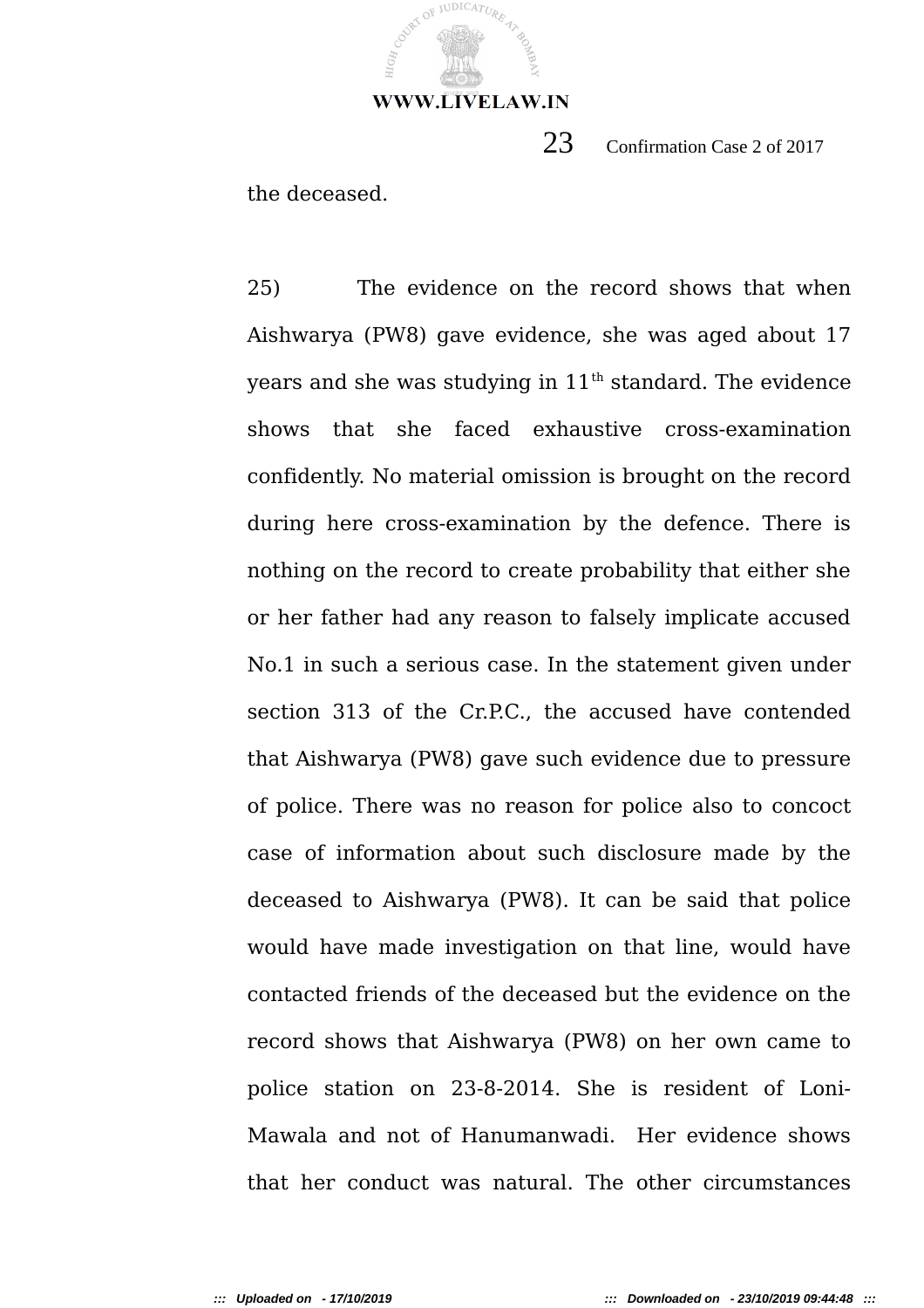JUDICATUR

like the progress made in the investigation show that there was no reason for the trial court to disbelieve this witness. The trial court has rightly believed this witness. All the other circumstances on the record are consistent with the evidence given by Aishwarya (PW8).

24 Confirmation Case 2 of 2017

26) The evidence of Aishwarya (PW8) is on motive for the crime though it is only as against accused No.1. This evidence and the record show that accused No.1 Santosh was of about 36 years at the relevant time, he was married man and having two issues but he had evil eye on the deceased. The nature of evidence shows that accused No.1 was ready to go to any extent for satisfying his sexual lust. The evidence also shows that the deceased had not given positive response to the sexual advances made by accused No.1 and that must be the reason for commission of both the offences. The evidence also shows that accused No.1 knew that from Loni Mawala to Hanumanwadi the deceased used to walk everyday after the school time and he used that information for commission of the offence. It can be said that after the rape, the persons who wanted to satisfy sexual lust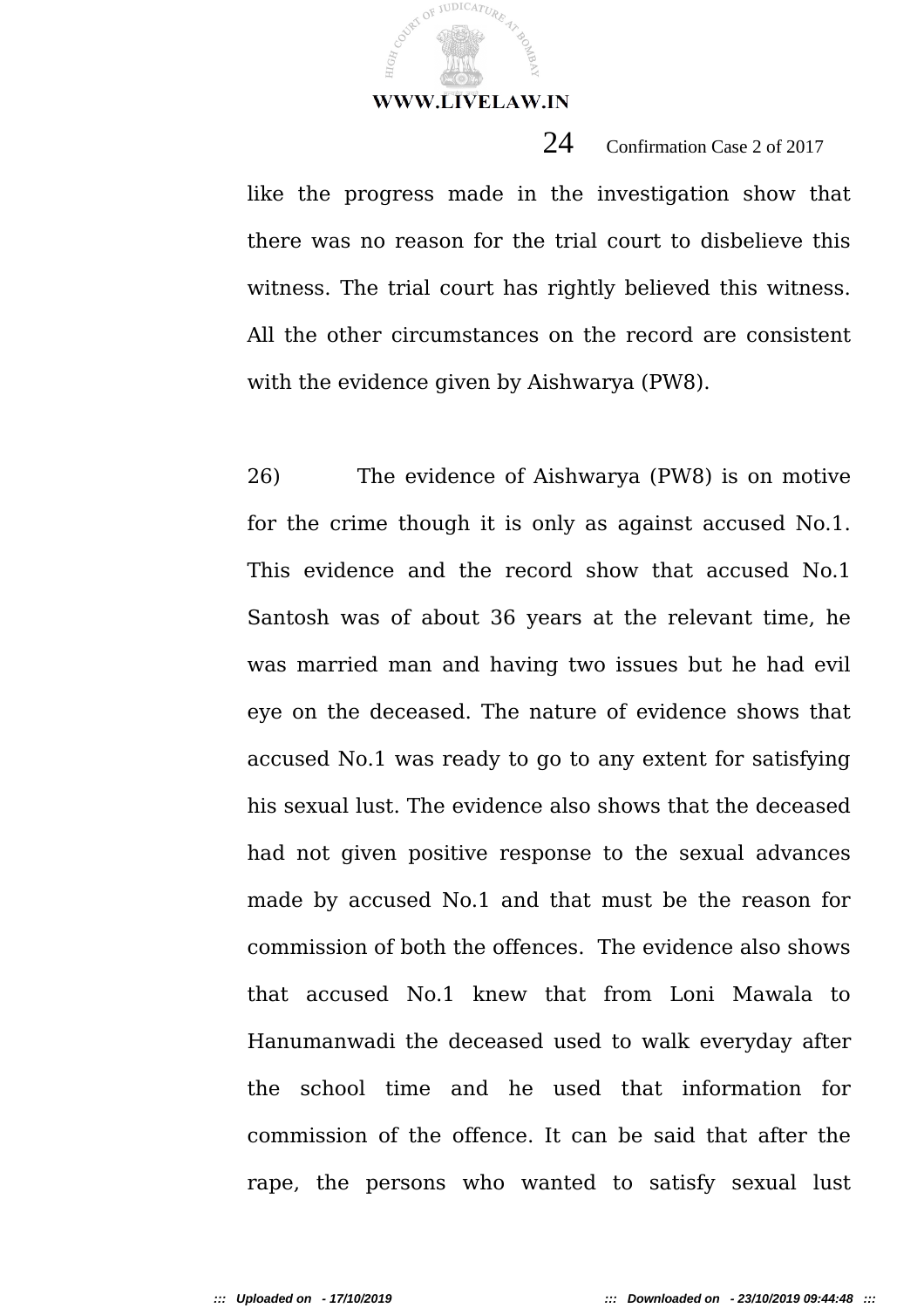JUDICATURI

HIGH,

25 Confirmation Case 2 of 2017

deemed it fit to finish the victim girl to avoid further problems for them. Thus, the evidence of Aishwarya (PW8) can be used as motive for both the offences.

27) The evidence on motive is admissible under section 32(1) of the Evidence Act and the provision runs as under.

"**32. Cases in which statement of relevant fact by person who is dead or cannot be found, etc., is relevant**.-- Statements, written or verbal, of relevant facts made by a person who is dead, or who cannot be found or who has become incapable of giving evidence, or whose attendance cannot be procured without an amount of delay or expense which, under the circumstances of the case, appears to the Court unreasonable, are themselves relevant facts in the following cases.-

(1) **when it relates to cause of death**.-- When the statement is made by a person as to the cause of his death, or as to any of the circumstances of the transaction which resulted in his death, in cases in which the cause of that persons' death comes into question.

 Such statements are relevant whether the person who made them was or was not, at the time when they were made, under expectation of death, and whatever may be the nature of the proceeding in which the cause of his death comes into question."

28) The wording of section 32(1) of the Evidence Act shows that if the statement of the deceased relates to the circumstances surrounding the death and there is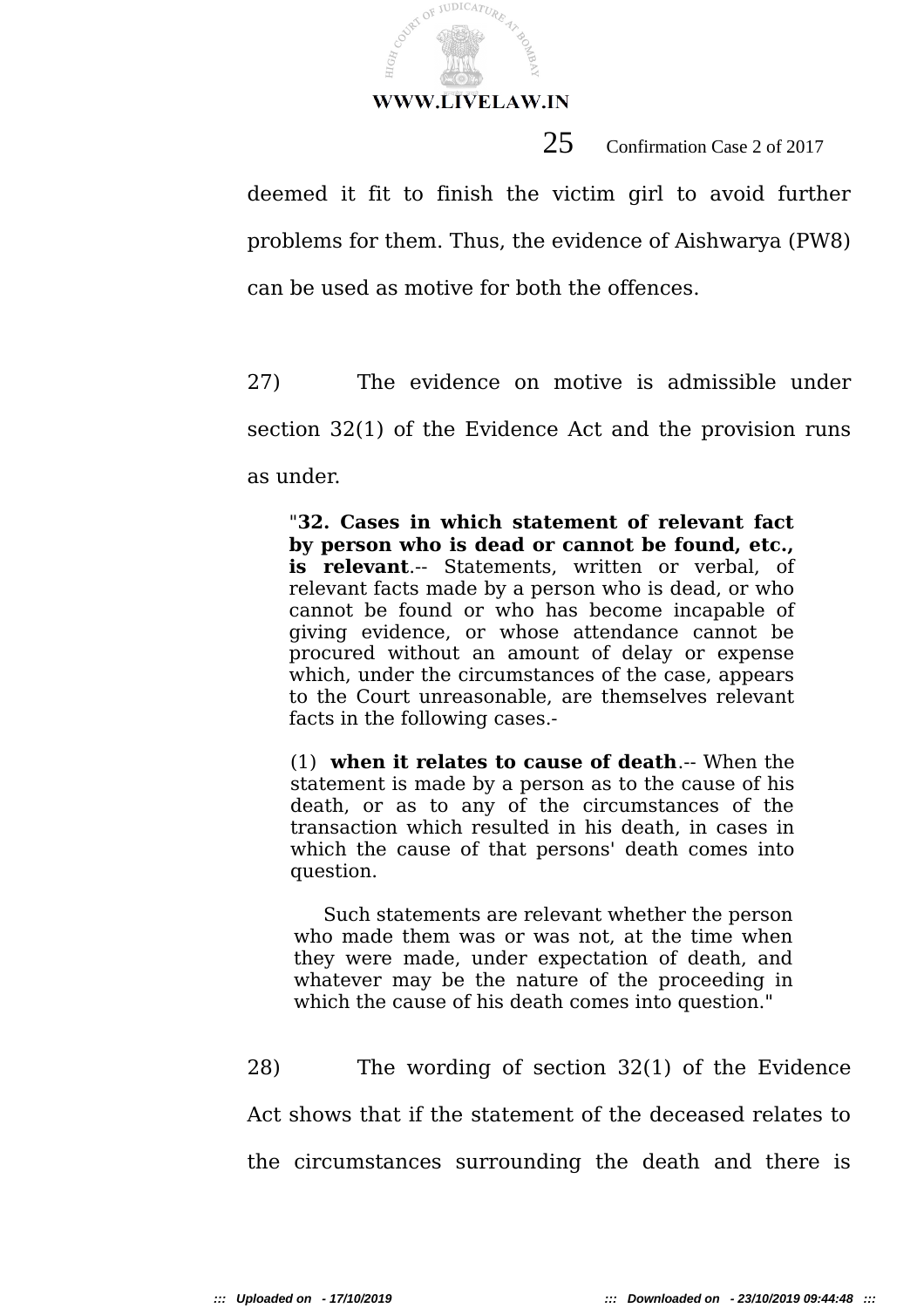**JUDICATUR** 

definite nexus between the statement of the victim and her death, such statement is admissible under section 32(1) of the Evidence Act. Thus, the evidence of Aishwarya (PW8) given on the apprehensions expressed to her by the deceased about the aforesaid possibility of ravishing her and of murder by accused No.1 is admissible under section 32(1) of the Evidence Act. This fact is satisfactorily established and this fact which is relevant under section 8 of the Evidence Act is admissible under section 32(1) of the Evidence Act.

 $26$  Confirmation Case 2 of 2017

29) Here only this Court wants to observe that the approach of both Aishwarya (PW8) and her father needs to be appreciated. It can be said that only due to the disclosure made by such girl of tender age, police got the clue and others also got the clue and came forward to give more information. It can be said that Amol (PW2) cousin of the deceased who had initially not felt suspicion against all the three accused even when he had seen them on that road at the relevant time, realised that said circumstance was relevant and there was involvement of the three accused in the crime.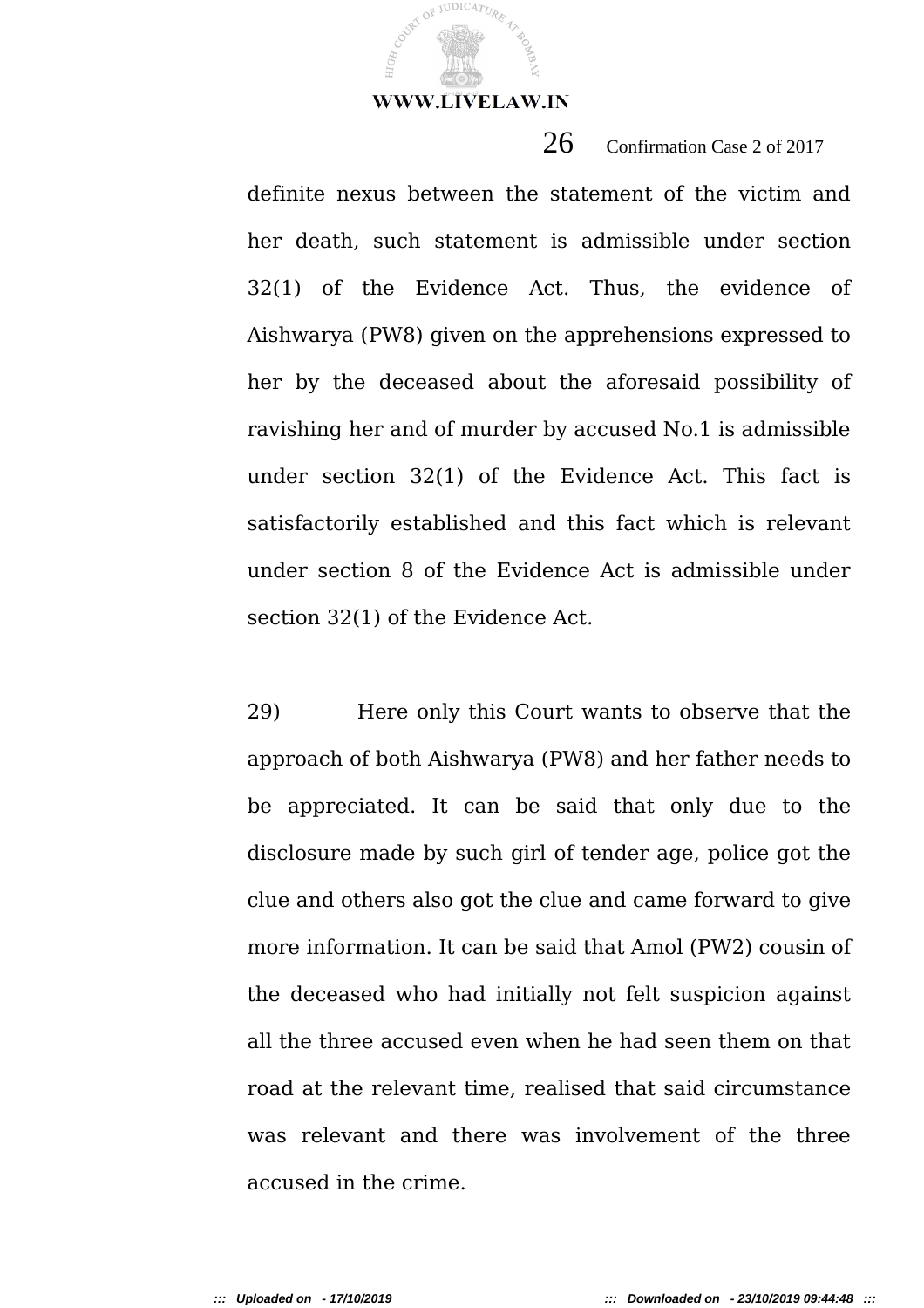

JUDICATUR

27 Confirmation Case 2 of 2017

## **LAST SEEN**

30) Amol (PW2), a cousin of the deceased, has given evidence that on 22-8-2014 at 5.15 p.m. he and his friend Sagar were proceeding on his motor cycle towards Padwal Mala. He has deposed that on the way from Hanumanwadi to Padwala Mala via Loni Mawala they noticed that the deceased was standing below a tree and she was with the school bag. Amol has deposed that he asked the deceased as to whether she needs help to reach her to her home on his motor cycle. Amol has given evidence that the deceased said that she would go on own after stopping of the rain. She was below a tree as it was raining.

31) The evidence of Amol (PW2) shows that they proceeded ahead and after some distance they came across accused No.1 to 3 who were coming from the opposite direction and were proceeding towards the side where the deceased was standing. He has given evidence that he stopped his motorcycle to have talk with the accused. He has deposed that he talked with them as to why they were riding the motorcycle with such a slow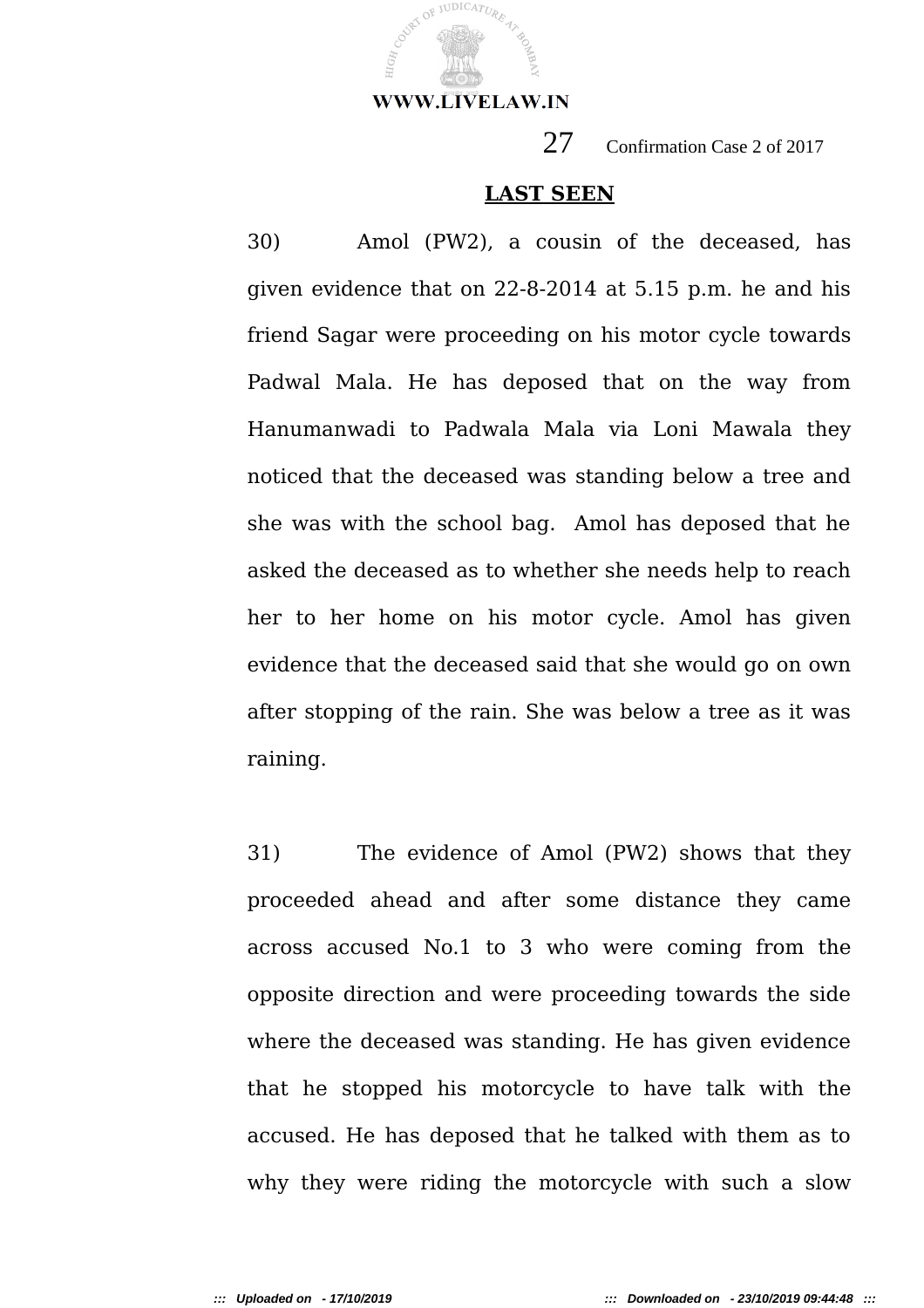JUDICATUR

28 Confirmation Case 2 of 2017

speed and upon that accused No.1 said that due to rain the road had become slippery. He has deposed that he knew that accused No.1 was using Hero Honda motor cycle in the past and on that day he noticed that he was having Bajaj motorcycle and so he asked accused No.1 as to who was owner of that motorcycle. He has deposed that accused No.1 disclosed that he had purchased the motorcycle few days back. Here only it needs to be mentioned that the prosecution has examined the witness from whom the accused No.1 had purchased this motorcycle after selling his old Hero Honda motorcycle. This motorcycle was also second hand. This circumstance is also relevant as this motor cycle is described by Amol and this motorcycle was recovered from accused No.1 on the basis of his statement given to police.

32) Amol (PW2) has deposed that after crossing some more distance he was required to stop the motor cycle as Sagar wanted to pass urine. He has deposed that when he was standing on the road he noticed that the deceased had started on foot towards Hanumanwadi and motorcycle of the accused persons was following her by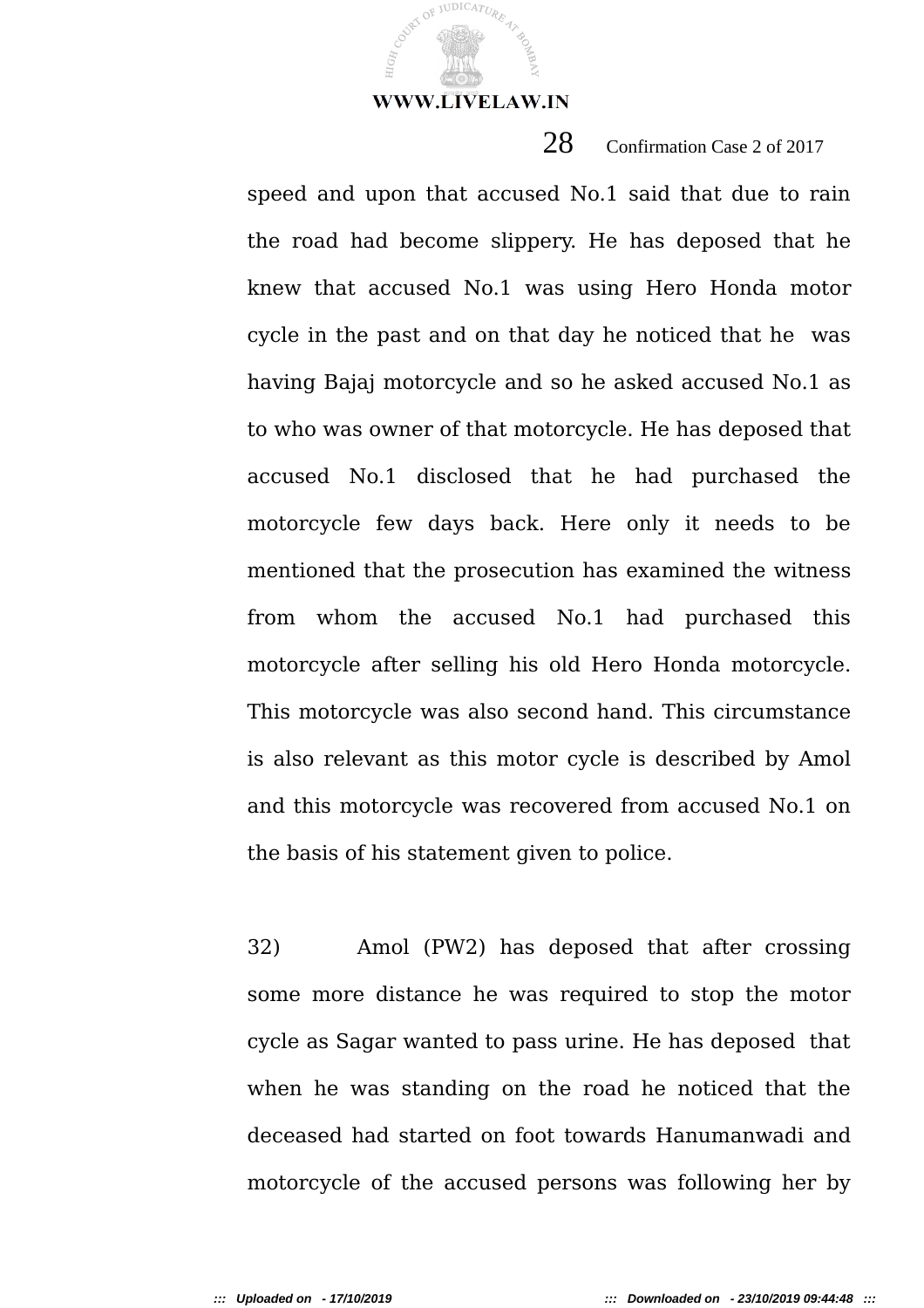

29 Confirmation Case 2 of 2017

keeping some distance.

33) The prosecution has examined Sagar (PW32) and his evidence is similar to the evidence of PW2 on the circumstance that they had seen accused Nos.1 to 3 on that day at the relevant time. The evidence of these two witnesses show that from there they went to Padwal Mala and they returned from Padwal Mala to Hanumanwadi after one and half hours but by different road.

34) The evidence of Amol (PW2) shows that on the evening of 22-8-2014 when he met Sandip (PW1), the informant, he informed to Sandip that he had seen the deceased near the house of Mawale at about 5.00 p.m. to 5.15 p.m. His evidence shows that when he returned back to the home, search was started of the victim girl. His evidence shows that while supplying such information it did not come to his mind the circumstance that accused were seen in the vicinity of the deceased was that relevant.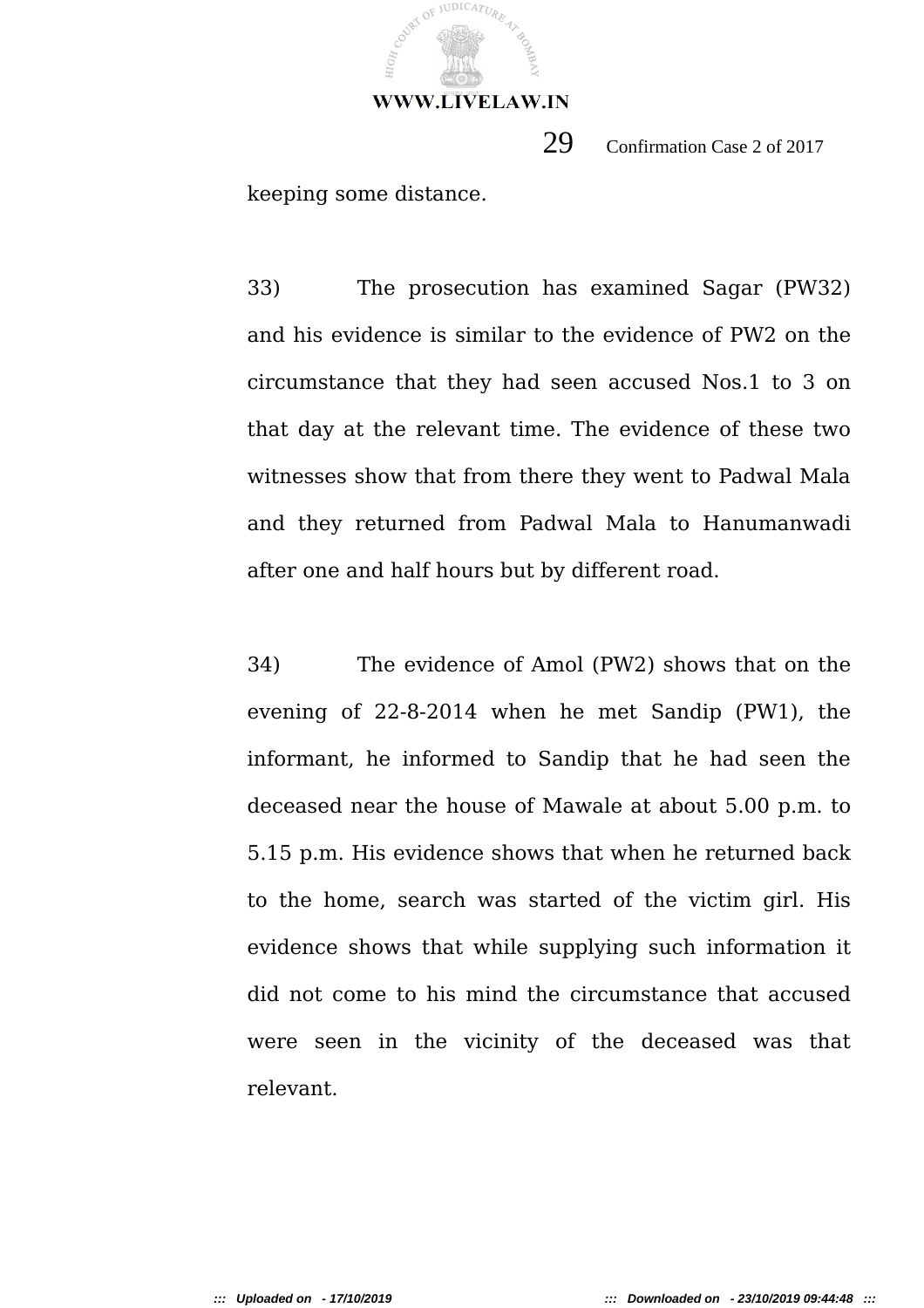JUDICATUR

30 Confirmation Case 2 of 2017

35) The evidence of Sandeep (PW1) shows that Amol (PW2) informed him on the evening of 22-8-2014 when search was started that Amol had seen the deceased near the bungalow of Mawale. In the FIR, Sandeep (PW1) did mention about this information received from Amol. The prosecution has examined Sandeep (PW1) for proving the FIR which is at Exhibit 32. This evidence rules out the possibility of concoction.

36) The evidence of Amol (PW2) and Sandeep (PW1) together shows that there was no dispute of the family either of Amol or of Sandeep with any accused. Even when Amol had seen the accused on that day at the relevant time he did not take suspicion about their presence. The evidence on the record has established that at about 5.00 p.m. Amol and his friend Sagar were present on that road and so the evidence of both these witnesses cannot be brushed aside by presuming that it is improbable or afterthought in nature. Due to the nature of evidence given by these 2 witnesses the circumstance that the friend of Amol from Padwal Mala is not examined or the circumstance that witnesses from Loni Mawala who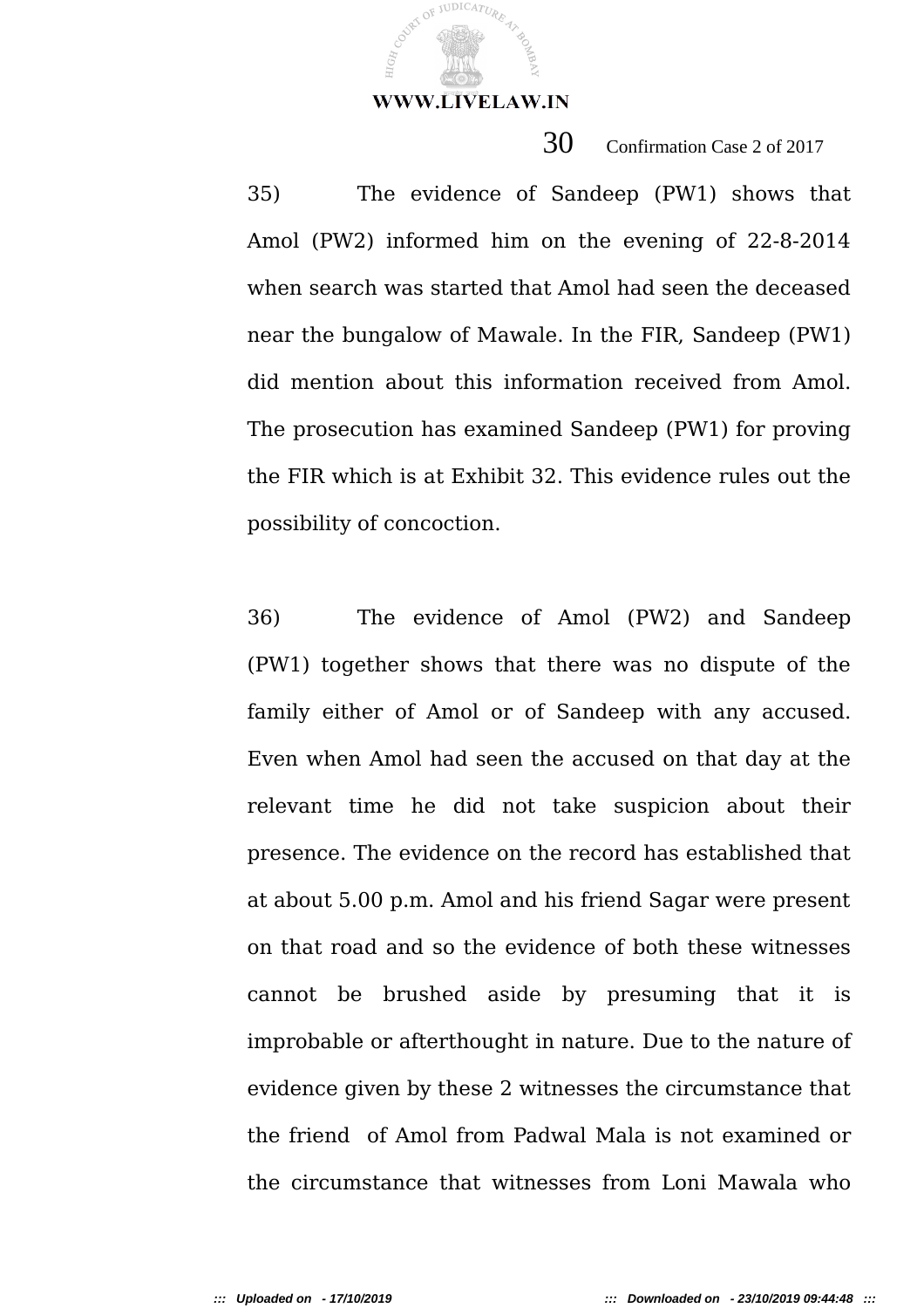COURT OF JUDICATURE

HGR,

31 Confirmation Case 2 of 2017

had seen the deceased alighting from the bus after coming from Alkuti is not examined by prosecution cannot be given much importance and they are not lacunae in the case of the prosecution.

37) The circumstance that Amol (PW2) is cousin of the deceased, he is interested witness is also not sufficient to discard his evidence due to aforesaid circumstances. He was the only available witness at the relevant time and so it can be said that his evidence is doubtful. Learned Public Prosecutor placed reliance on the observations made by the Apex Court in the case reported as **State of U.P. v. S. Rajayapa and others [2006(2) SCC (Cri.) 353].** The observations are as under.

*"A close relative who is very natural witness cannot be termed as an interested witness. The term interested postulates that the person concerned must have some direct interest in seeing the accused person being convicted somehow or the other either; because of animosity or some other reasons."*

38) The defence has challenged the evidence of Sagar (PW32) on the ground that police statement of Sagar was not recorded but he was examined. The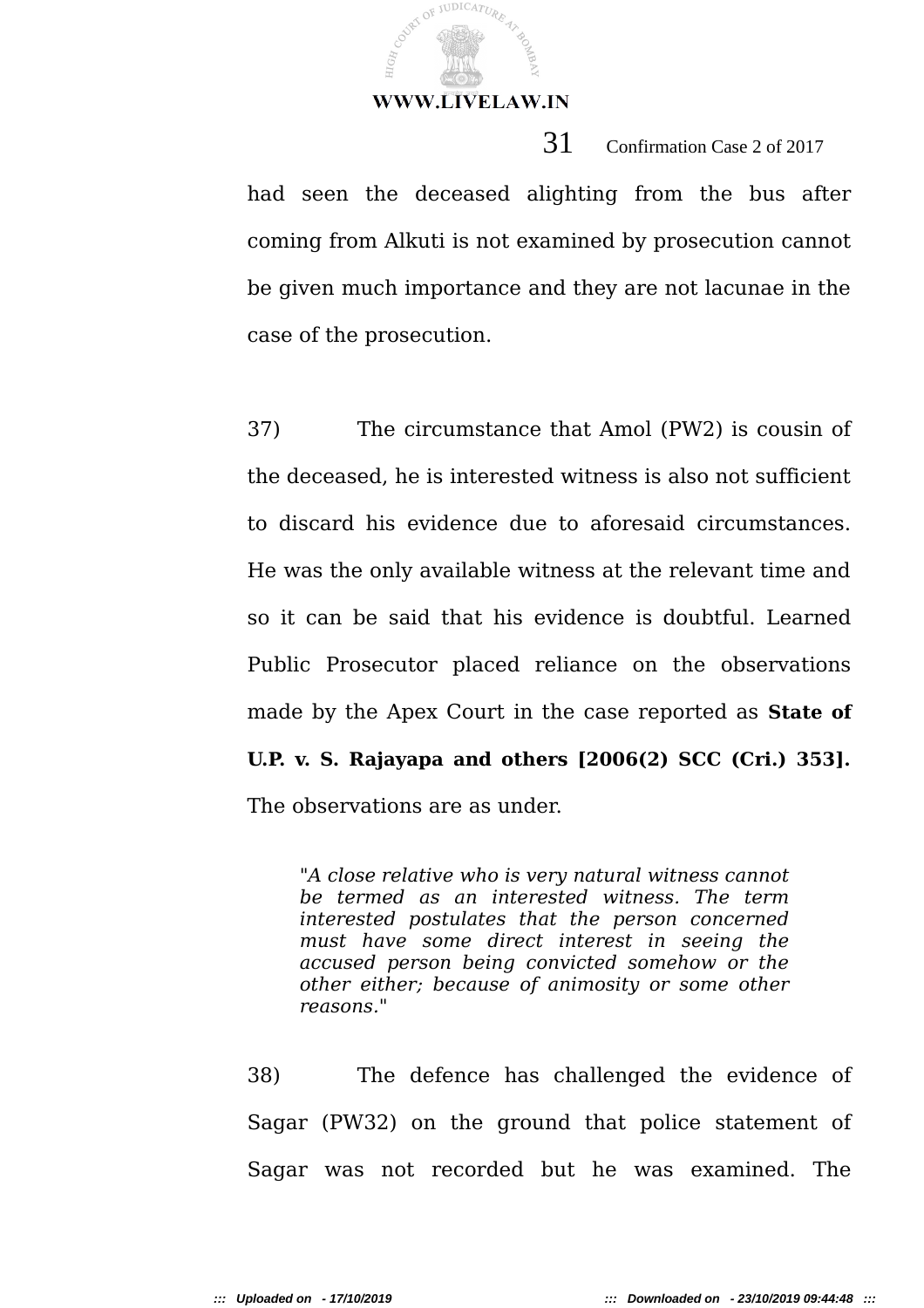**JUDICATUR** 

# 32 Confirmation Case 2 of 2017

aforesaid evidence shows that name of Sagar was already given by Amol (PW2) to police. This witness was crossexamined by defence. The evidence of PW2 and PW32 is similar in nature. Even non examination of Sagar could not have made any difference and on that basis evidence of Amol could not have been discarded. Further, the evidence of Sagar came to be recorded as per order passed by the trial court under section 311 of the Cr.P.C. Thus, there is no force in the objection taken by the defence against the evidence of Sagar.

39) It was argued by the learned counsel for the accused that the conduct of the deceased as described by aforesaid two witnesses was not natural. It was submitted that if there was the offer from Amol to reach the deceased to her home on his motorcycle and if she was really afraid of the accused she would have accepted the help of Amol (PW2) in ordinary circumstances. This submission of the defence has no force. The evidence on the record shows that deceased had already walked some distance. Amol was proceeding in other directions and the accused were not in sight, they were not visible even to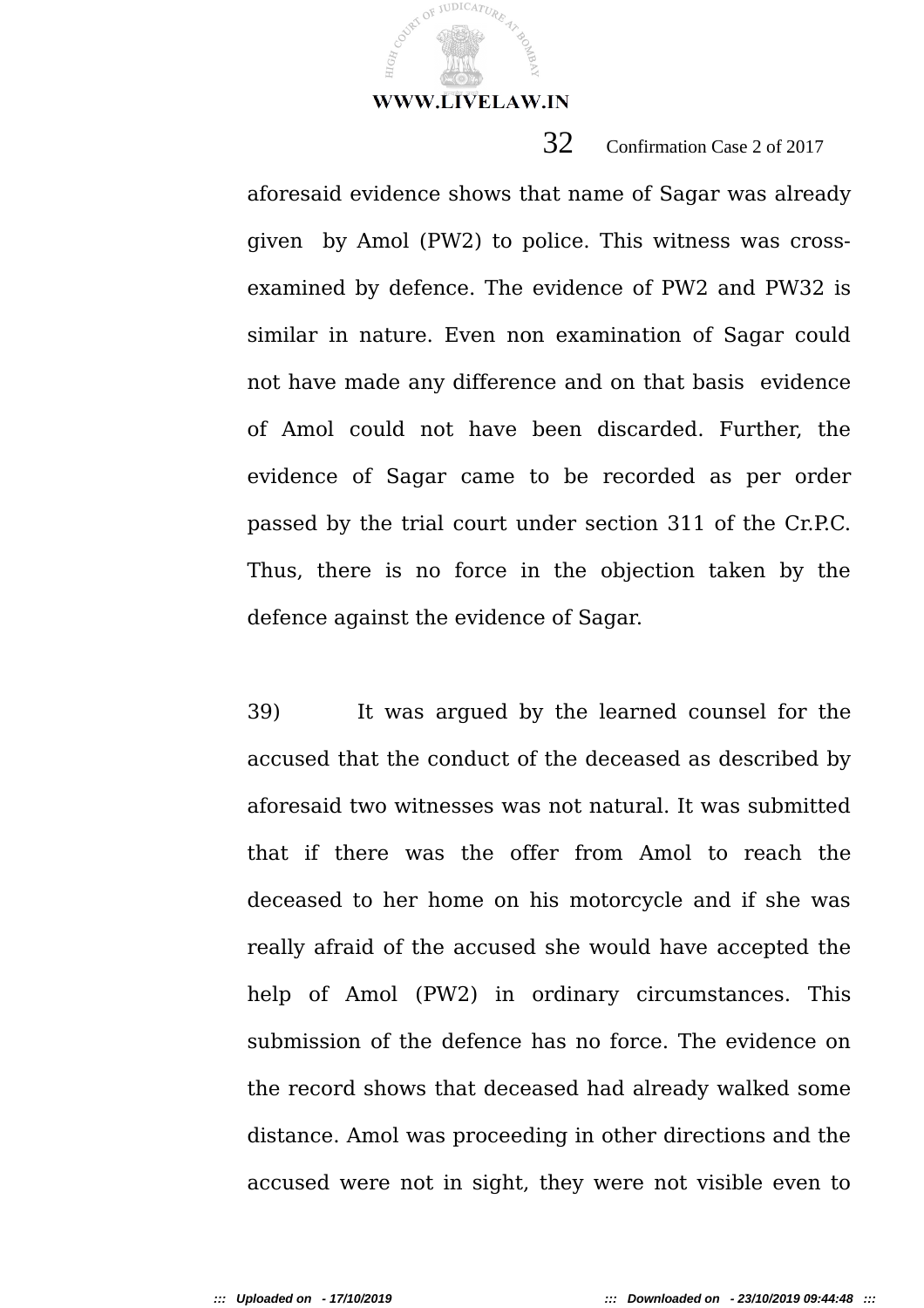**JUDICATUR** 

# 33 Confirmation Case 2 of 2017

the prosecution witnesses. It was her routine to walk that distance and as she must have felt confident she must have avoided to take help of Amol. The conduct of such victim girl cannot be called as unnatural. The evidence of Amol (PW2) and Sagar (PW32) is consistent with the mention in F.I.R. about their presence on the road at the relevant time and it is sufficient to infer that these two witnesses had seen the three accused on that road at the relevant time. The distance between the accused and the deceased was not much when Amol (PW 2) had lastly seen those persons proceeding towards Hanumanwadi.

40) To reinforce the evidence given on aforesaid fact there is more evidence in the form of other circumstances. The prosecution has given evidence of panch witness Deepak (PW10) to prove the spot panchanama which is at Exhibit 70. There is also evidence of investigating officer Jambhale (PW29) on the spot panchanama. Their evidence and the spot panchanama show that earth sample was collected from the spot where the dead body was found, offence was committed. Then there is evidence of discovery of the clothes and footwear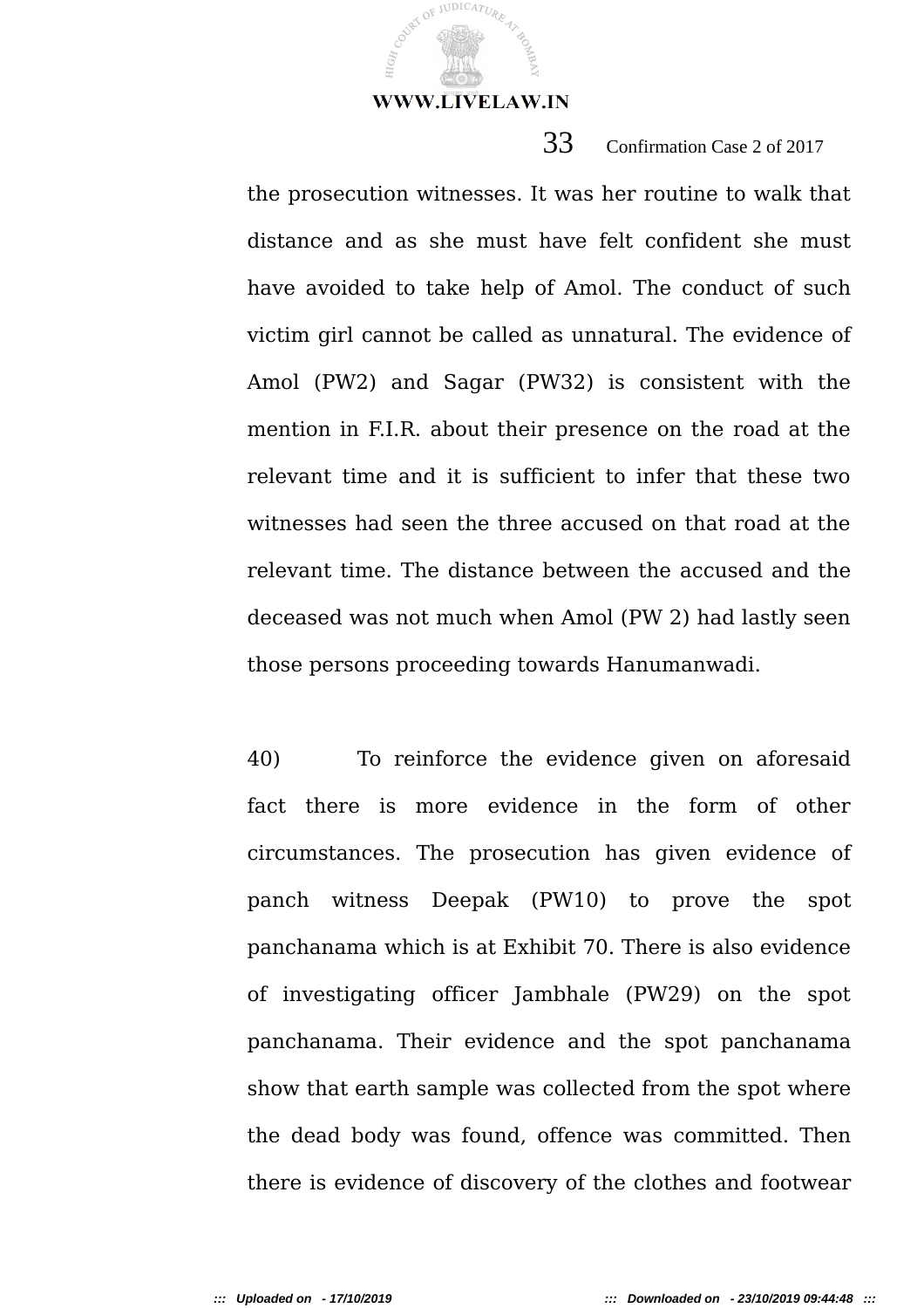**JUDICATUR** 

 34 Confirmation Case 2 of 2017 of the three accused on the basis of statements given by them under section 27 of the Evidence Act.

41) Ramdas Chede (PW12), panch witness on the statement given by accused No.1 has given evidence that on 25-8-2014 accused No.1 gave statement to police in the presence of panch witnesses and he showed willingness to produce the articles like clothes and the weapon. The memorandum of statement is proved as Exhibit 75. His evidence and the evidence of Jambhale (PW29) shows that accused No.1 took them towards the hut situated near his residential place and from there he produced articles like screwdriver, his clothes and chappal. The clothes included shirt, pant and underpant. Evidence is given on the seizure of articles under panchanama Exhibit 76. These articles are identified by the witness. Here only it needs to be mentioned that evidence of panch witness on seizure is more than satisfactory and almost with every articles there were labels bearing signatures of panchas. The articles were properly closed and sealed when they were taken over under the panchanama.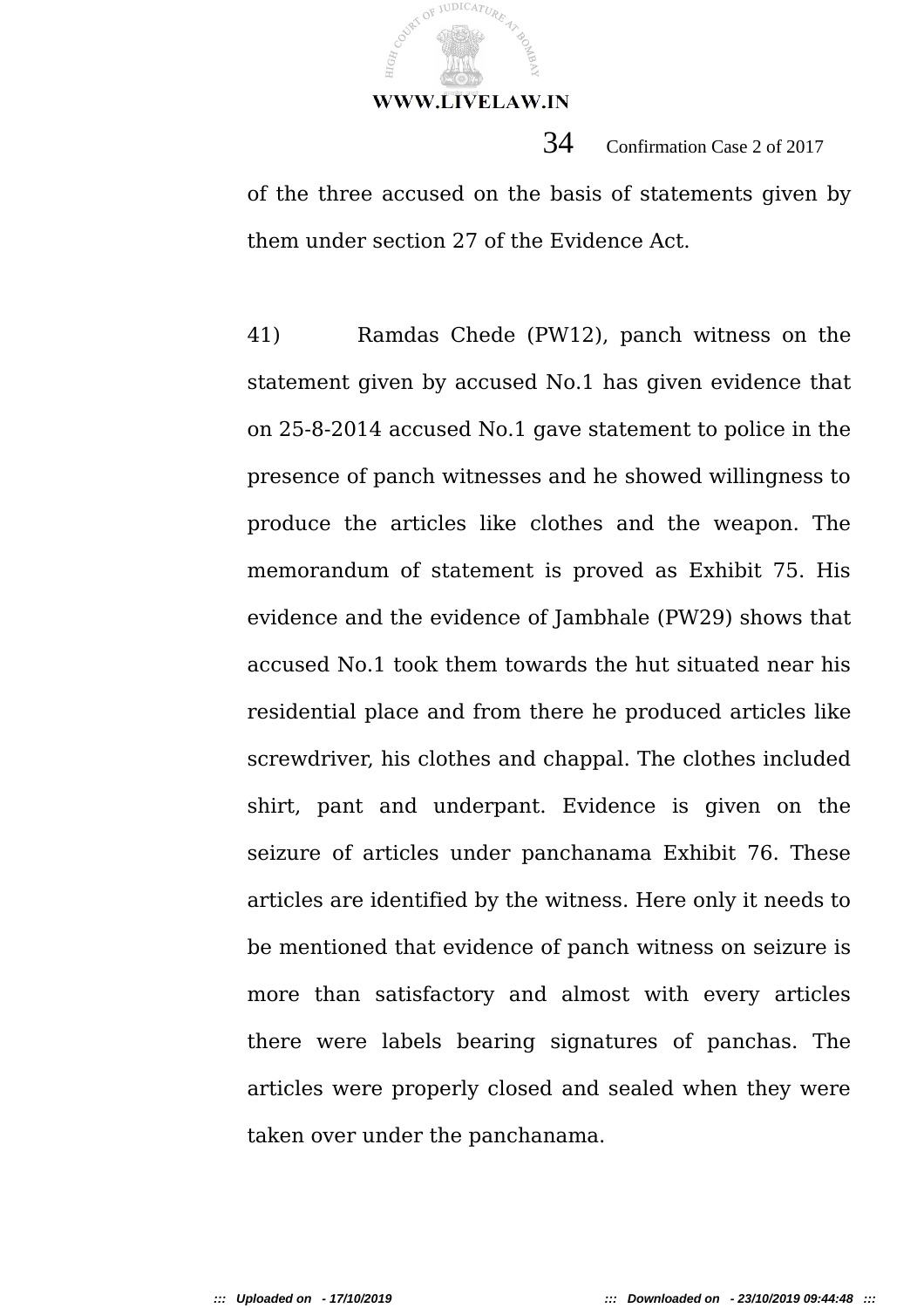JUDICATUR,

35 Confirmation Case 2 of 2017

42) The prosecution has examined Rajendra Thube (PW13), a panch witness on the statement given by accused Dattatraya. Though the statement was given on 29-8-2019 that circumstance is not sufficient to discard the evidence. Accused Nos.2 and 3 came to be arrested on 26-8-2014 and prior to that, after incident, they were not available in the village. Memorandum of the statement is proved as Exhibit 79. Evidence of panch witness and investigating officer show that these accused then took the police and panchas to the place where he had concealed the articles like black T shirt, one shirt of full sleeves, one pant of black colour, one underpant and pair of sandals. Panchanama of seizure of these articles is proved at Exhibit 80.

43) The prosecution has examined panch witness Bhimaji Auti (PW14) to prove the statement given by accused No.2 on 29th August 2014. The statement given is proved at Exhibit 82. Evidence of panch witness and the investigating officer show that after giving the statement the accused took police and panchas to the place where articles were kept. Stone was thrown by the accused in a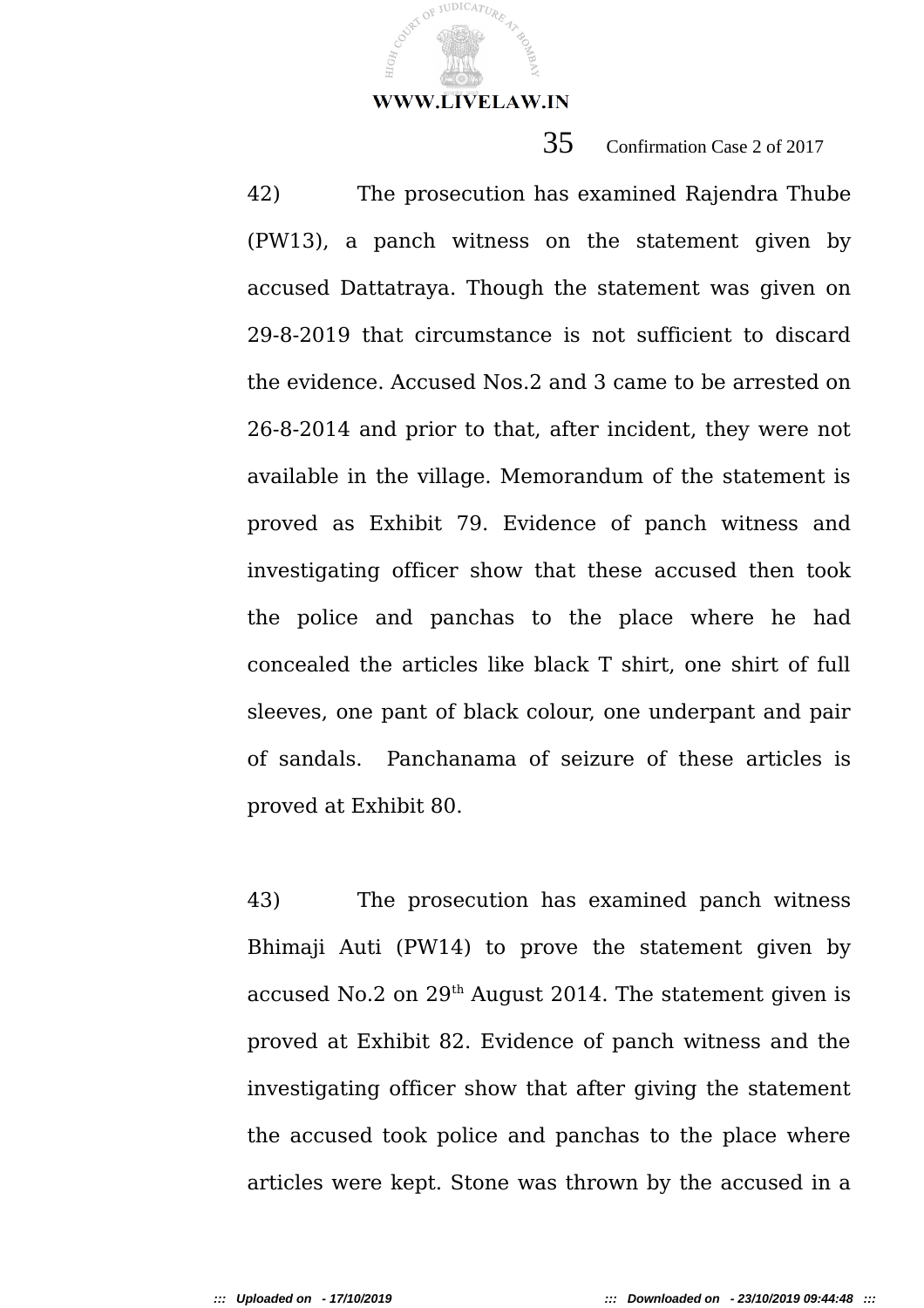JUDICATUR

36 Confirmation Case 2 of 2017

bush situated at some distance from the place of offence and this stone was recovered on the basis of information supplied by accused No.2. He produced articles like blue colour full shirt, one black colour pant, one red colour underpant etc. These articles came to be seized under panchanama at Exhibit 83. As per the evidence of the panch witnesses and the evidence of the investigating officer, specific evidence is given by these two witnesses that all these articles like the clothes (shirt, pant and stone) were having smear of mud.

44) The evidence of the aforesaid witnesses shows that they hail from other place and they are not relatives of the family of the victim girl. Cross examination of these witnesses shows that nothing could be brought on record to create probability that they are interested witnesses in any way. The trial court has believed these witnesses.

45) There is evidence of seizure of the clothes of the deceased and that panchanama is at Exhibit 67. It appears that this evidence was not seriously disputed by the defence. The prosecution has examined two witnesses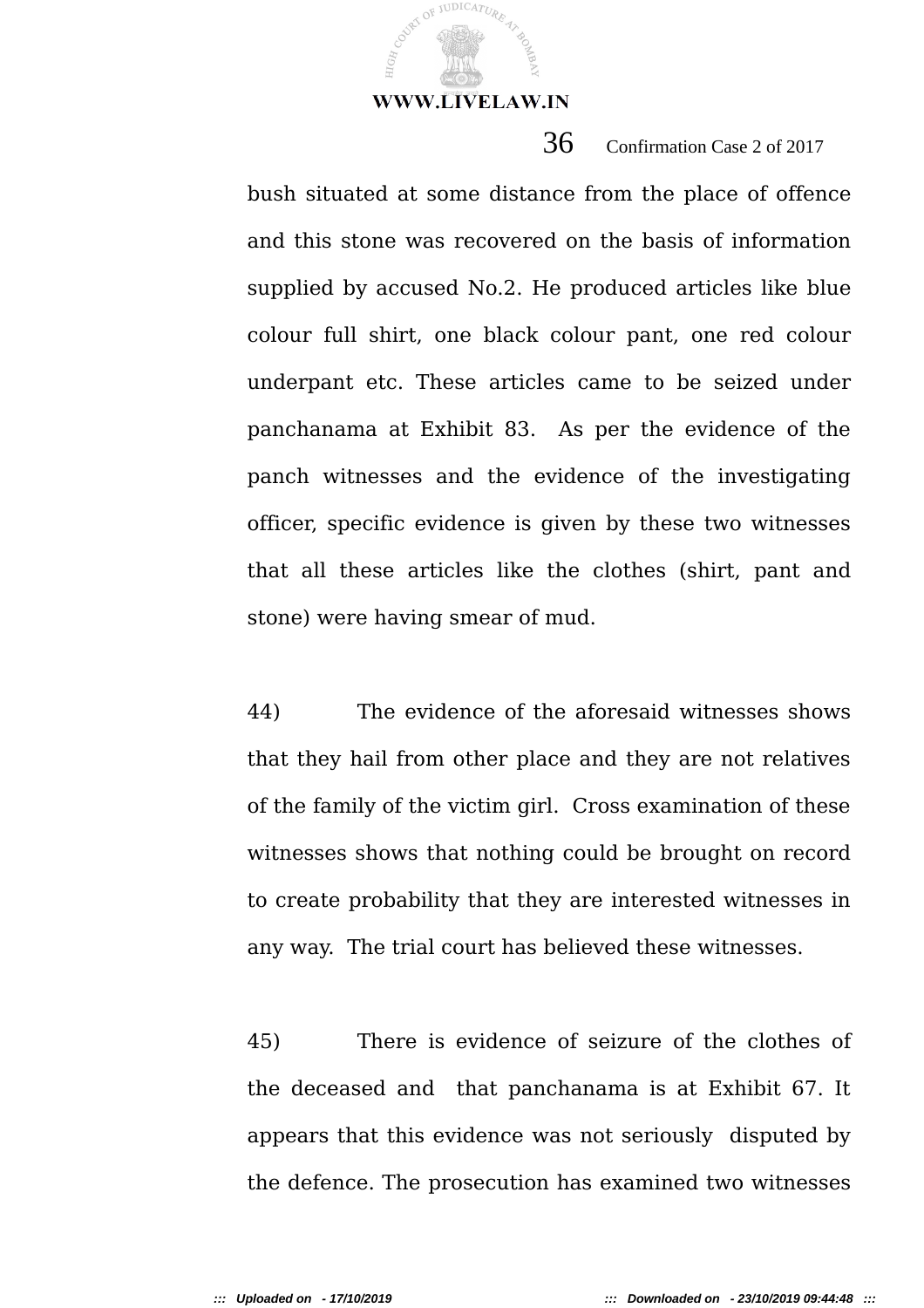JUDICATUR

37 Confirmation Case 2 of 2017

like the photographer Rambhau Shendkar (PW5) and other panch witness Harshad Auti (PW6) to prove that the photographs were taken. These photographs were referred in the cross-examination by defence and they are given Exhibit 59. This document shows that the dead body was lying in the mud and it was virtually smeared with mud.

46) The prosecution has examined Kshirsagar (PW 26) the carrier constable. His evidence shows that the aforesaid articles were sent to C.A. office on 27-8-2014. The prosecution has examined the chemist, analyst from the C.A. office, Abhijit (PW 22). He has given evidence on the test conducted by him for matching of the mud, soil found on the aforesaid articles with the soil found on the clothes of the deceased and mud collected from the spot of offence. This part of the evidence can be used as circumstantial evidence on the incident of last seen.

47) Abhijit (PW22) has given evidence that geological make up of soil is a science and matching, comparison of the soil is possible.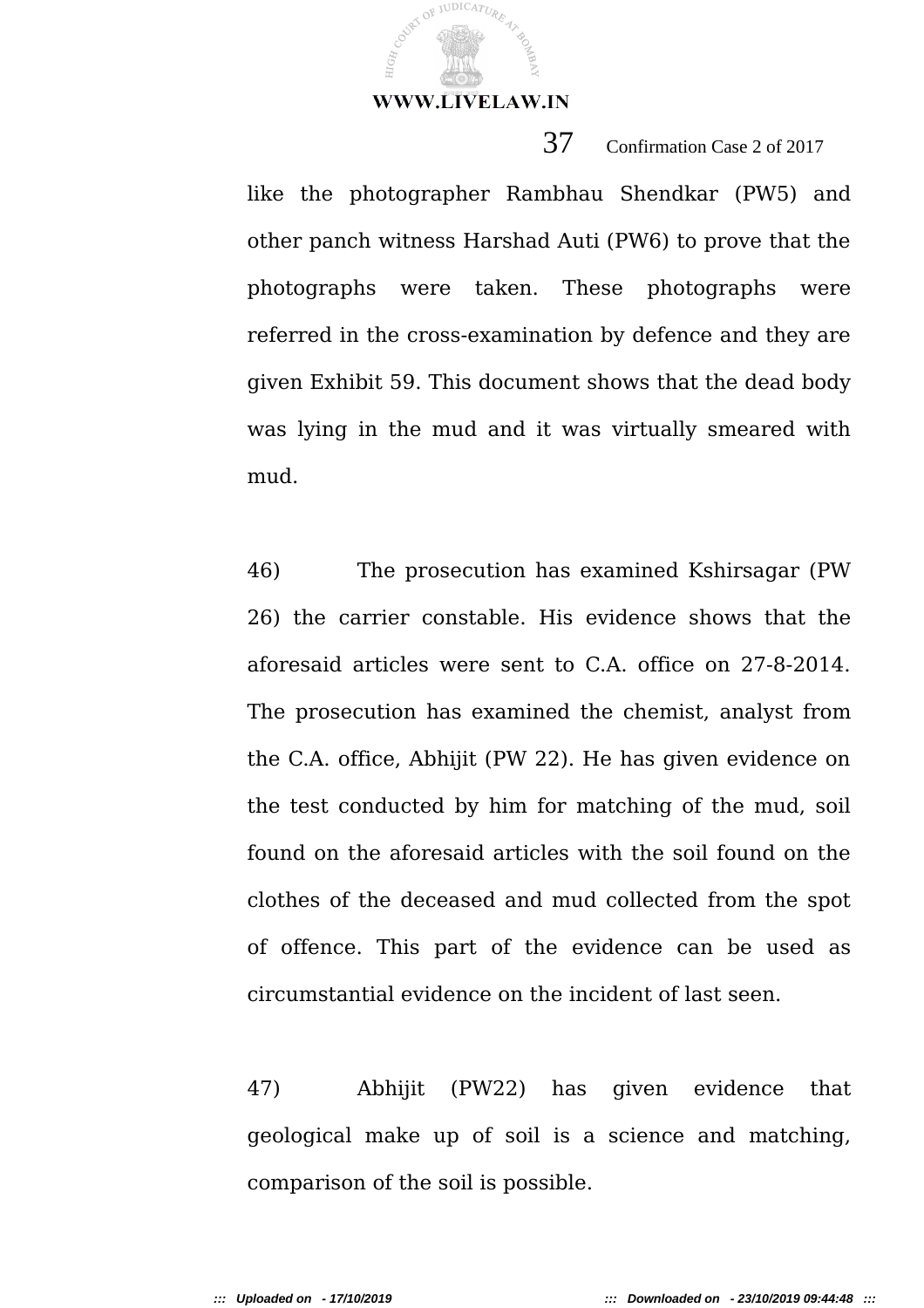JUDICATUR

38 Confirmation Case 2 of 2017

48) Provision of section 45 of the Evidence Act shows that opinion of expert on 'science' is relevant. It is opinion evidence and so court may accept it if the court is convinced and the court can use it for corroboration purpose. Provision of section 293 of the Cr.P.C. provides that report of C.A. may be used as the evidence. In the present matter, the Chemist who did the tests for matching is examined as a witness.

49) Expert opinion is considered as relevant due to "necessity". This evidence can be considered from two angles. Firstly, when the fact in issue cannot be proved or disproved due to absence of direct evidence, it becomes necessary to ascertain other facts. Some of such other facts can be inferred on the basis of some rule of science. When there is a need of use of science, need of opinion evidence and when the court is incompetent to infer fact without the aid of the greater skill like that of expert in the field, the expert evidence needs to be considered. It is true that opinion evidence must be in the form of proof of some facts, reasons for the opinion of the expert. Thus, the opinion evidence can help to establish some facts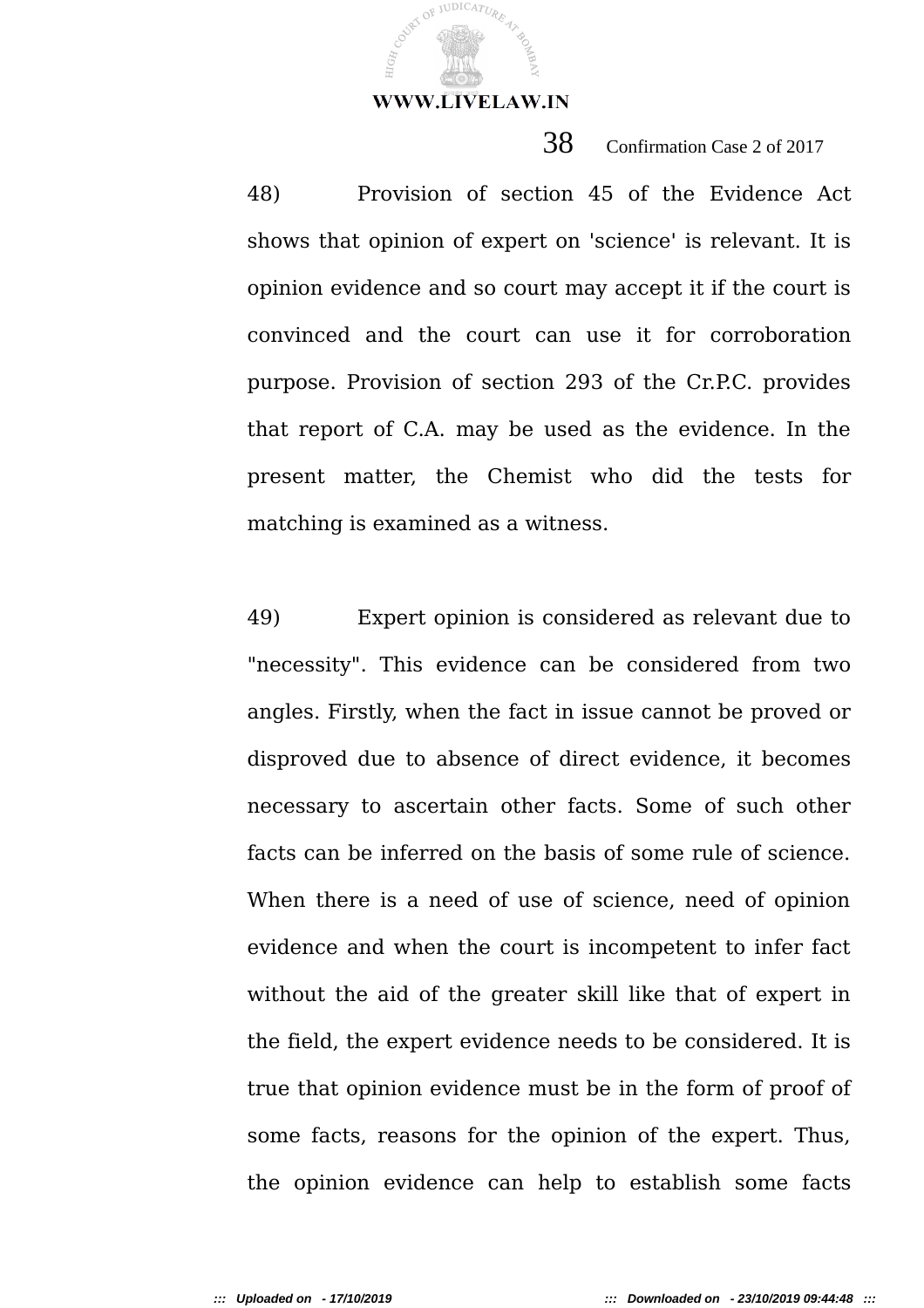**JUDICATUR** 

39 Confirmation Case 2 of 2017

which are relevant when no direct evidence is available. Secondly, these days it has become necessary to have check of circumstantial evidence to the direct evidence. There is a saying that witness may lie but the circumstances do not. This saying has the basis of science oriented detection of crime also. Thus, in both ways the expert opinion can help the court. For these reasons, there is a need of liberal use of scientific research and discovery. So, this Court is considering the evidence of soil matching as relevant fact in the present matter.

50) The goal of soil comparison is to establish the probability that the material found on the articles of the accused was either derived from particular location or it was not derived from that location. In the present matter expert has given characterization of earth samples to establish similarity. In the present matter the question would be of absolute location, exact place where geological feature is found. In that regard it can be said that, the incident took place in chari, canal through which canal water flows and it was under a bridge. Considering the evidence on the record and the depth of the canal, in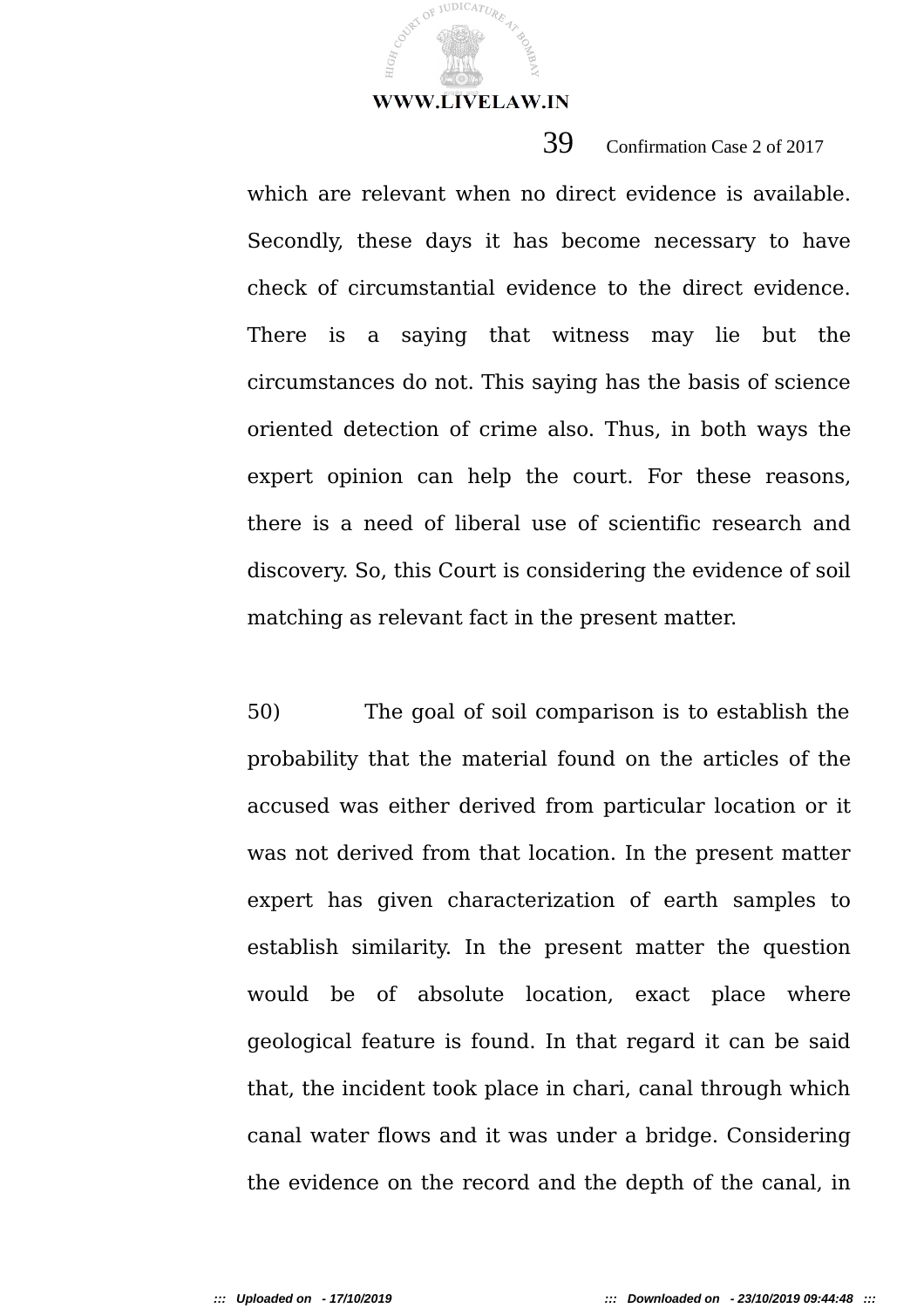

 $40$  Confirmation Case 2 of 2017 ordinary course, there was no reason either for the deceased or the accused to enter that portion.

51) The evidence of Abhijit (PW22) shows that he took chemical test for ascertaining the chemical composition. He took the test by energy dispersive X-ray flurorescence. He took the heat test. He took P.H. test. He conducted colour test and he examined the samples with naked eye and under microscope. On the basis of the test and examination he reached to the conclusion that the soil which was collected from the spot of offence and the soil which was found on the articles like screwdriver, stone (weapons) and the clothes of the accused and the deceased was one and the same. The report is proved as Exhibit 130 and it is consistent with the evidence of Abhijit (PW22). Cross examination was made in respect of the aforesaid tests but the witness answered all the questions confidently and his evidence remained unshattered. In view of the nature of evidence given by the witness, this Court holds that his opinion is in respect of science. The evidence and the record show that on the clothes of the accused Nos.1,2 and 3 the mud found was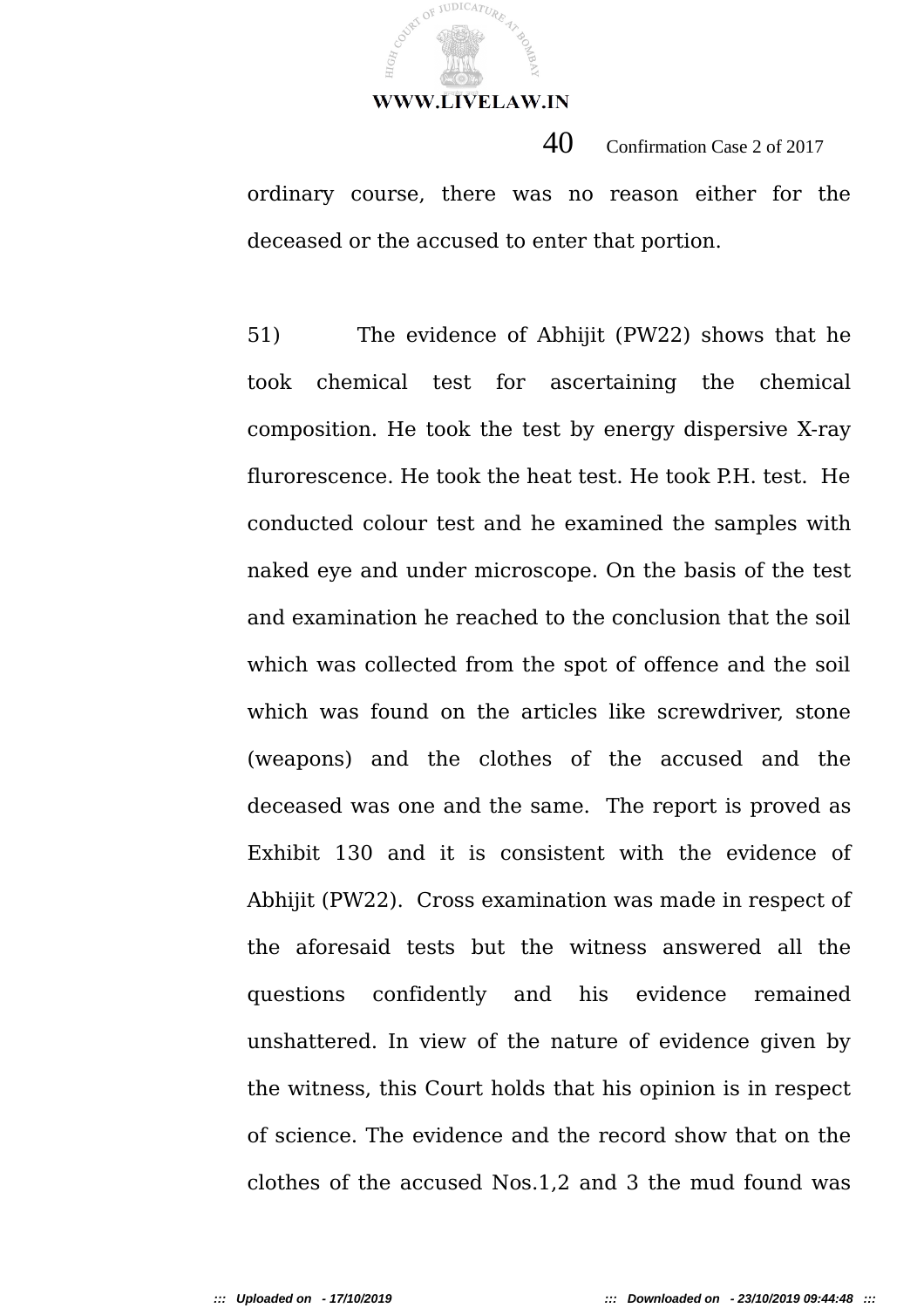JUDICATUR

41 Confirmation Case 2 of 2017

similar to the mud collected from the spot of offence. No earth, mud was found on Exhibits 19,22,24 and 26 and they were plastic bag, T shirt, one underpant and another plastic bag. Said underpant was of accused No.2. However, here only it needs to be mentioned that the CA report in respect of presence of blood on the clothes shows that on the underpants of accused No.2 and 3 blood was detected. Though DNA matching could not be done, the fact remains that blood was detected on the underpants of the two accused which were recovered on the basis of statements given under section 27 of the Evidence Act. At appropriate place this Court is discussing the injuries which were caused to the deceased which were mainly the bleeding injuries all over the body including the private part of the deceased.

52) In Forensic Science it is stated that "dirt on shoes can tell us more about where the wearer of the shoes was last seen". From the aforesaid evidence even if for a moment we presume that the exact place cannot be located, due to aforesaid nature of the evidence, the court can expect the explanation from such accused persons. As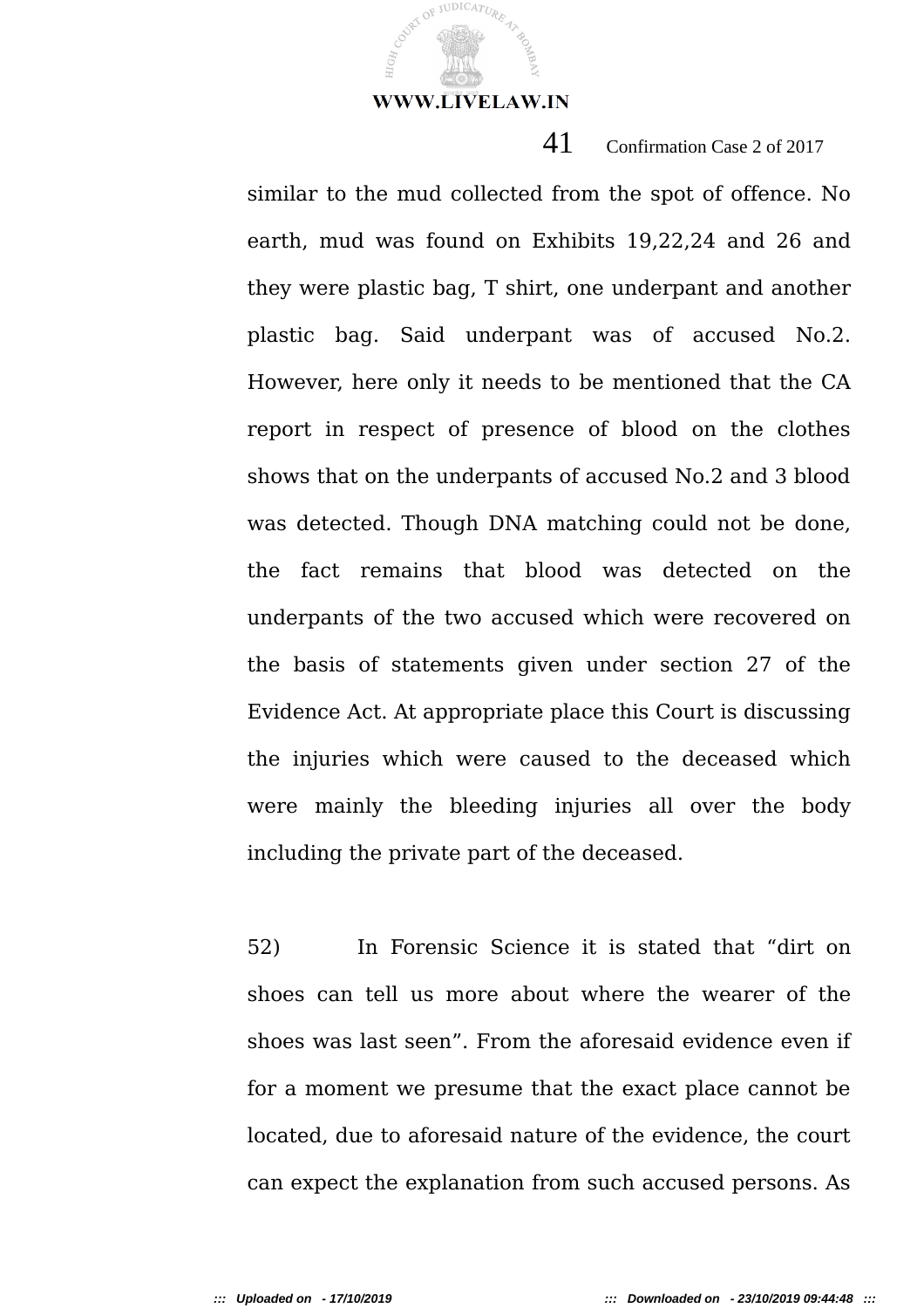JUDICATUR

42 Confirmation Case 2 of 2017

there was a matching of the earth sample taken from the spot with the mud detected on the clothes and the two articles like screwdriver and stone such explanation was necessary. No explanation at all is offered by the accused. This Court holds that the opinion given by the expert needs to be accepted and relied upon in the present matter. This opinion is corroborating the theory of "last seen" to the versions given by PW 2 and PW 32. This Court holds that the circumstance of 'last seen' at the relevant time can be inferred on the basis of aforesaid two pieces of circumstantial evidence.

53) The learned counsel for the accused submitted that the evidence of PW 2 and PW 32 is not exactly on the circumstance of 'last seen together'. He submitted that accused were not in the company of the deceased and the aforesaid evidence can only raise suspicion that they were following the deceased at the relevant time. On this point, the learned counsel for the accused placed reliance on the cases reported as **Chandu Chadrahas v. State of MP (AIR 1992 SC 2302)** and also **Arjun Marik v. State of Bihar [(1994) 2 SCR 265]**. In the first case the facts were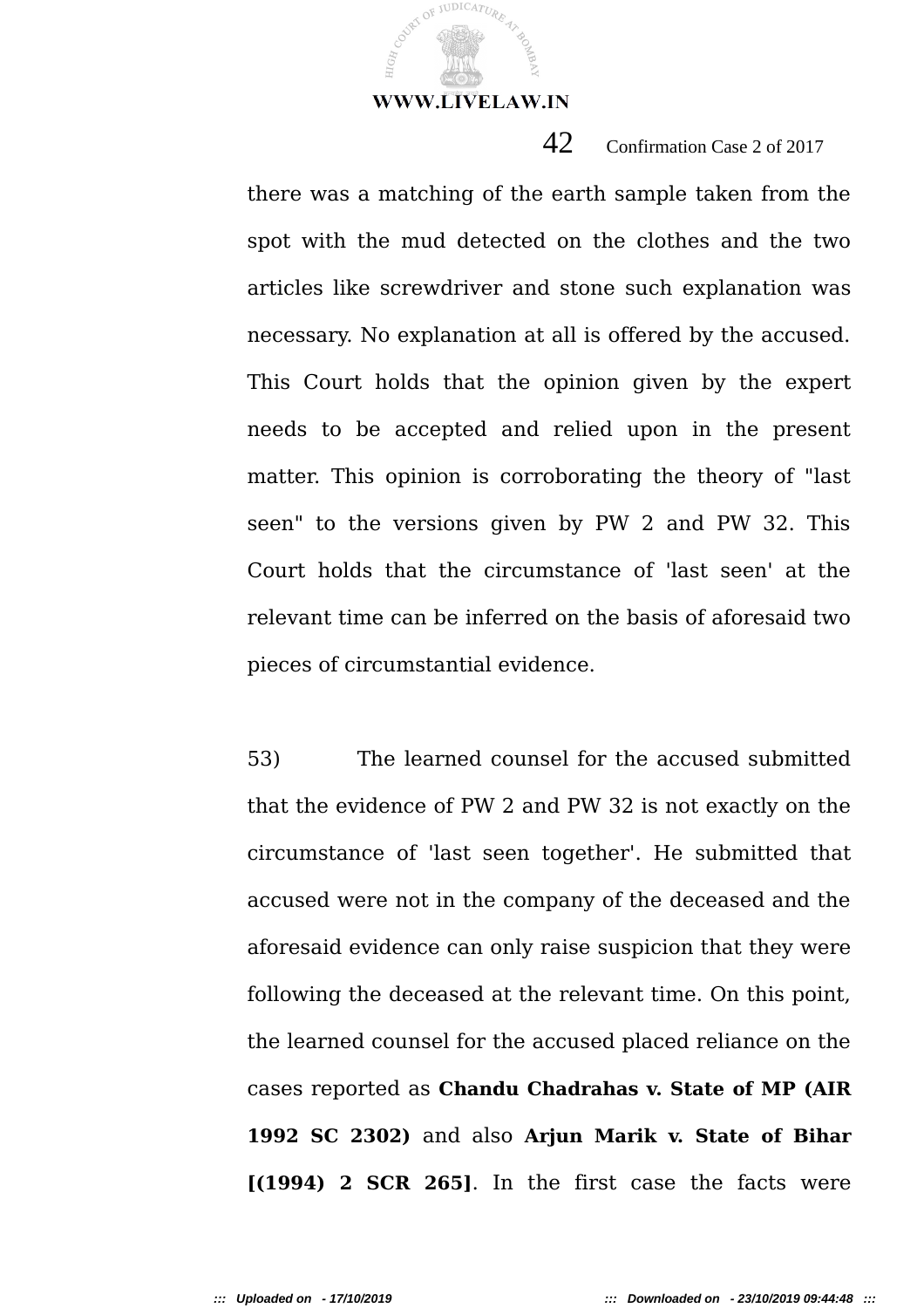**JUDICATUR** 

43 Confirmation Case 2 of 2017

different and the witnesses had seen the accused on one bank of the canal and the deceased was grazing cattle near the canal. There was no evidence that they had met each other and in view of the facts and circumstances of that case it was held that the evidence was not sufficient to hold that they were "last seen together". In the second case the effect of delay caused in disclosure was considered and it was observed that only the circumstance of last seen cannot complete the chain of circumstances. It is true that only on the basis of the circumstance of last seen, in absence of other corroboration it is ordinarily difficult to base conviction. In the present matter, there is not only the evidence on circumstance that accused had opportunity, but there is evidence they had the motive and they were virtually following the deceased at the relevant time. Thus, there is other circumstantial evidence connecting the accused with the offence. As already observed, at the time of consideration of the circumstance of last seen together, the other circumstances need to be kept in mind by the court.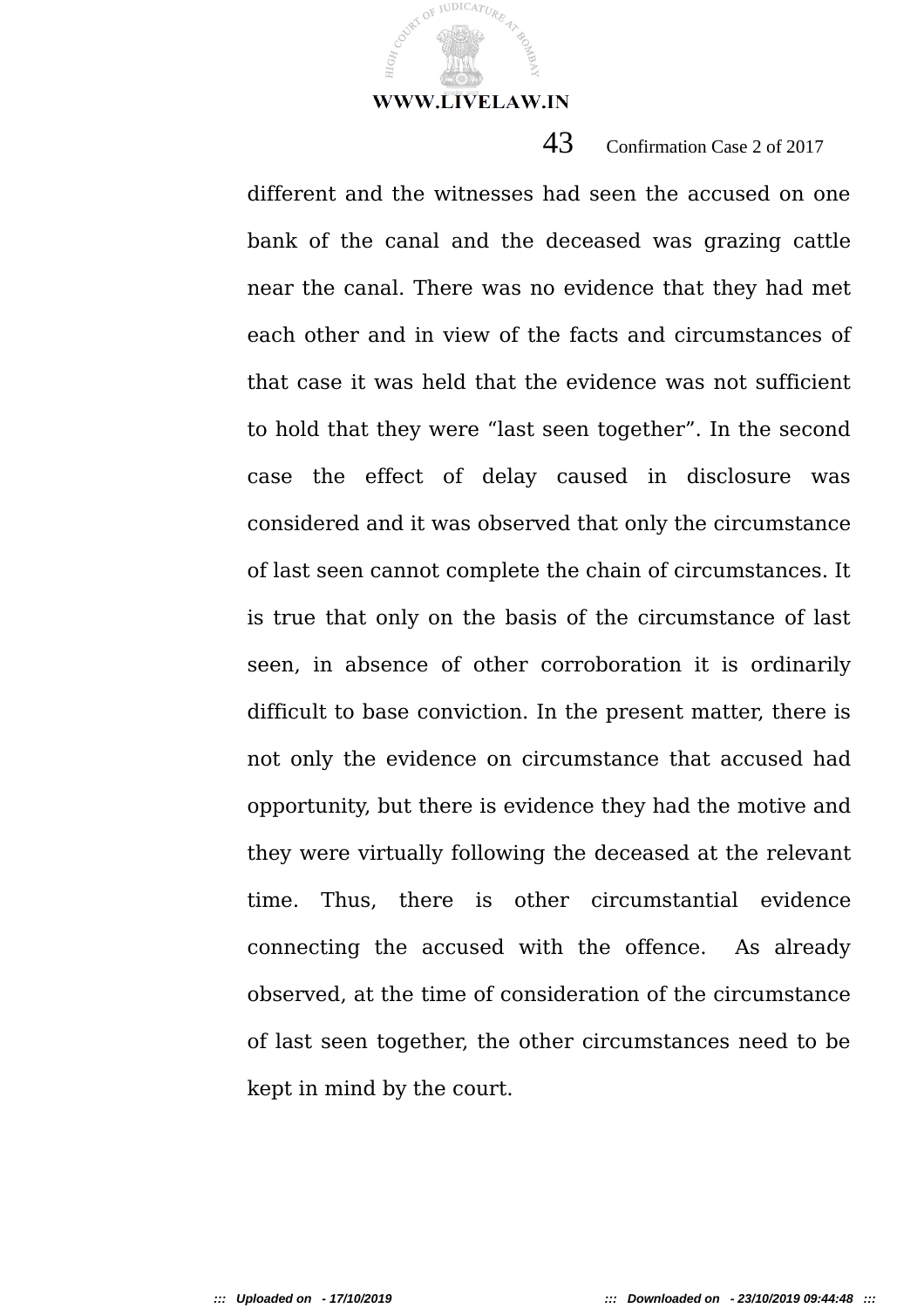

COURT OF JUDICATURE

 $_{\rm H1GHz}$ 

44 Confirmation Case 2 of 2017

54) The circumstance of "last seen together" is relevant under the provision of section 7 of the Evidence Act and it offers 'opportunity' for commission of crime. In that regard the provision of section 7 illustration (a) needs

to be seen and it is as under :--

"**7. Facts which are the occasion, cause or effect of facts in issue.**-- Facts which are the occasion, cause or effect, immediate or otherwise, of relevant facts, or facts in issue, or which constitute the state of things under which they happened, or which afforded an opportunity for their occurrence or transaction, are relevant.

*Illustrations* :

(a) The question is, whether A robbed B.

The facts that, shortly before the robbery, B went to a fair with money in his possession, and that he showed it, or mentioned the fact that he had it, to third persons, are relevant."

55) The provision of section 106 only says that it is

exception to the general rule of 'burden of proof' given in

section 101 of the Evidence Act. Section 106 of the

Evidence Act runs as under.

"**106. Burden of proving fact especially within knowledge**.-- When any fact is especially within the knowledge of any person, the burden of proving that fact is upon him.

*Illustrations*

(a) When a person does an act with some intention other than that which the character and circumstances of the act suggest, the burden of proving that intention is upon him.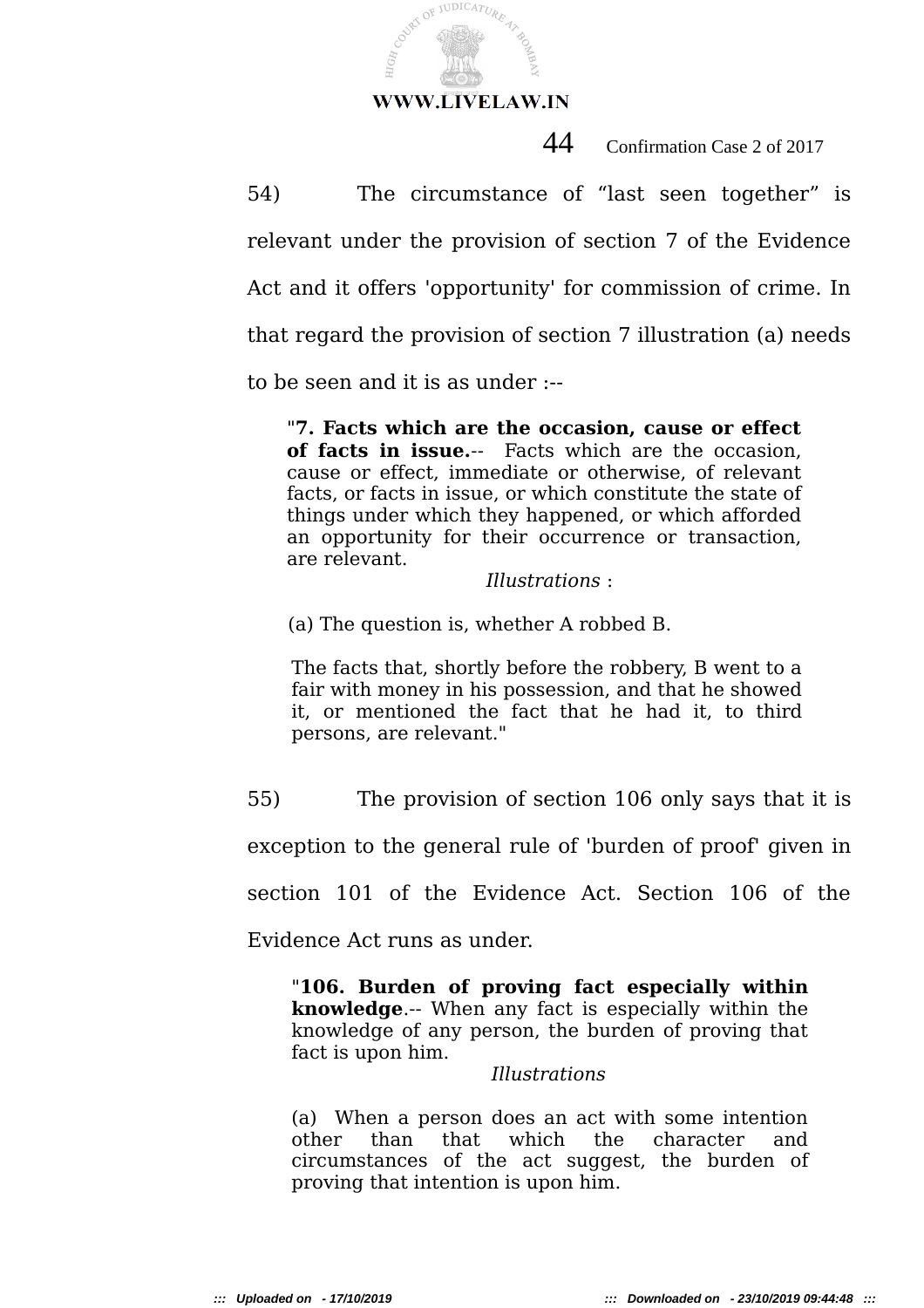COUNT OF JUDICATURE

HIG<sub>H</sub>

# $45$  Confirmation Case 2 of 2017

(b) A is charged with traveling on a railway without a ticket. The burden of proving that he had a ticket is on him."

56) When the prosecution case rests on circumstantial evidence and various links in the case are established by the prosecution and the prosecution has established the proximity with relation to time and situation, it becomes the duty of the accused to offer reasonable explanation. The explanation of the accused needs to be such that it creates the probability consisting with his innocence. If no explanation at all is offered by the accused, absence of explanation can make available adverse inference against the accused as provided in section 114 of the Evidence Act. Section 114 of the Act runs as under.

"**114. Court may presume existence of certain facts**.-- The Court may presume the existence of any fact which it thinks likely to have happened regard being had to the common course of natural events, human conduct and public and private business, in their relation to the facts of the particular case."

57) In view of the aforesaid principles of the evidence this Court holds that the circumstance that accused and the deceased were not that way "together"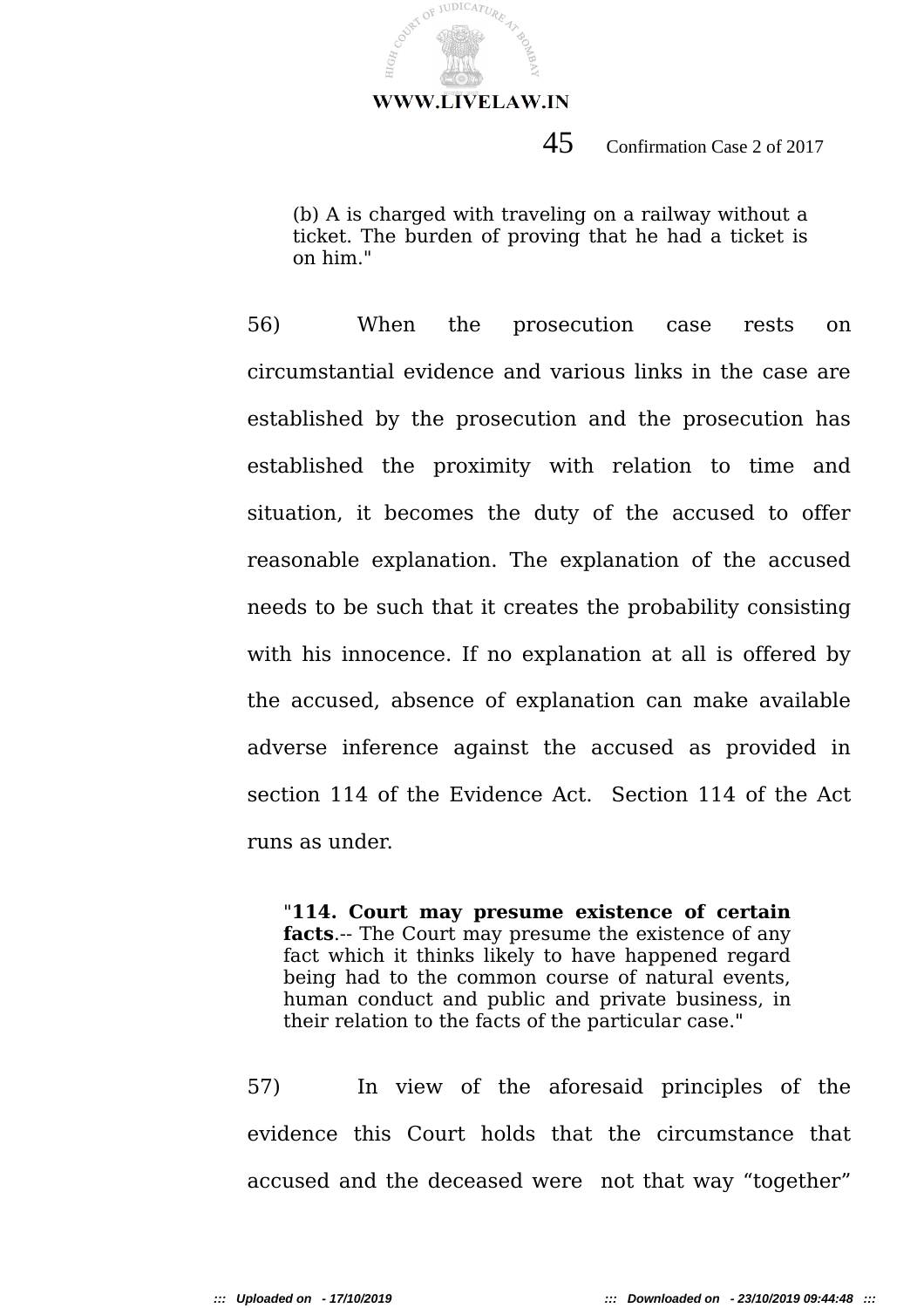**JUDICATUR** 

 $46$  Confirmation Case 2 of 2017

cannot affect the evidential value of the evidence given by PW2 and PW32 and that evidence is sufficient to infer that the accused persons had "opportunity" to commit the offence. To establish 'proximity' of time, place and space there is evidence of PW2 and PW32 and further there is aforesaid expert evidence like matching of the soil found on the clothes and other articles produced by the accused with the soil which was present at the spot of the offence.

58) The prosecution evidence shows that the incident took place in a chari which was under the bridge. The road Loni Mawala - Hanumanwadi was passing over the bridge. The deceased was proceeding towards Hanumanwadi and the accused were also seen following the deceased and that was at about 5.00 to 5.15 p.m. PW2 and PW32 had not seen any others proceeding towards that side at the relevant time. It is brought on record that on that day there was Gangapujan and most of the persons were expected to remain at home for Gangapujan. The search was started to find the deceased at about 6.00 p.m. The father of the deceased had visited the house of Aishwarya (PW8) at about 6.15 p.m. and it can be inferred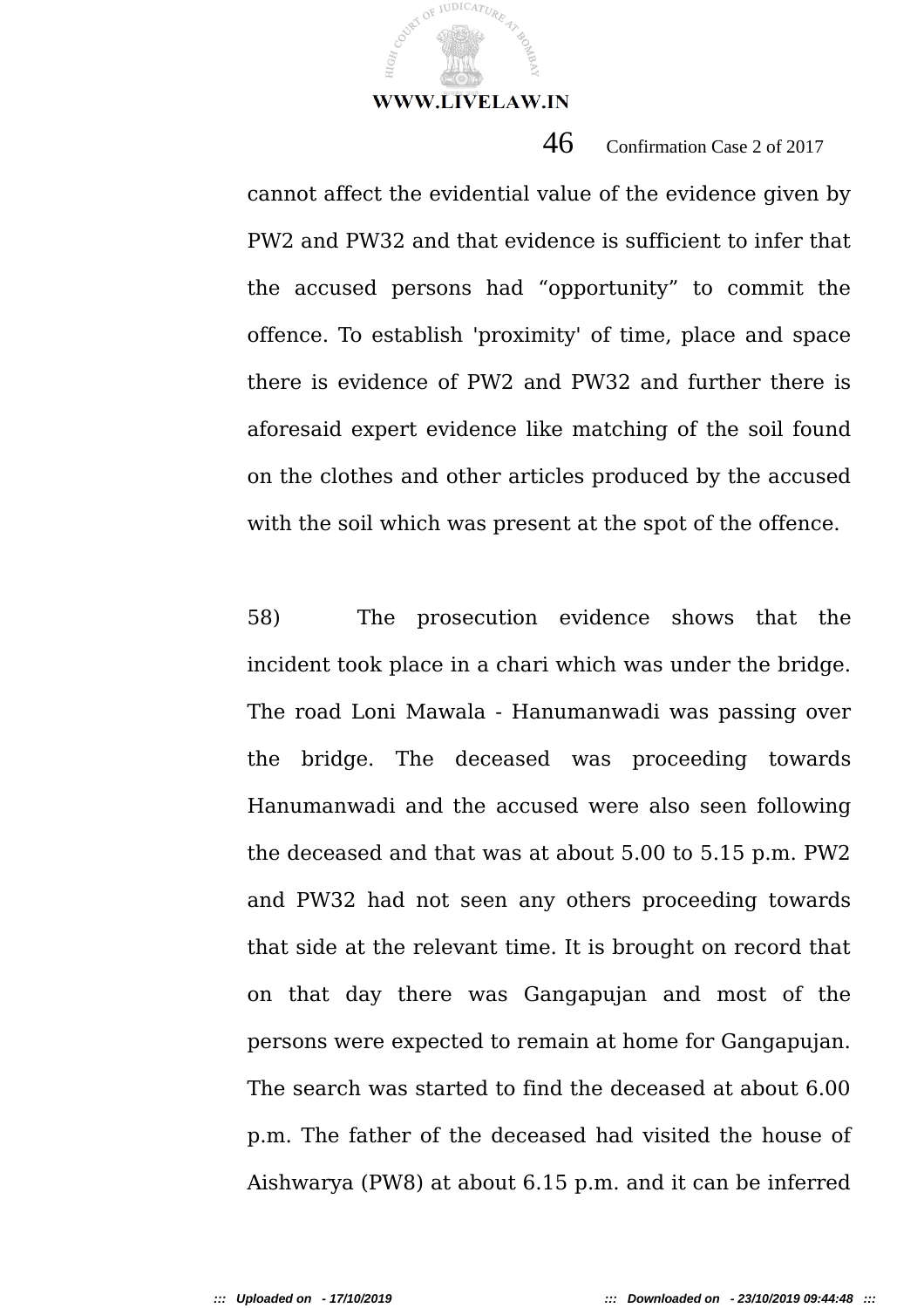JUDICATUR

47 Confirmation Case 2 of 2017

that the incident was completed prior to 6.00 p.m. The dead body was detected at 7.00 p.m. and the medical evidence shows that the death took place within 24 hours of the post mortem examination. The medical evidence shows that the deceased was raped repeatedly. Mud was forcibly thrust into her mouth and she was gagged by using mud so that it was not possible for her to shout for help. All these circumstances are sufficient to establish the proximity in relation to time, space and place. As already observed in addition to both the circumstances there is other evidence. This Court holds that the prosecution has satisfactory established this circumstance against all the three accused.

#### **INJURIES ON THE PERSONS OF THE ACCUSED.**

59) The accused No.1 came to be arrested on 23-8- 2014 at about 14.50 p.m. as per the record evidence of panch witness Gorakh Dhere (PW30) and Jambhale (PW 29) and the arrest memorandum Exhibit 160. Evidence is given that they had noticed that there were injuries on the person of accused No.1. Evidence is given by the investigating officer that accused No.1 was referred for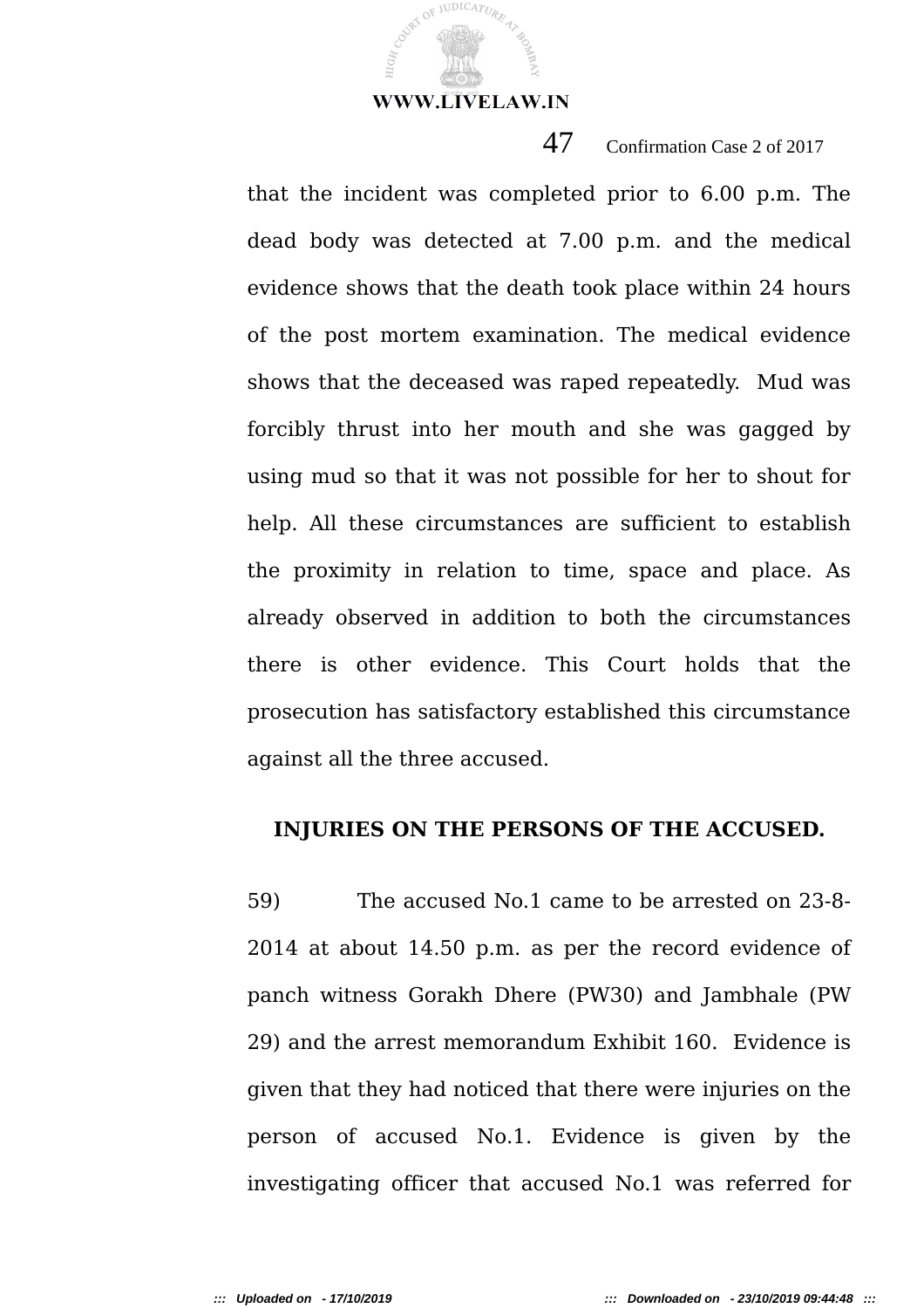COVEY OF JUDICATURE

48 Confirmation Case 2 of 2017

medical examination immediately. Dr. Ajit Thokal (PW16) has given evidence on the injuries which were found by him on the person of accused No.1 at 3.26 p.m. of 23-8- 2014. The injuries were as under.

- (1) Abrasion (single) (2.5 cm x 0.1 cm) near left eye.
- (2) Multiple abrasion marks over right shoulder region
- (3) Multiple abrasion marks over right scapular region medial aspect.
- (4) Single abrasion (6 cm x 0.2 cm) over left shoulder region laterla aspect of scapula.
- (5) Single abrasion 0.3 cm 0.2 cm near right toe.
- (6) Single abrasion 0.4 cm x 0.2 cm near left toe.
- (7) Single abrasion over right dorsmn of hand, near little finger.
- (8) Abrasion 0.5 cm x 0.1 cm over glans penis.

Injury certificate at Exhibit 188 is consistent with the oral evidence of Dr. Thokal.

60) Evidence of Dr. Thokal (PW16) shows that the aforesaid injuries were sustained by accused No.1 within 24 hours prior to the examination of accused No.1. The witness has deposed that such injuries can be caused by sharp object like nails. He has deposed that sites of the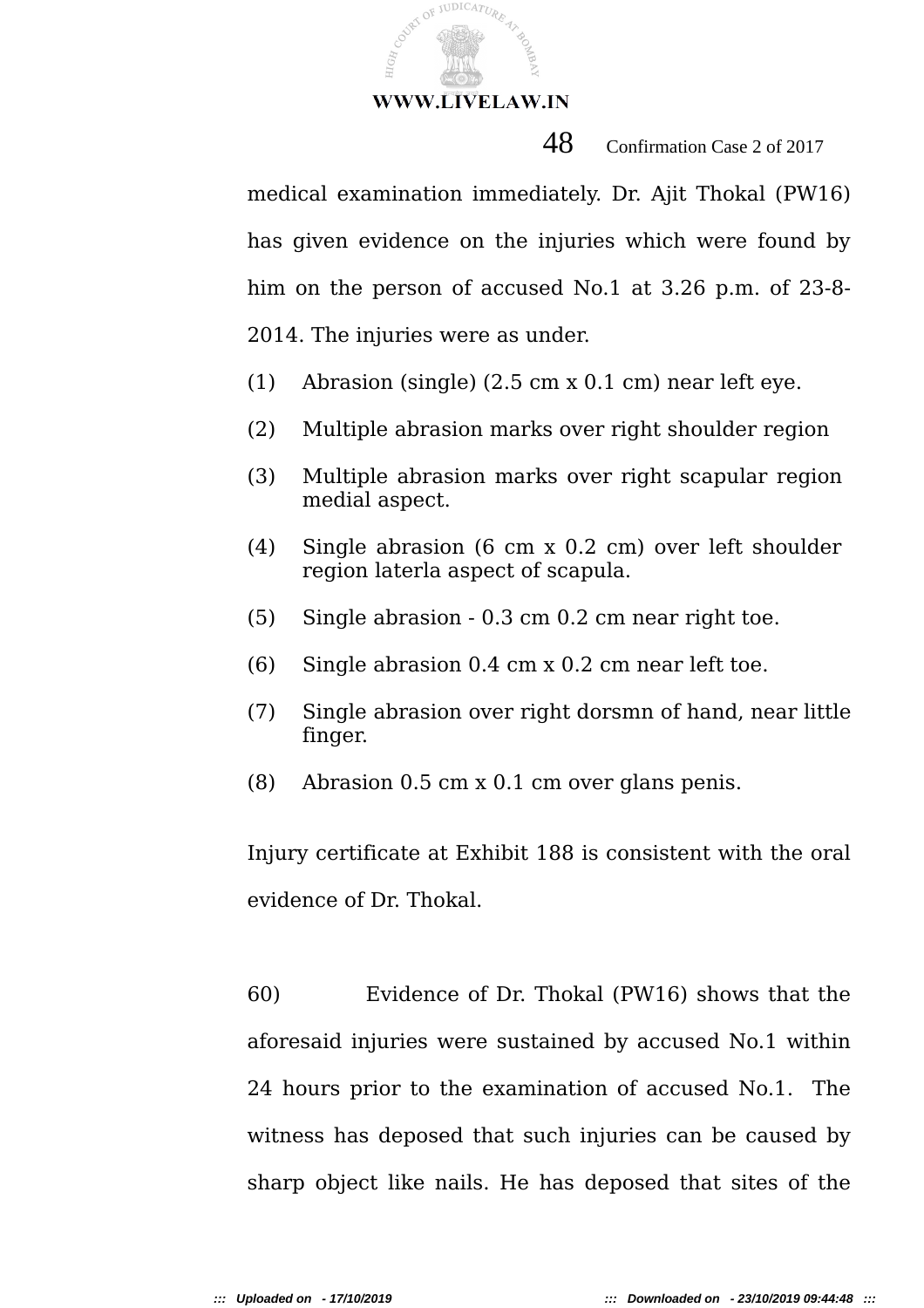JUDICATUR

49 Confirmation Case 2 of 2017

injuries are such that they are exposed to the victim when there is sexual assault. One injury was on glans penis. While considering such injury, the court is expected to keep in mind that the deceased was a girl aged about 16 years and she was unmarried. The injuries found on her private part also support the probability that the accused were required to use force and while using force the accused No.1 must have sustained injury to his private part at the time of sexual assault. Evidence of the doctor further shows that in case of accused No.1 segma was absent. The incident took place between 5.15 p.m. and 6.00 p.m. of 22-8-2014 and the accused No.1 was examined by Dr. Thokal at 3.26 p.m. of 23-8-2014, within 24 hours of the time of the incident. Thus, the medical evidence on the injuries found on the person of accused No.1 is a circumstance that supports the case of the prosecution that he was involved in the offence of rape. In the statement given under section 313 of the Cr.P.C. the accused has admitted that there were such injuries on his person though he has tried to say that these injuries were sustained by him due to assault made by police. The evidence on the record like Police Remand report dated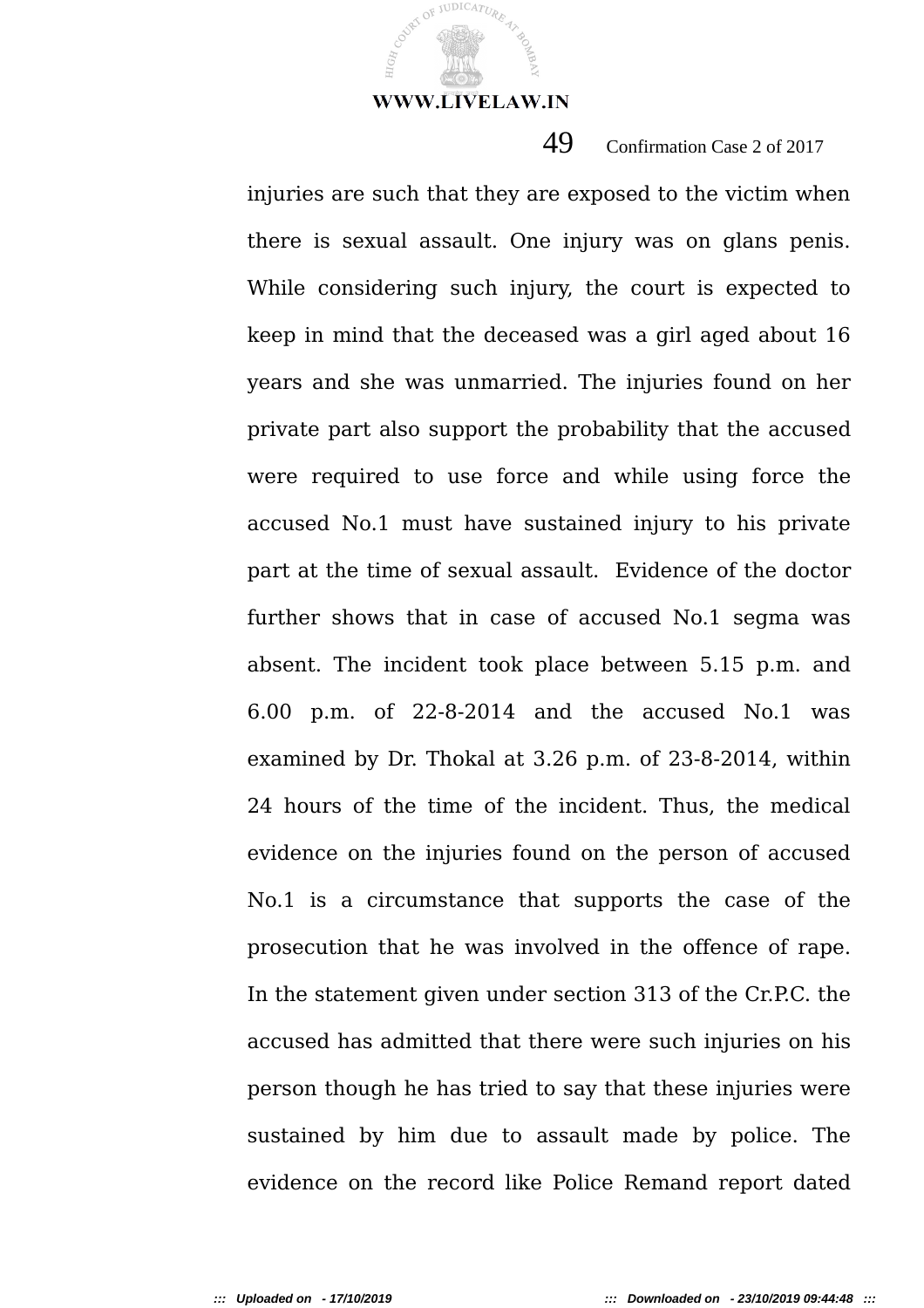JUDICATUR

50 Confirmation Case 2 of 2017

24-8-2014 shows that he did not make allegation against police of atrocity when he was first produced before the Magistrate after his arrest. It appears that in the trial court an attempt was made by the accused to contend that he had undergone operation as he had some problem in respect of penis. The doctor who must have performed such operation is not examined. Further, the evidence of Dr. Thokal shows that the injury found on the penis was abrasion and it was caused within 24 hours prior to the time of examination and it was not the effect of any surgery. It was the contention of the accused that he had undergone operation prior to 2 months of the examination and he had problem of foreskin and operation of circumcision was performed. This Court holds that the injury found on the person of the accused is relevant circumstance for the offence of rape and it can be considered in view of provision of section 7 of the Evidence Act.

61) Panch witness Satish Auti (PW31) and investigating officer Jambhale (PW29) have given evidence that accused Nos.2 and 3 came to be arrested on 26-8-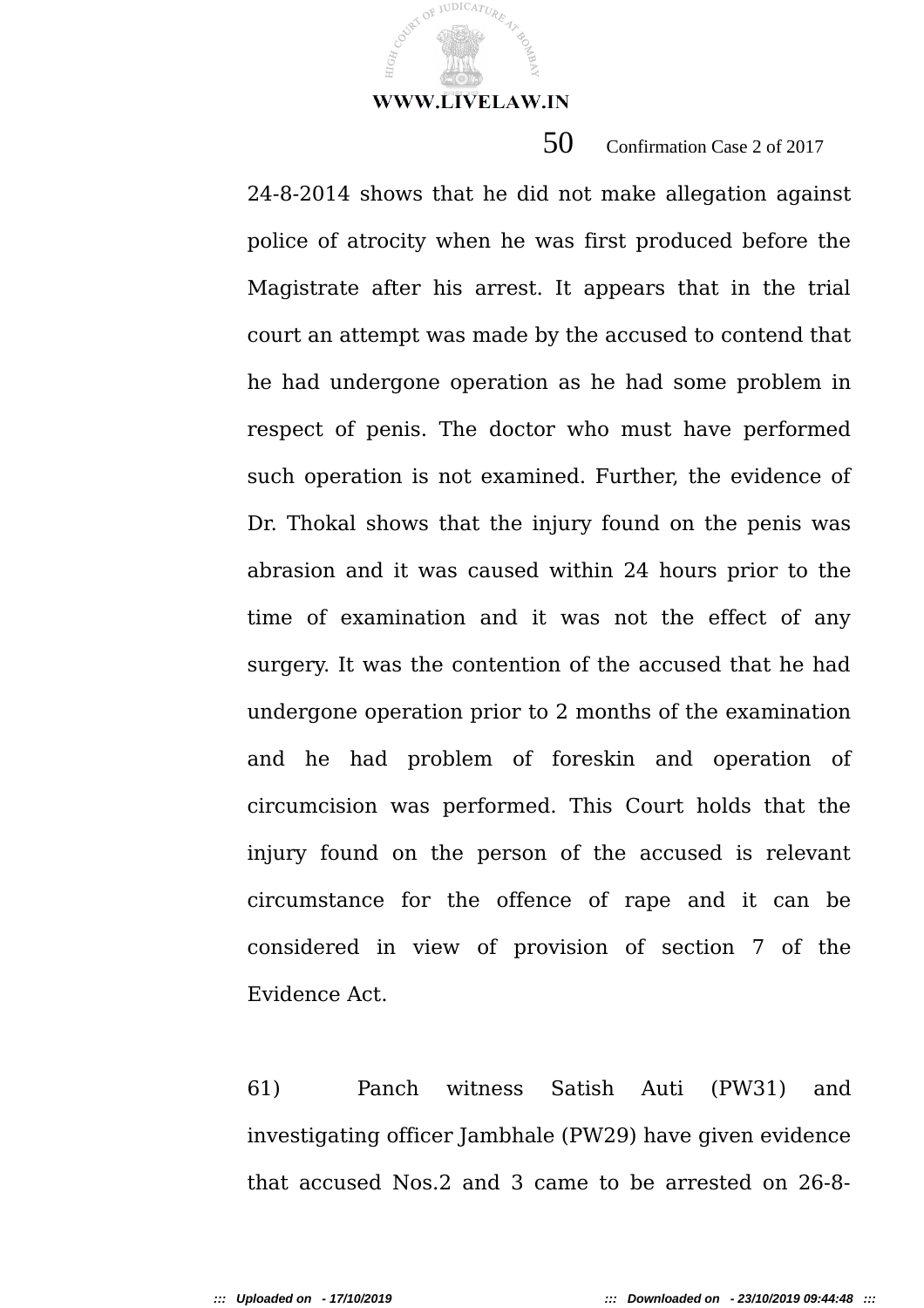JUDICATUR

51 Confirmation Case 2 of 2017

2014 and the panchanamas of arrest were prepared on that day. Panchanamas at Exhibit 167 and 168 are proved in the evidence of these witnesses. The investigating officer has given evidence that both the accused were referred for medical examination on the same day.

62) Dr. Smt. Shelke (PW19) has given evidence that she examined accused Nos.2 and 3 on 26-8-2014. According to her, she found following injuries on the person of accused No.2 Mangesh.

- (1) linear abrasion of 2 cm x 1 mm x 1 mm left shouler posterior.
- (2) Linear abrasion of 2.5 cm x 1mm x 1 mm above medial end of left clavicle.
- (3) Linear contusion of 6 cm x 2 mm scapular regin left shoulder.
- (4) Linear abrasion of shin of tibia left 6 cm above ankle (1) 3 cm x 2 mm x 1 mm.
- (5) Linear abrasion of medical malleolous of left leg 2  $cm \times 1$  mm  $\times 1$  mm.

63) Dr. Smt. Shelke (PW19) has given evidence that injury Nos.1,2,4 and 5 found on the person of accused No.2 can be caused by sharp object like nails and injury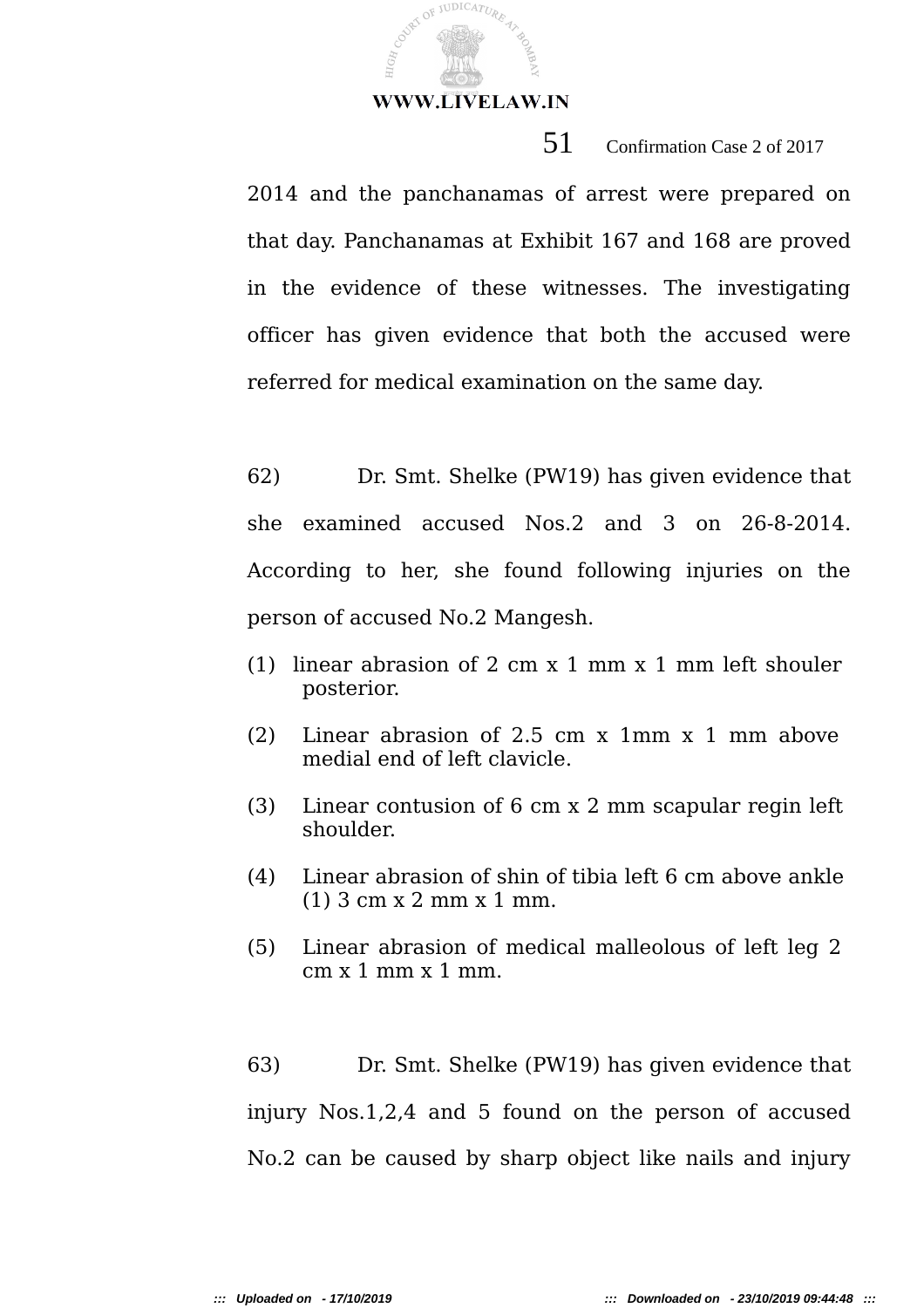COURT OF JUDICATURE

52 Confirmation Case 2 of 2017

No.3 can be caused by hard and blunt object. She has given evidence that the age of the injuries was within 4 to 5 days. She has also given evidence that such injuries can be sustained when resistance is offered to the accused during sexual assault. Injury certificate is at Exhibit 111 and it is consistent with the evidence of PW 19.

64) Dr. Smt. Shelke (PW19) noticed following injuries on the person of accused No.3 Dattatraya.

- (1) Linear abrasion of 6 cm x 2 mm x 2 mm on lateral side of left thigh.
- (2) Linear abrasion of 2 cm x 2 cm x 2 cm on lower back left lumber region.

According to the doctor, these injuries can be caused due to nails when there is resistance offered by the victim during sexual assault. In this case also the doctor has given opinion that the age of the injury was 4 to 5 days. The injury certificate at Exhibit 112 is consistent with the oral evidence.

65) Accused No.2 has offered explanation in his statement under section 313 of the Cr.P.C. that he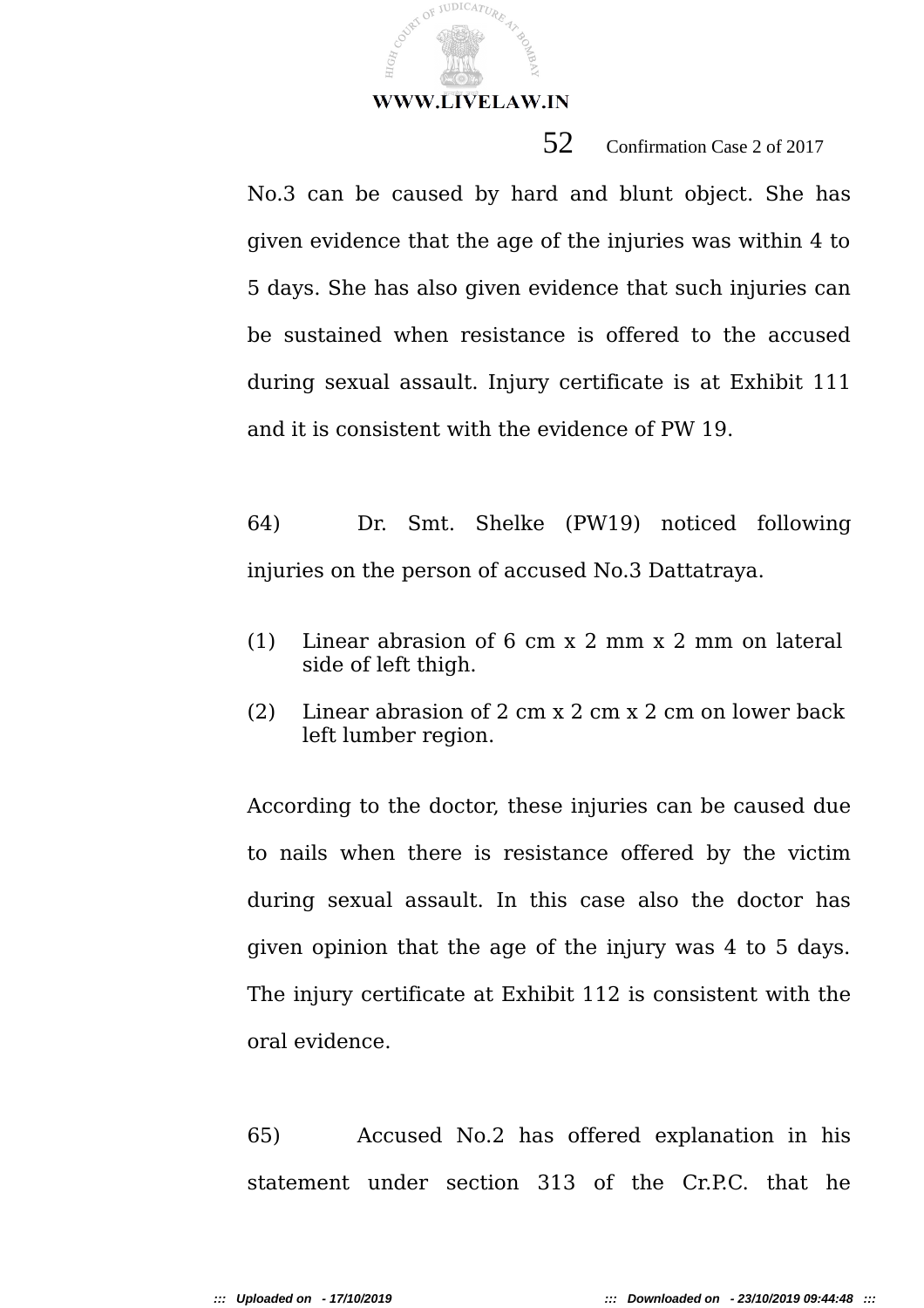JUDICATUR

53 Confirmation Case 2 of 2017

sustained these injuries when he was working in the field. Accused No.3 has not offered any explanation. It is already observed that these accused were not available in the village from 23rd to 26th August 2014. There is such evidence from PW29. On 23-8-2014 itself the names of accused No.2 and 3 were revealed. Accused No.1 was arrested on 23-8-2014. The evidence on the record shows that these accused were also living in the same locality at the relevant time. There is no plausible explanation in respect of these circumstances also from these accused. In view of these circumstances this Court holds that the circumstance that the presence of injuries of the aforesaid nature on the persons of accused Nos.2 and 3 is relevant under section 7 of the Evidence Act and it gives further corroboration to the case of the prosecution.

# **EVIDENCE COLLECTED UNDER SECTION 27 OF THE EVIDENCE ACT**

66) As against accused No.1 the prosecution has given evidence of the recovery of the weapon and his clothes. Panch witness Ramdas Chede (PW12) has given evidence that in his presence on 25-8-2014 accused No.1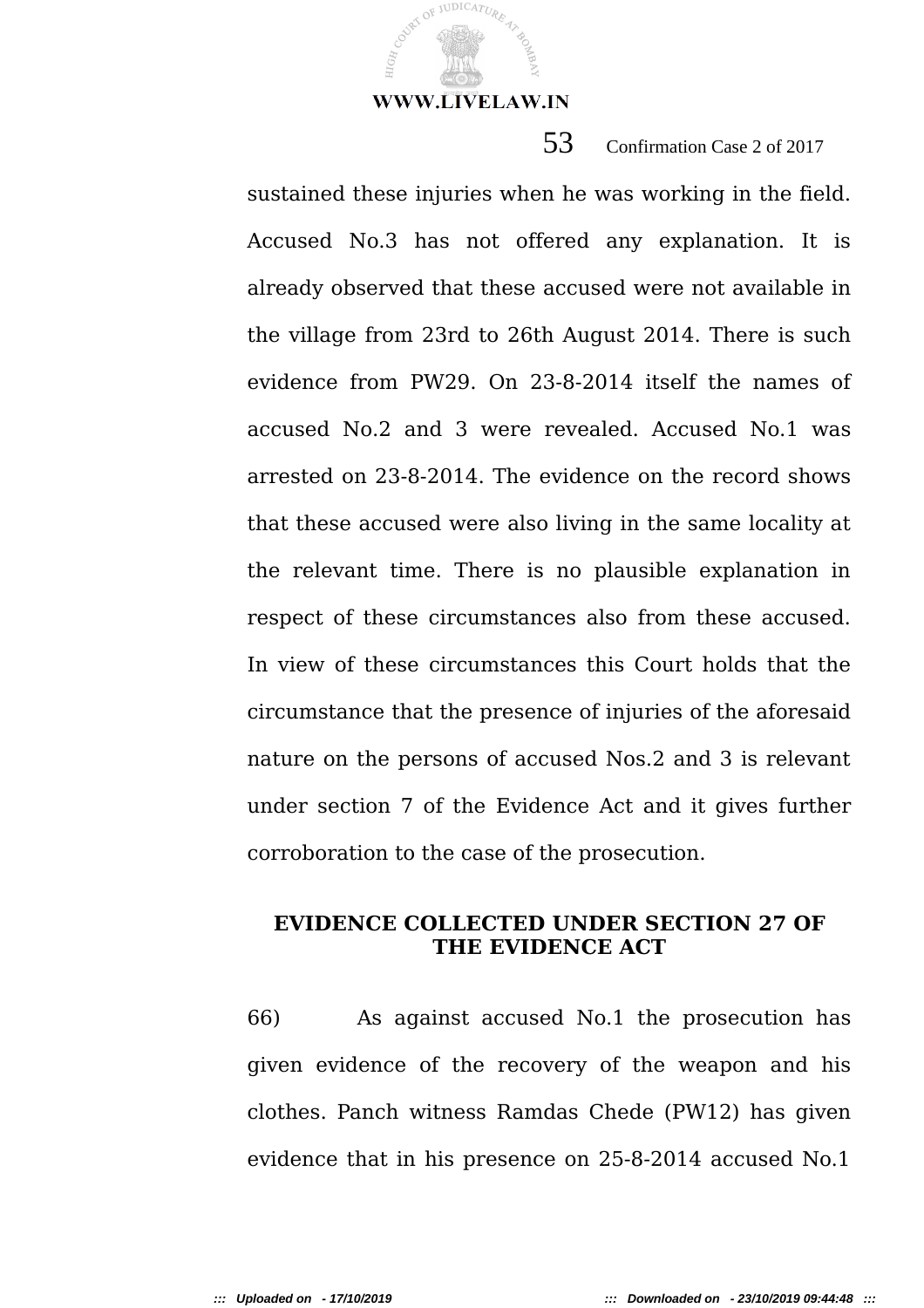COURT OF JUDICATURE

54 Confirmation Case 2 of 2017

gave statement to police that he was ready to produce these articles and memorandum which is at Exhibit 75 was prepared by police. He has deposed that after preparation of memorandum of the statement, the accused, the panch and police went towards the house of accused No.1. He has deposed that by the side of the residential place of accused No.1 there is a shed prepared by using dry leaves, stems etc. and from a portion of the shed the accused took out articles like shirt, underpant, pair of chappals and screwdriver. He has given evidence that the clothes of the accused were found to be smeared with mud. There is such mention in the seizure panchanama at Exhibit 76. As already observed, proper evidence is given on the closing and seizure of the articles by the panch witnesses. There is evidence of the investigating officer (PW29) also on this incident.

67) Dr. Balaji Falke (PW15) conducted post mortem examination on the dead body of the victim girl. He noticed following incised wounds on the dead body.

(1) Incised wound of size 5.5cm x 0.7cm muscle deep, obliquely placed, over left frontoparietal area of scalp. It is 7.5cm from midline.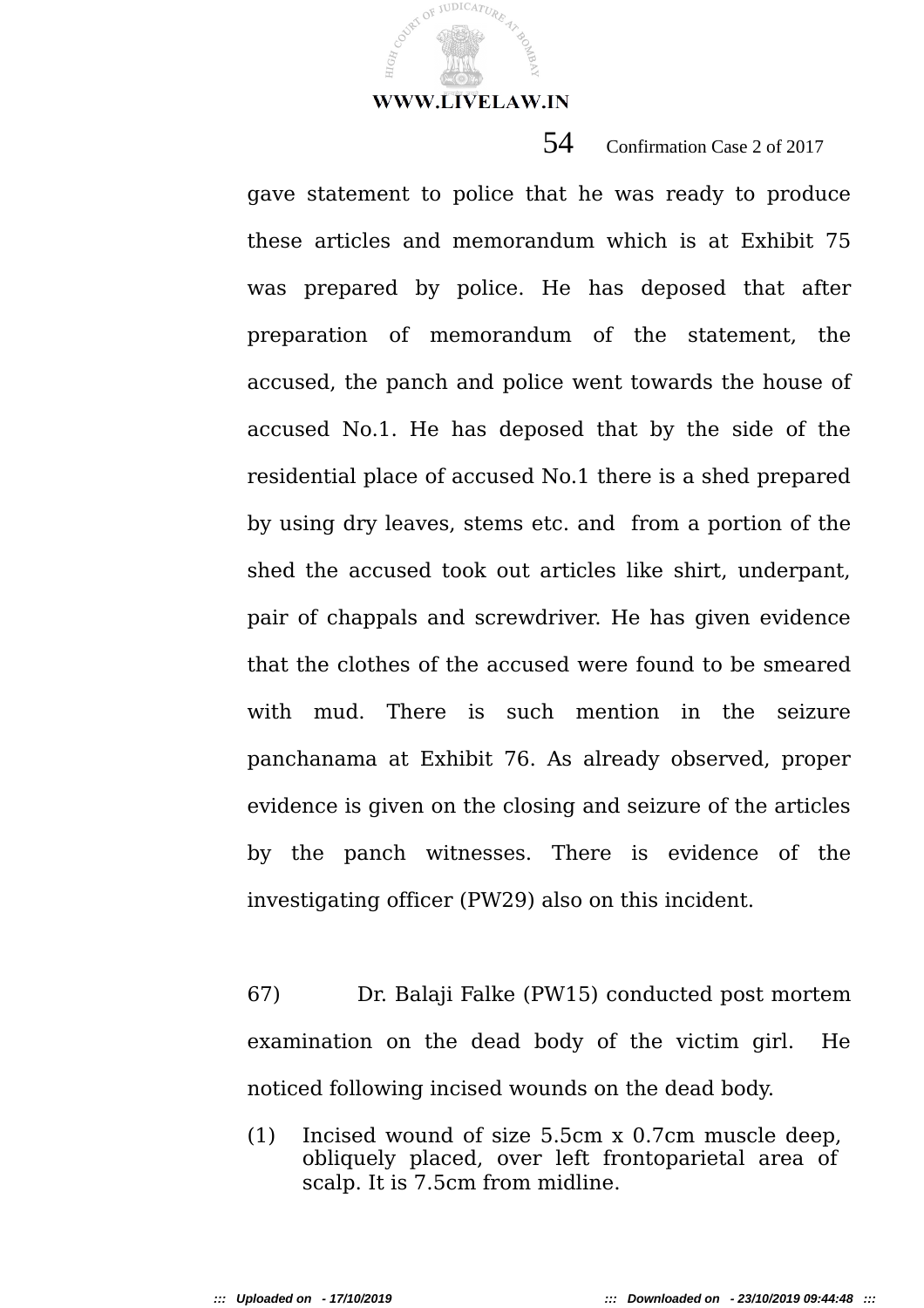

55 Confirmation Case 2 of 2017

- (2) Incised wound of size 4x1 cm x muscle deep, horizontally placed over right eyebrow laterally.
- (3) Incised wound of size 3x0.5cm x muscle deep, horizontally placed over lateral part of left eyebrow.
- (4) Incised wound of size 2.4x0.5cm x muscle deep, horizontally placed over left eyebrow below injury No.3.
- (5) Incised wound of size 1.8x0.5 cm x muscle deep obliquely placed over left zygomatic region.

68) Dr. Falke (PW15) has deposed that these injuries can be caused by articles like screwdriver, the article which was recovered on the basis of statement given by accused No.1 to police.

69) The prosecution examined Madhukar Nawale (PW 18), a vendor of to prove that the screwdriver was purchased by that accused from him on 22-8-2019. He has given evidence that accused had demanded sturdy screw driver and he had sold the screwdriver for Rs.40/-. He has deposed that accused No.1 had given the consideration and a currency note of Rs.50/- denomination was given but the accused did not wait and insist for returning of remaining amount of Rs.10/-. The witness has tried to say that he knew accused No.1 and due to aforesaid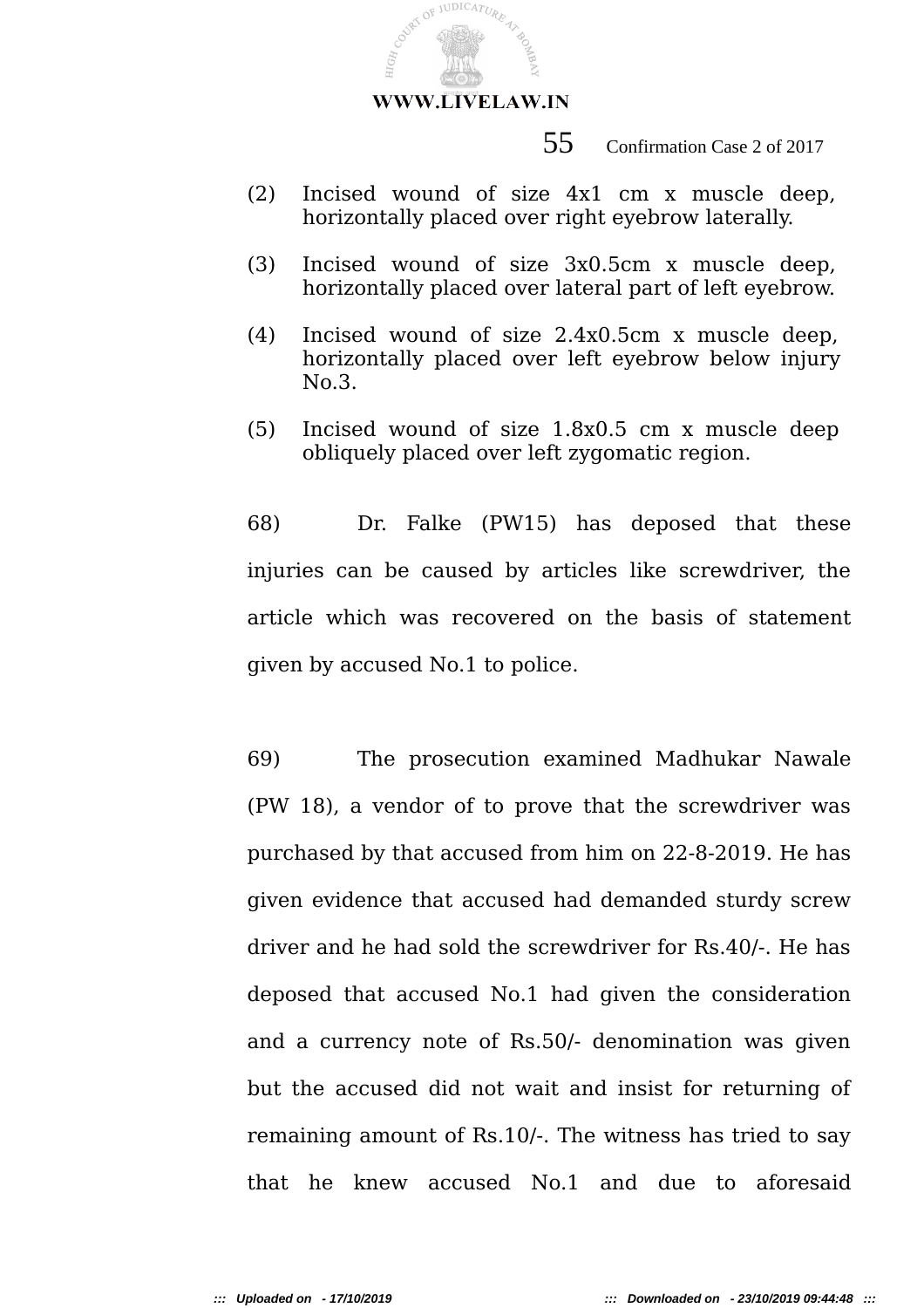JUDICATUR

circumstance he remembers the date of the incident. There is no record like bill in respect of transaction of sale of the screwdriver. The screwdriver is not of reputed company and there is no evidence to show that it has any identification mark. Such screwdrivers are readily available in market and even on footpath. This circumstance cannot affect the case of the prosecution. Even if the evidence of Nawale (PW 18) is excluded from consideration it cannot make any difference as the other evidence with regard to use of the screwdriver in the incident can be considered and appreciated. As there is evidence of the doctor that such injuries can be caused by screwdriver and there is recovery of the weapon from the accused, the circumstance can be considered as relevant circumstance.

56 Confirmation Case 2 of 2017

70) The prosecution has examined witness Bhimaji Auti (PW14) and the investigating officer (PW29) to prove that similar articles were recovered on the basis of statement given by accused No.2. Panch witness has deposed that accused No.2 gave statement to police in his presence that he was ready to produce the clothes and the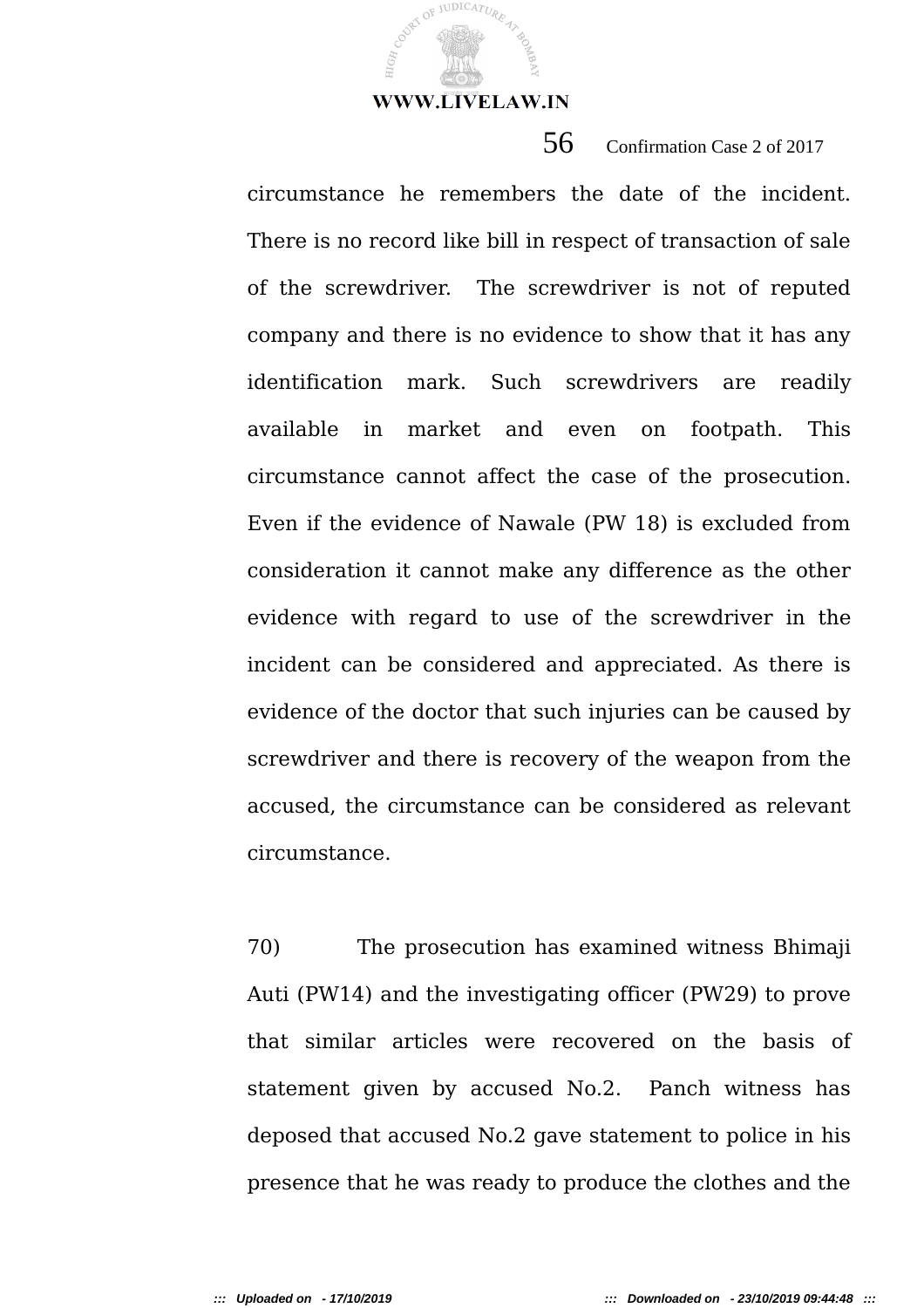**JUDICATUR** 

57 Confirmation Case 2 of 2017

stone. Memorandum of statement prepared in is presence is proved at Exhibit 82. He has given evidence that after preparation of memorandum of statement this accused took police and panchas towards Loni Mawala and from there they went towards a small road and then towards side of chari. He has deposed that on the chari there is a small dam and from a bush situated near this place the accused took out a stone weighing of 2 to 2.5 kilograms. He has given evidence that this stone was found smeared with mud. He has given evidence that from this spot, accused No.2 took police and panchas towards his house. He has deposed that the house was in locked condition and the accused took out the key from the hole which was near the window and opened the door. He has deposed that behind gas cylinder which was present in kitchen portion the accused took out a plastic bag and in that bag there were articles like one shirt, one pant and one underpant. He has deposed that the clothes were found smeared with mud. He has deposed that these articles came to be seized under panchanama Exhibit 83. It is already observed that blood was detected on the underpant which was recovered on the basis of the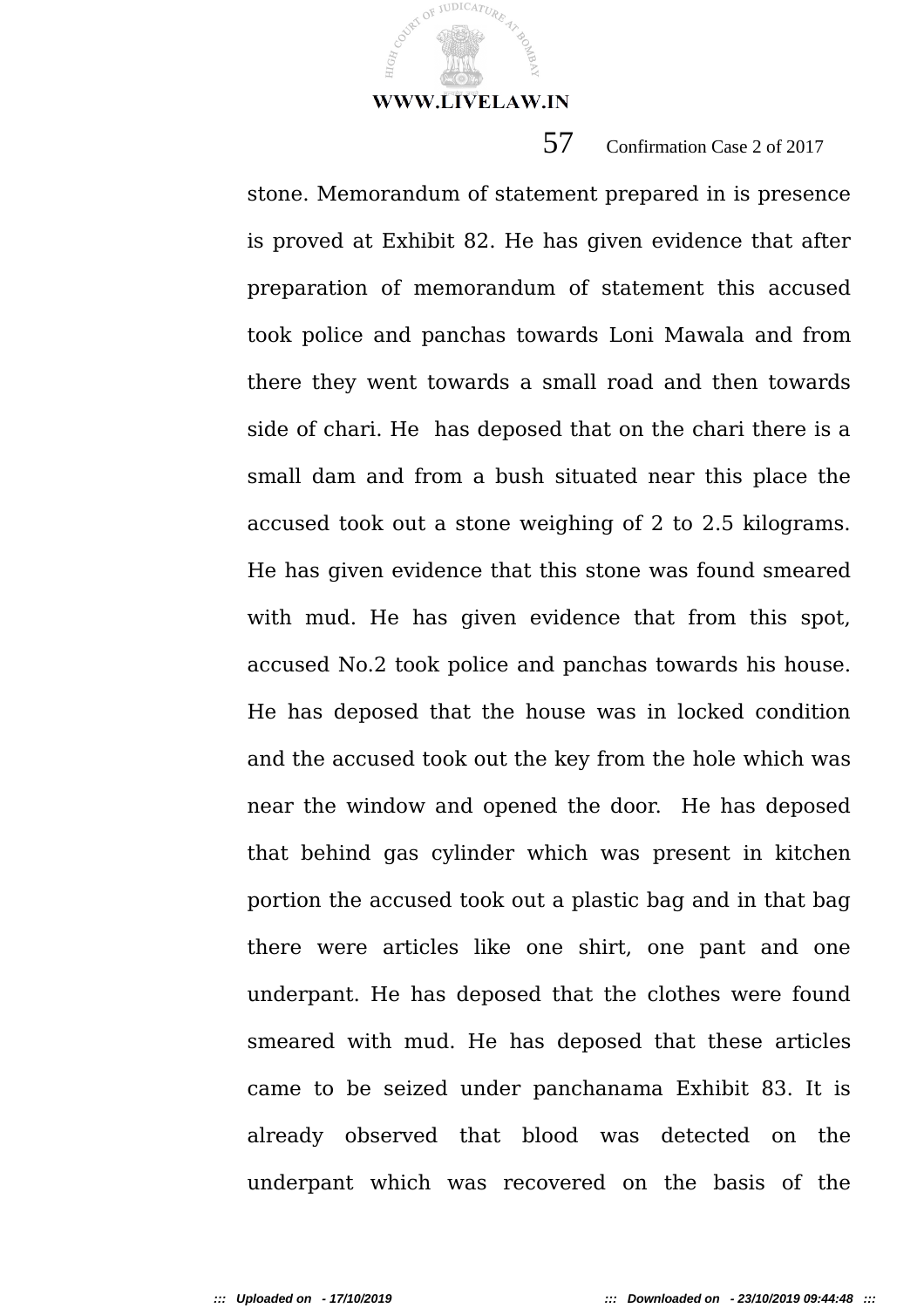JUDICATUR

58 Confirmation Case 2 of 2017 statement of accused No.2. The CA report is at Exhibit 202 and the covering letter is at Exhibit 175.

71) To Dr Falke (PW15) article stone was shown during his evidence by the prosecution. He has given evidence that such stone can cause the injuries of the type two mentioned by him. These injuries had caused fracture of skull and then there were injury to other parts of the body. According to him, such injury in ordinary course of nature is sufficient to cause death. As already observed, there is evidence of Abhijit (PW22) to the effect that the mud found on the stone matched with the mud which was taken from the spot of offence. Thus, recovery of these articles is again an incriminating circumstance. It is also already mentioned that on the clothes of these accused there was mud and this mud also matched with the mud collected from the spot of offence.

72) To prove the similar recovery as against accused No.3, prosecution has examined Thube (PW13), panch and the investigating officer Jambhale (PW29). The statement given by accused No.3 Dattatraya which led to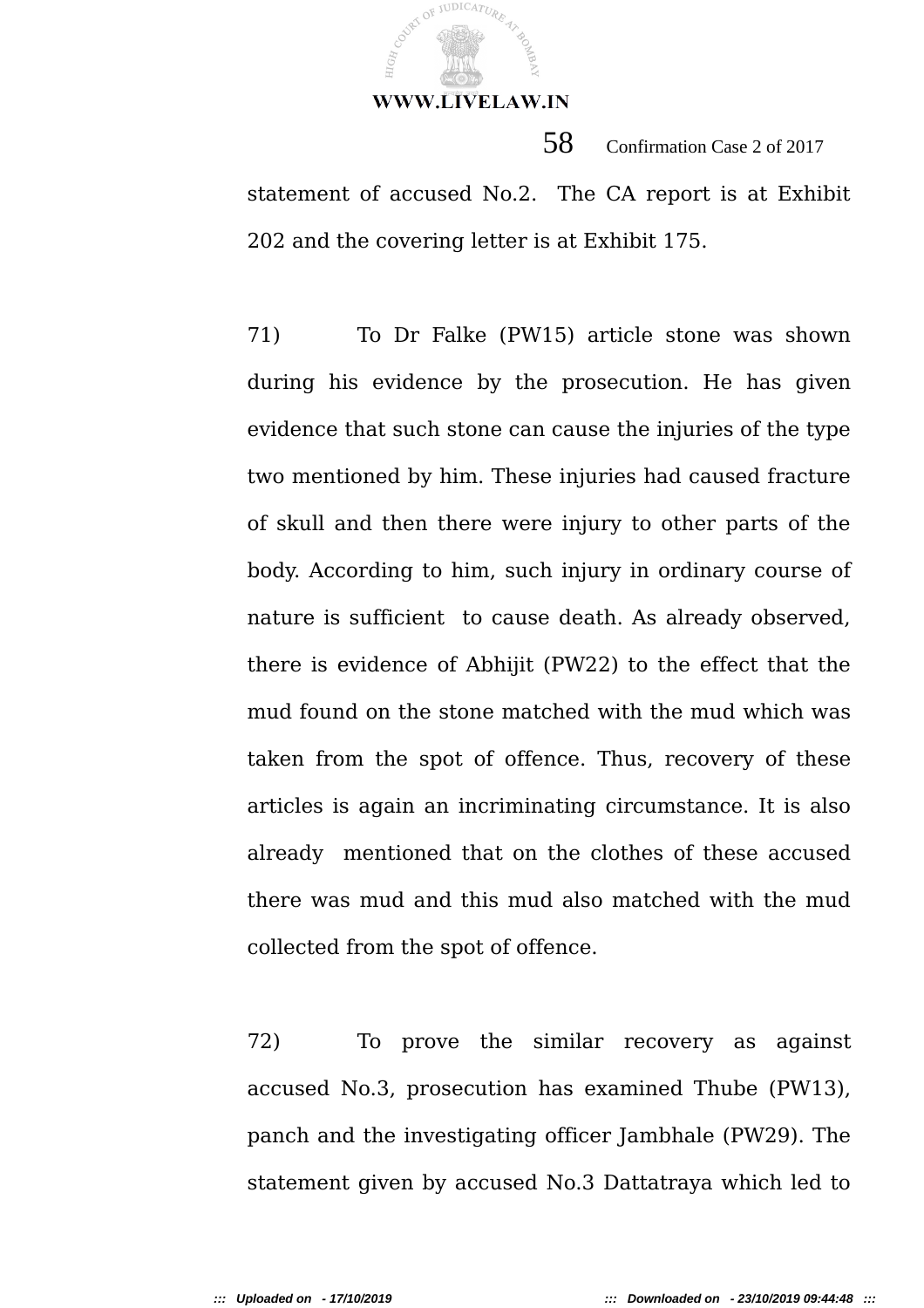JUDICATU

59 Confirmation Case 2 of 2017

the discovery is at Exhibit 79. Evidence is given that this accused took police and panch towards a vasti and in that vasti there is a hut which was situated in agriculture land. From there accused No.3 produced articles like red colour pant which was kept inside of the quilt. In that bag there were articles like T shirt, one full shirt, one pant and underpant and a pair of sandal. Evidence is given that on the underpant there were red stains and there was mud on other articles. These articles came to be seized under panchanama at Exhibit 80. As in other cases, labels were pasted on the articles and they were there, when evidence was recorded in the trial court. As already observed blood was detected on the underpant of this accused (Exhibit 202).

73) There is evidence of Panch Shankar Khaire (PW 9) to prove the seizure of the articles of the deceased and the panchanama is at Exhibit 68. There is evidence of panch witness Deepak Mavale (PW10) to prove the seizure of the articles which were taken over from the spot of offence. The articles include earth samples collected from the spot of offence. This panchanama is at Exhibit 70.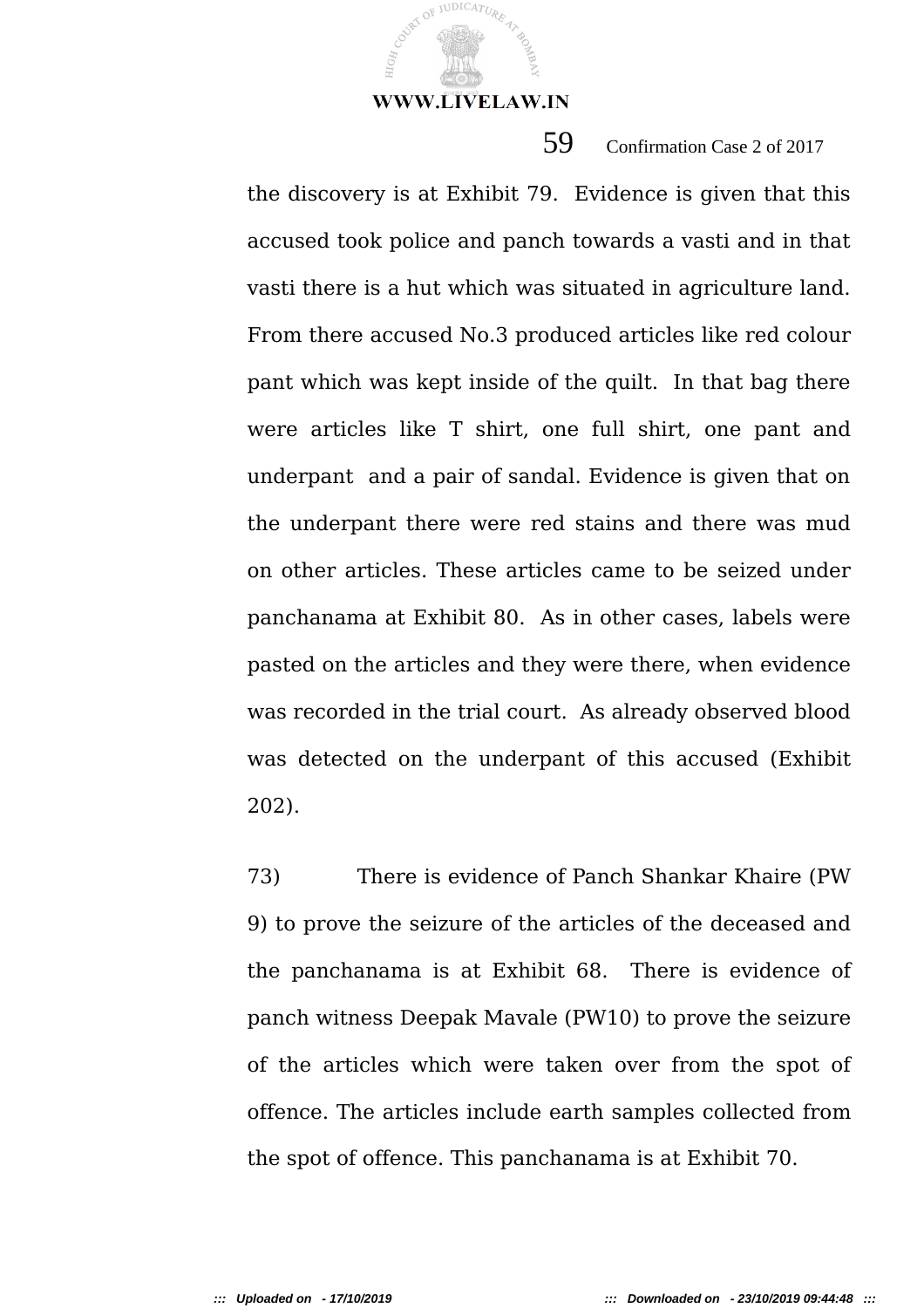JUDICATUR

60 Confirmation Case 2 of 2017

74) As already observed, there is evidence of Abhijit (PW22) in respect of the aforesaid articles. There was matching of the mud found on the articles and the mud which was collected from the spot of offence and so this recovery can be considered under section 27 of the Evidence Act and it is an incriminating circumstance.

75) The prosecution has examined panch witness Pramod Gole (PW 11) to prove recovery of motorcycle of Bajaj company. This evidence at Exhibit 71 shows that the motorcycle was recovered on the basis of statement of accused No.1. This motorcycle was described by PW2 Amol. The evidence of Ashok Bayas (PW20) who sold this motorcycle to accused No.1 shows that it was sold on 9-8- 2014. Receipt in that regard is produced at Exhibit 117. His evidence shows that in the past accused No.1 was having Hero Honda motorcycle but it was sold to Ashok (PW20) and Bajaj moor cycle which was also second hand was purchased by accused No.1. This evidence is also relevant as the evidence is given by Amol in respect of the motorcycle which was recently purchased by the accused No.1 and due to that Amol had talk with accused No.1 on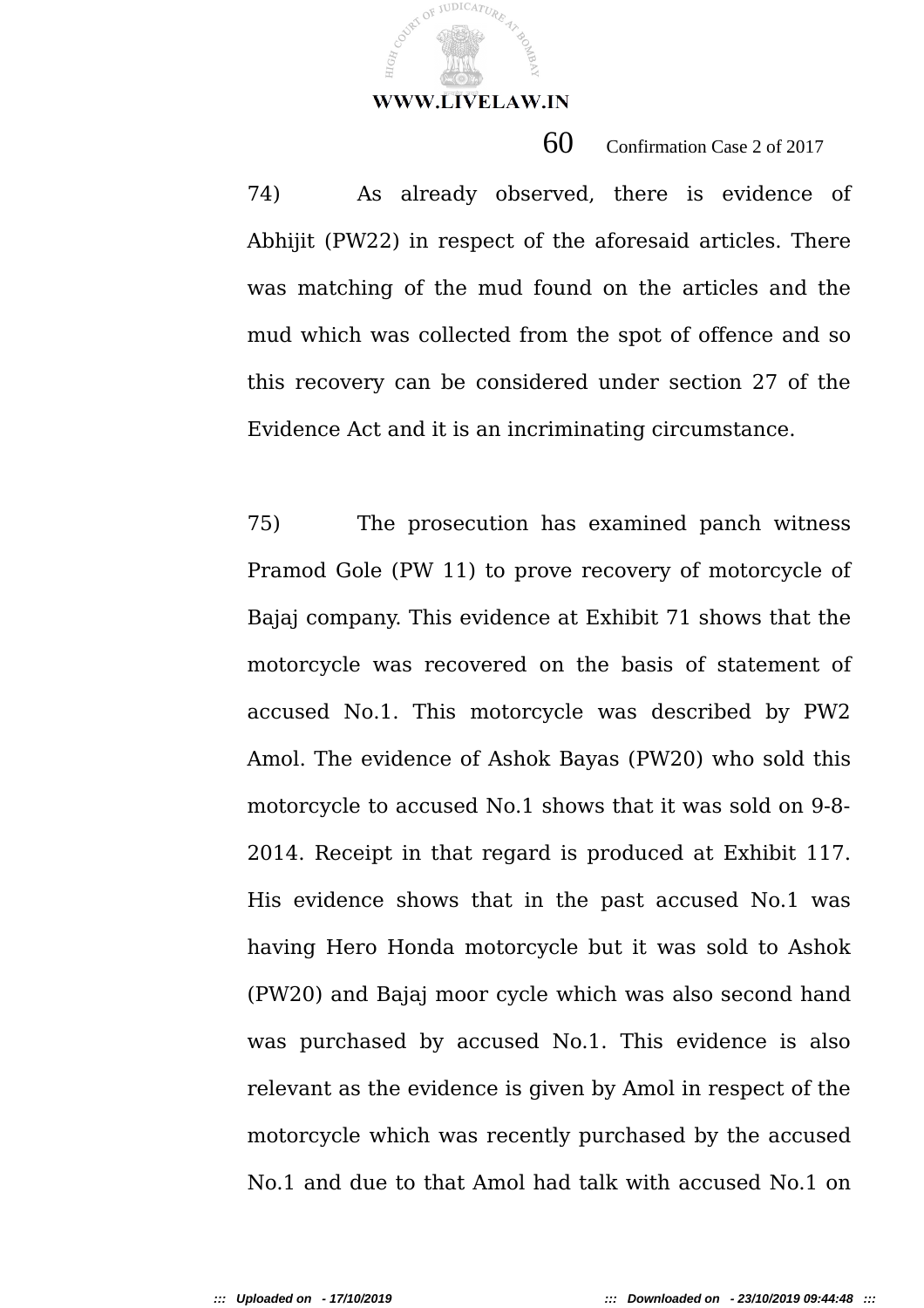

 61 Confirmation Case 2 of 2017 that day near the place of the offence.

76) The evidence of the panch witnesses show that they are from different places, they are not the stock witnesses. Their evidence remained unshaken during cross-examination. The trial court has also believed these witnesses. Thus, the evidence given by the prosecution of discovery of articles which can be called as incriminating gives further corroboration to the case of the prosecution.

## **Evidence on extra judicial confession**

77) Pathan (PW 3) has given evidence that on 22-8- 2014 at 8.30 p.m. when he was returning to home from his pan stall, on the way he met accused No.1 at Lonkar Vasti, the residential place of accused No.1 and he had a talk with accused No.1. He has deposed that he noticed that accused No.1 was in happy mood and so he asked accused No.1 about the reason of the happiness. He has deposed that accused No.1 told that his wish was fulfilled. He has deposed that accused No.1 then informed that he, accused Mangesh and accused Dattatraya had raped the victim girl and then they had killed her. Pathan (PW3) has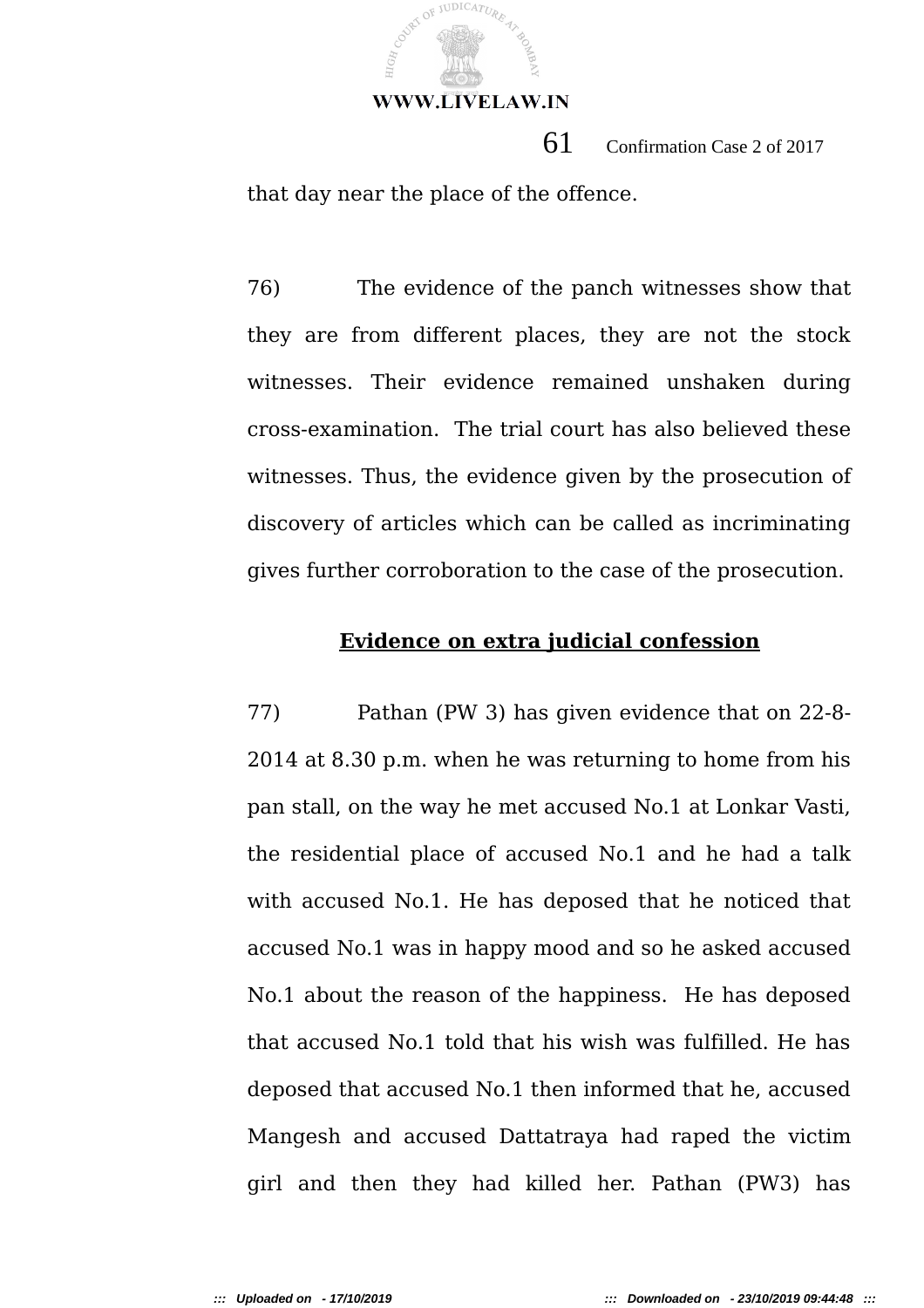JUDICATUR

62 Confirmation Case 2 of 2017

deposed that accused No.1 had then described the incident by informing that he had kept mud in the mouth and nose of the deceased, he had given blows of screwdriver on the head of the deceased and then blows of stone were also given on her head. Pathan (PW 3) has given evidence that due to such disclosure he became frightened and then he had advised the accused to go to police. According to him, due to the threats of life given by accused No.1 he went to his house. He has given evidence in the cross-examination that he disclosed the incident to his wife and his wife advised him to goto police and so on 27-8-2014 at 10.00 a.m. he went to police and gave the statement.

78) The evidence of Pathan (PW3) is challenged on the ground that his name was not mentioned in remand reports dated 24-8-2014 & 1-9-2014. It was also submitted that on the photo copy of his police statement supplied to the defence the initial date of recording the statement was mentioned as 23-10-2014 and subsequently it was changed to make it 23-8-2014. It was submitted that probability that statement was recorded on 23-10-2014 is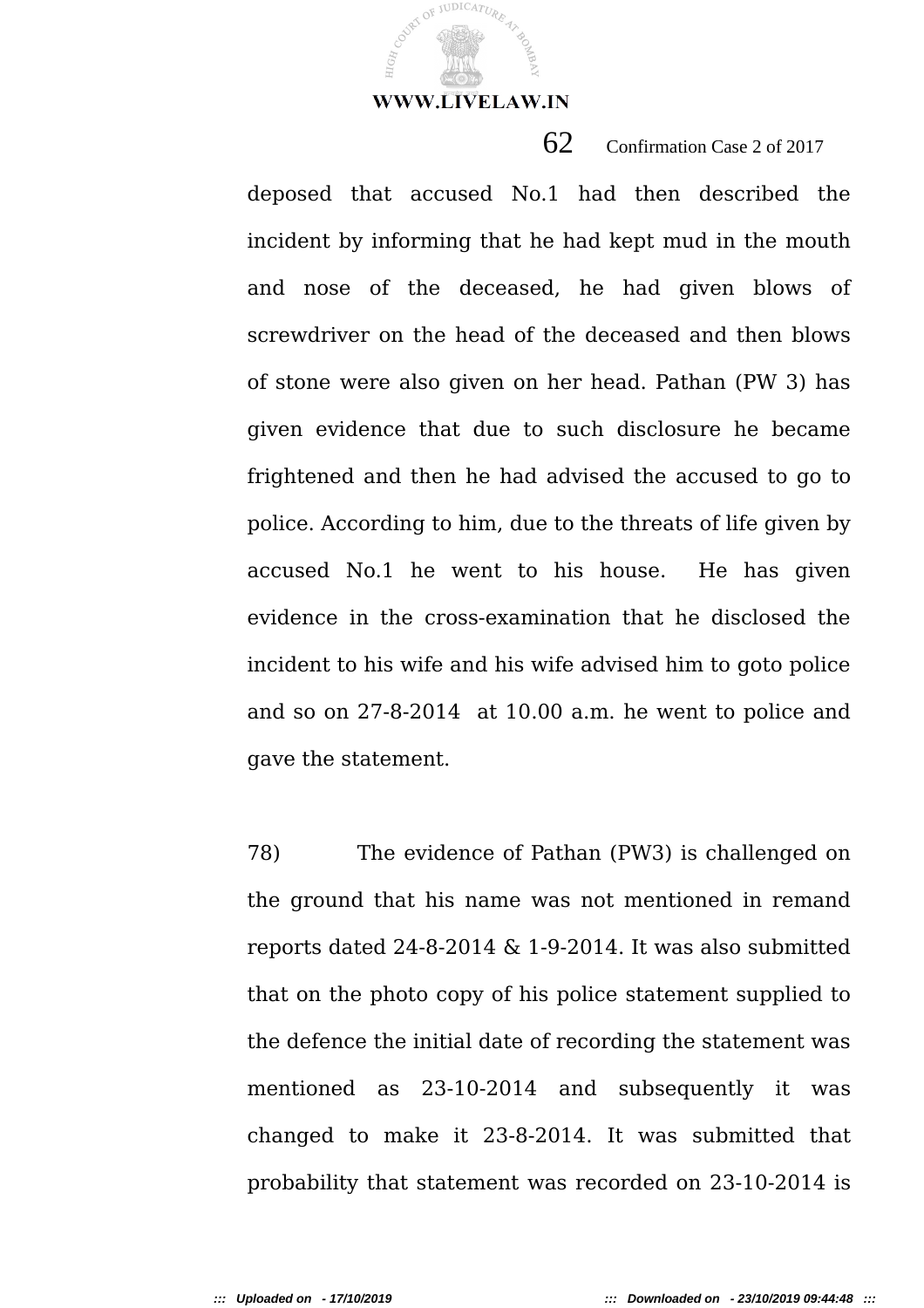JUDICATUR

63 Confirmation Case 2 of 2017

there and so he is a got up witness. To ascertain the truth this Court had given direction to collect the case diary of the investigating officer. This Court has carefully gone through the case diary. In the case diary dated 23-8-2014 there is mentioned that first inquiry was made with Aishwarya (PW8) and then it was made with Pathan (PW3) and the statement of Amol (PW2) was recorded. During cross-examination, the investigating officer Jambhale (PW 29) has admitted that name of Pathan was not mentioned in the remand reports and he has given explanation that he wanted to keep that information confidential. In ordinary course, the Magistrate before whom request is made for granting of Police custody remand or Magisterial custody remand, asks police to hand over the case diary for perusal before passing of the order. In view of such circumstances, non mention of name of Pathan in the remand report cannot make much in favour of the accused.

79) Considering the time of arrest of accused No.1 which was 2.50 p.m. of 23-8-2014 it can be said that from Aishwarya (PW8) name of accused No.1 was transpired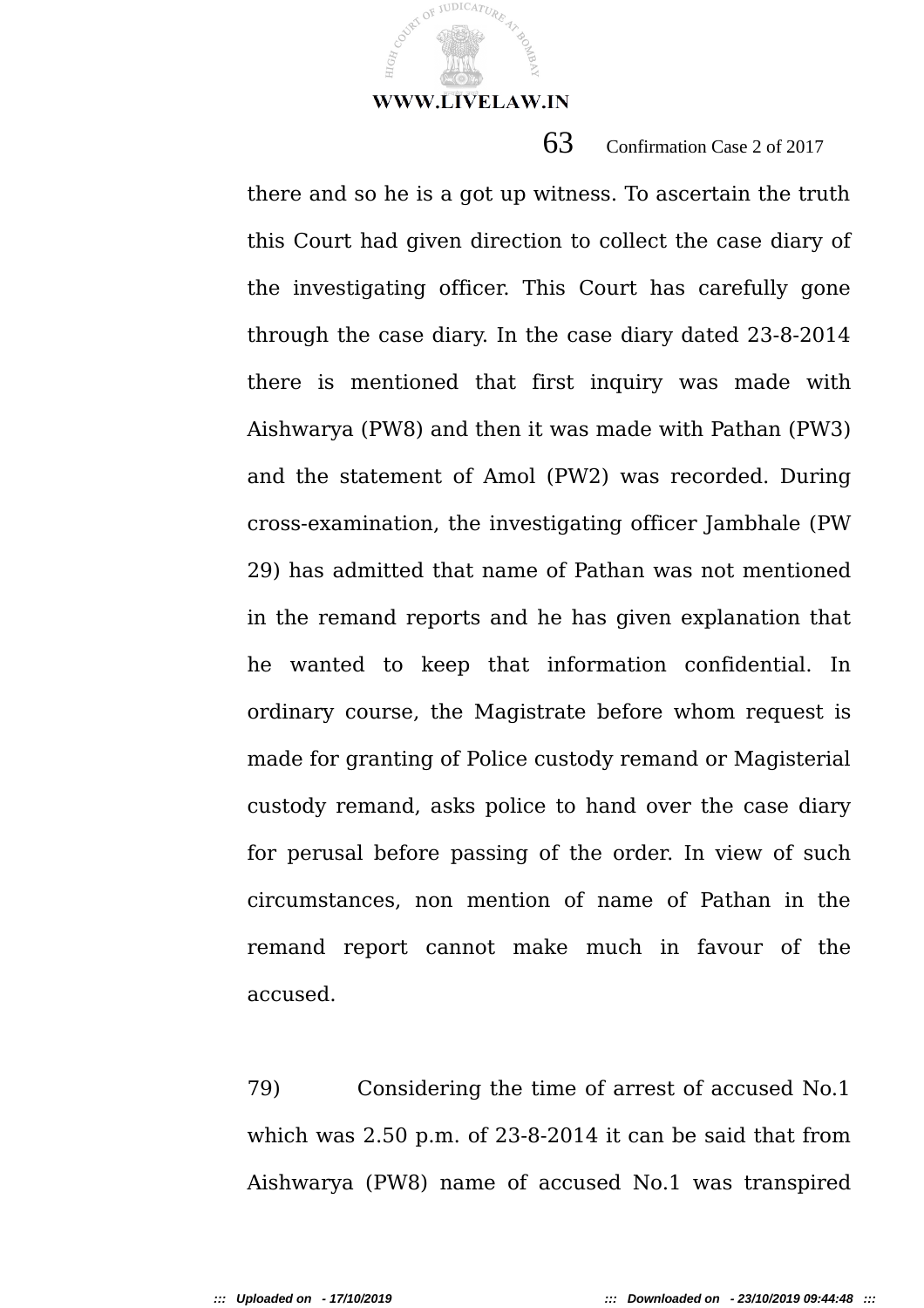**JUDICATUR** 

and then PW-3 revealed the names of all the three accused. Statement of PW-2 came to be recorded after recording the statement of Pathan. As already observed, these circumstances do not appear to be concocted and other circumstances are consistent with the evidence given by these witnesses.

64 Confirmation Case 2 of 2017

80) The evidence of Pathan (PW3) shows that he knew accused No.1. PW-3 owns a Pan stall near bus stop and such persons ordinary know the youngsters as they come to the pan stall. Further, it is not disputed by the accused that Pathan knew him. In that regard the tenor of the cross-examination of this witness can be seen. Pathan met accused No.1 after 8.30 p.m. of that date. The evidence on the record shows that distance between the residential place of accused No.1 and the spot of offence is between one and one & half kilometers. As already observed, the incident took place between 5.15 p.m. and 6.00 p.m. Due to these circumstances it was very much possible that PW 3 met accused No.1 on the way back his house. It was night time. The medical evidence shows that there was one injury like abrasion near left eye and its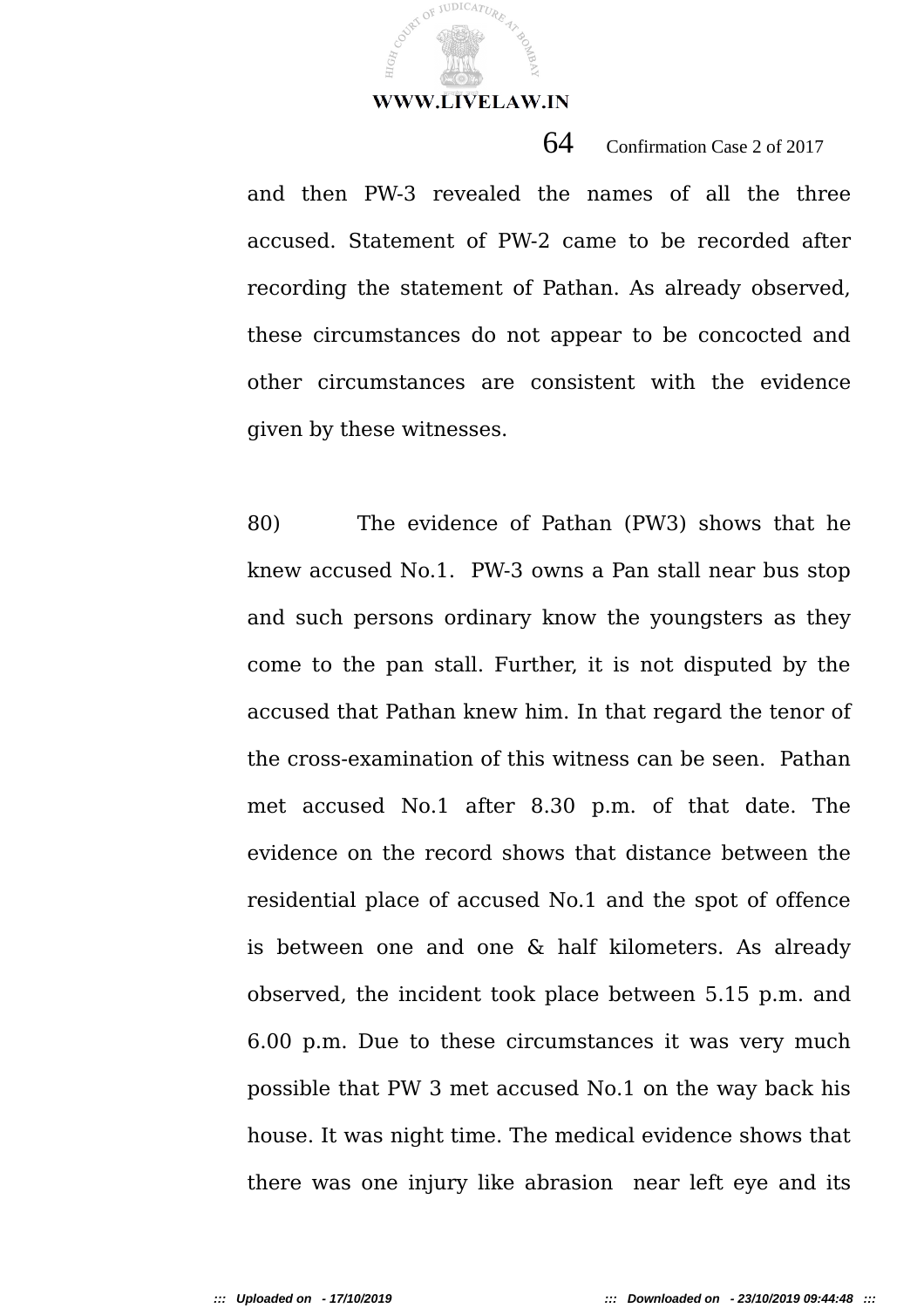**JUDICATUR** 

65 Confirmation Case 2 of 2017

size was 2.5 cm x 0.5 cm. Much was argued on the basis of this circumstance but due to night time PW 3 could not have noticed such abrasion and so he did not mention the abrasion. Not much can made out due to the circumstance that, Pathan has not made any mention about the abrasion which was found near left eye of accused No.1. The other injuries could not have been noticed due to their site.

81) The evidence of Pathan (PW3) shows that he had no reason to falsely implicate accused No.1 in such a serious case. Pathan is a resident of the same locality. After describing the incident by the accused anybody would have got frightened. Evidence is given by Aishwarya that accused No.1 was of goonda nature. These circumstances need to be kept in mind while appreciating the evidence of Pathan and not much can be made out due to the circumstance that he approached police on the next day after 10.00 a.m. and not on the day of the incident. The circumstantial evidence which is already discussed came to be collected afterwards, after 25-8-2014 and that evidence is consistent with the contents of the aforesaid extra judicial confession. The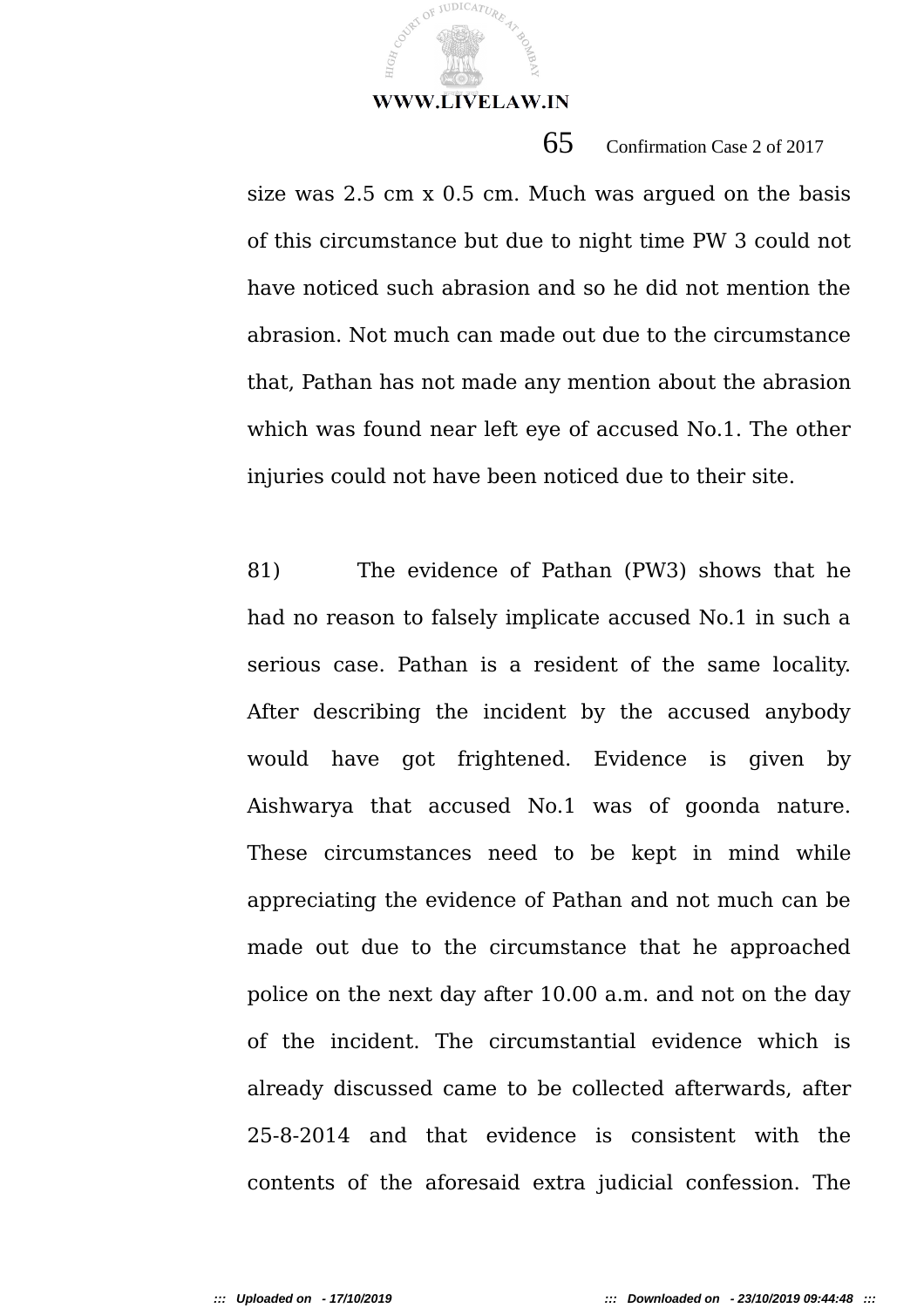**JUDICATUR** 

66 Confirmation Case 2 of 2017

evidence on the record shows that, due to acquaintance of Pathan with the accused and as the accused used to work with the father of Pathan in the past and the reputation of the accused in that locality, it cannot be said that, confession made by the accused was not voluntary. As there is evidence to show that the contents of the confession proved to be true this Court holds that this confession is admissible as a substantive piece of evidence as against accused No.1. In view of provision of section 30 of the Evidence Act and the aforesaid circumstances this Court holds that the confession given by the accused No.1 can be used against accused Nos.2 and 3 also but under section 30 of the Evidence Act. Thus in the present matter the evidence of confession given by accused No.1 is available for proof of the offences committed by accused Nos.1 to 3.

82) The time of post mortem examination as per the record is from 1.15 p.m. to 3.00 p.m. of 23-8-2014. Some time must have taken to form opinion and give report to police, if at all such report was collected by police on the same day. Considering this time it can be said that the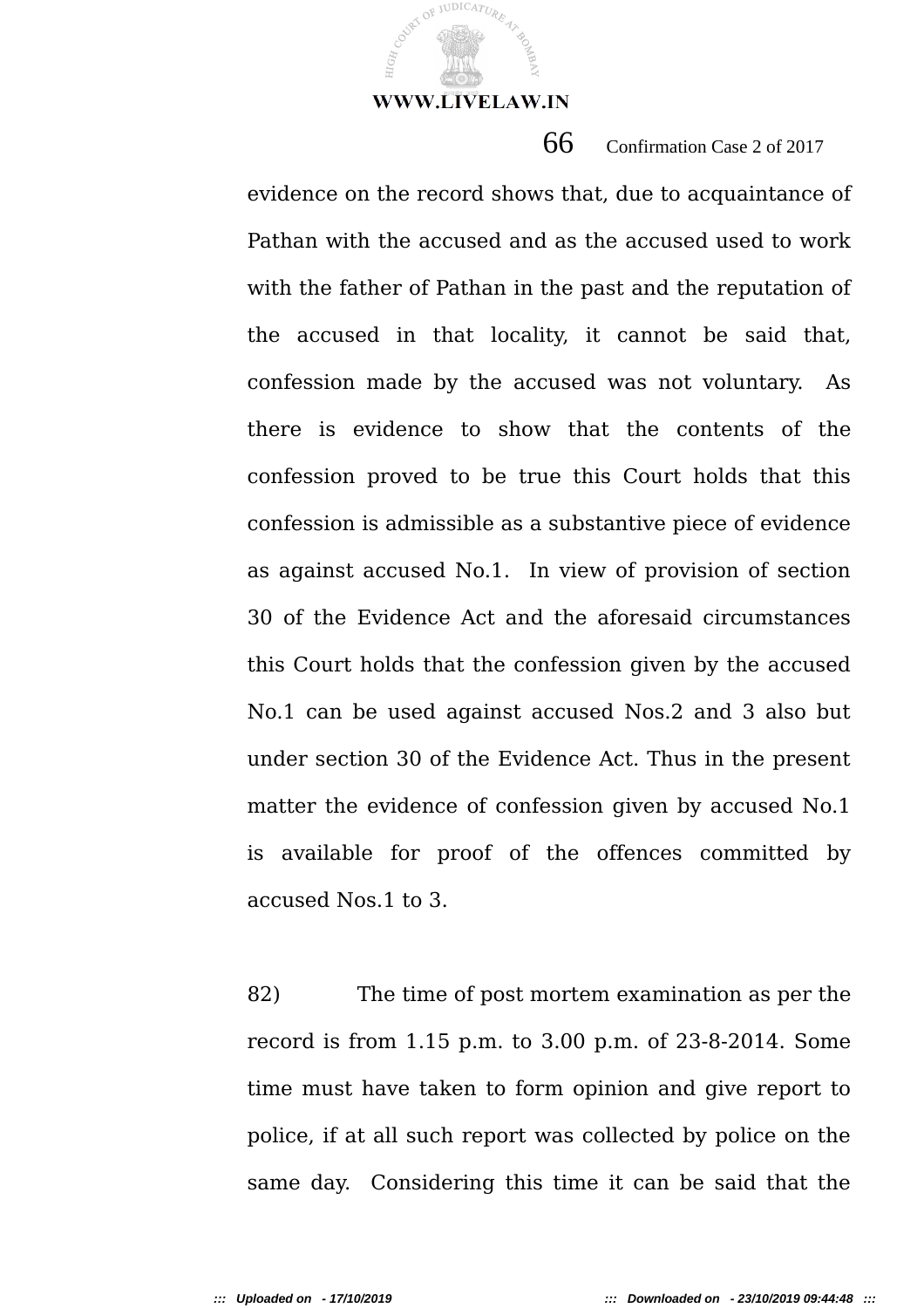

67 Confirmation Case 2 of 2017

statement of Pathan (PW3) was recorded prior to conducting of the post mortem examination on the dead body. This circumstance rules out the possibility of concoction.

#### **INFERENCE**

83) The circumstances established by the prosecution if considered together, they show that they complete the chain of circumstances to point finger only against the accused persons as guilty persons. Every relevant fact is established by the prosecution and for considering the proof, both the angles mentioned in the definition of "proof" in section 3 of the Evidence Act can be used. The extra judicial confession of accused No.1 is also duly proved. It is proved to be voluntary and the circumstances established show that its contents are true. Thus the evidence on extra judicial confession if considered separately along with corroborating circumstances, that evidence is also sufficient to prove the guilt of accused No.1. The extra judicial confession can be used under section 30 of the Evidence Act against accused Nos.2 and 3 and that circumstance can be considered with other circumstances against accused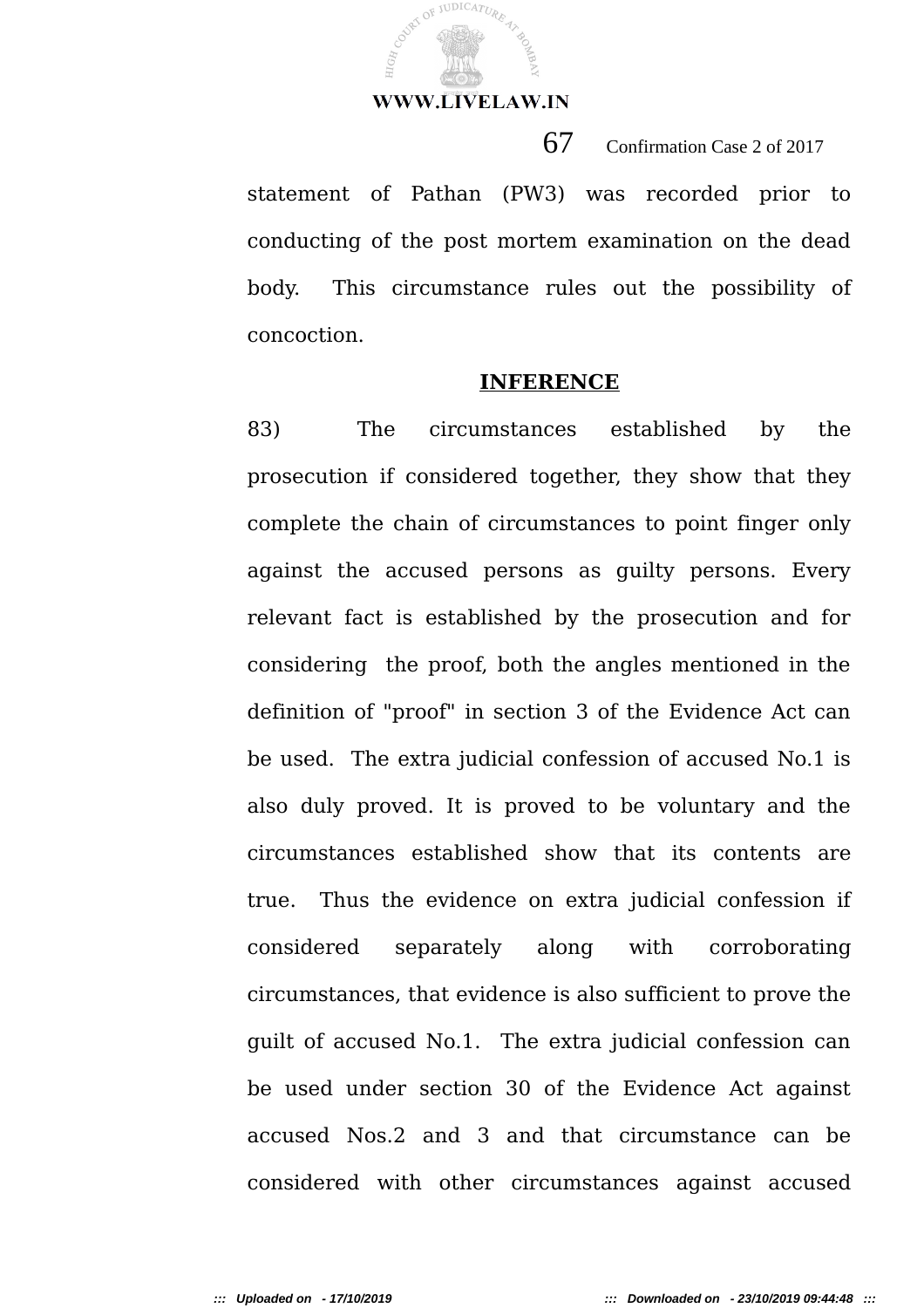COURT OF JUDICATURE

68 Confirmation Case 2 of 2017

Nos.2 and 3 and that evidence also leads to only one inference that accused nos.2 and 3 were also there for committing the offence along with accused no.1.

#### **CONSPIRACY**

84) In the cases reported as **Bhagwandas v. State of Rajasthan [1974 Cri.L.J. 751 (SC)];** and, **Mohd. Usman Mohd. Hussain v. State of Mahareashtra (AIR 1981 SC 1062)**, the Apex Court has observed that conspiracy is hatched often almost in secrecy and so it is mostly impossible to prove conspiracy by direct evidence. Thus, conspiracy needs to be inferred from the acts, the statements and the conduct of the parties to the conspiracy. If it is proved by the prosecution that accused pursued by their acts, the same object, by the same means, then the court is at liberty to infer that they have acted to effect the same object. During execution of conspiracy one accused may take one responsibility and other accused may take other responsibility but if they have completed the act or they have attained the object all of them can be held responsible for the offence of conspiracy.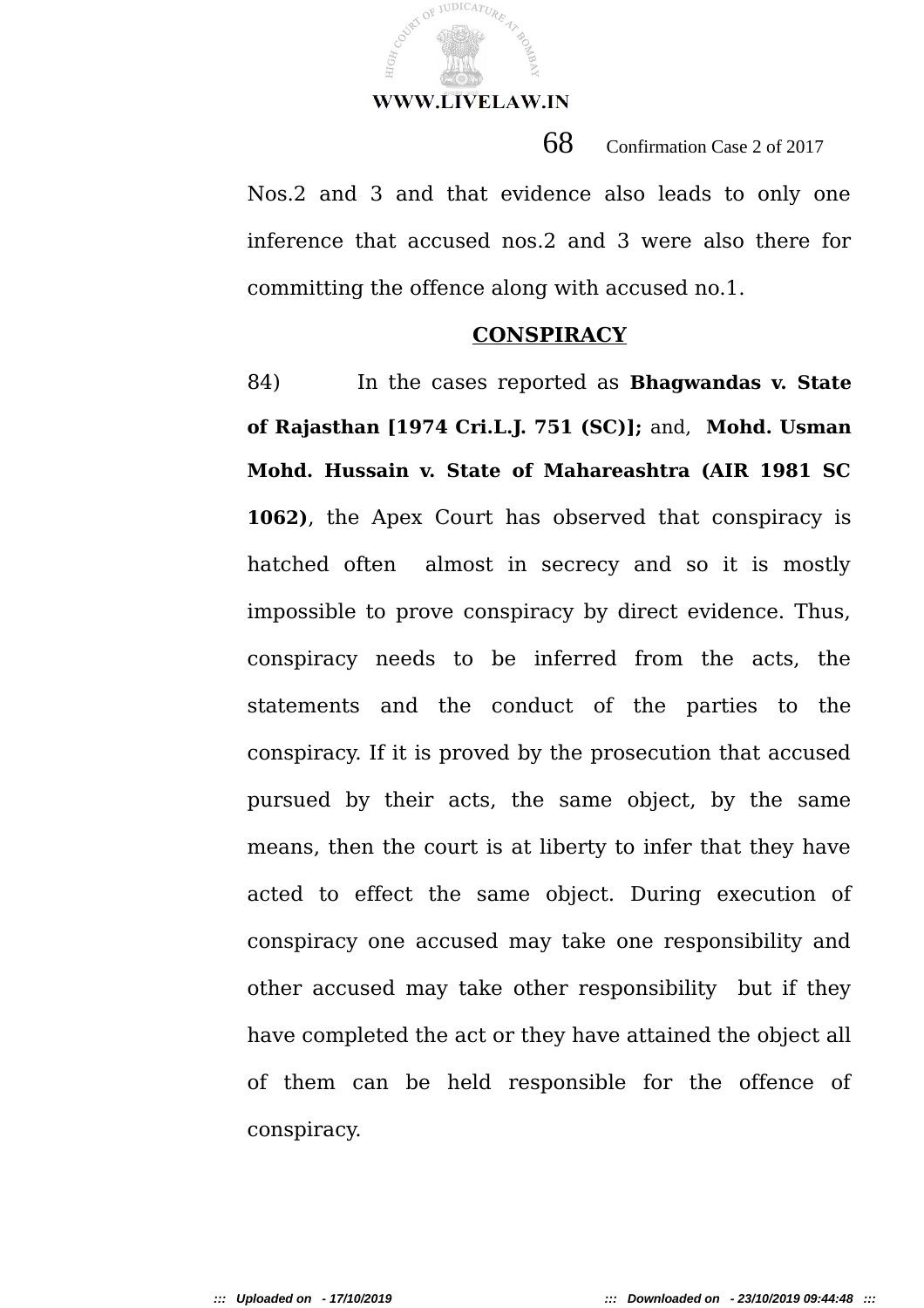

69 Confirmation Case 2 of 2017

85) In the present matter the prosecution has

established following facts to prove the conspiracy.

- (i) Accused No.1 had motive for commission of offence to ravish the victim girl. He had given threat of life also to the deceased.
- (ii) All the accused were watching the victim girl on that day and they were together on one motor cycle.
- (iii) Accused no.1 knew that deceased used to walk between 5.00 p.m. and 5.15 p.m. after the school time to return to home.
- (iv) The accused No.1 was following the deceased girl for 2 to 3 days from prior to the date of the incident but the deceased had not given positive responsible to him.
- (v) On the day of the incident accused Nos.1 to 3 were virtually following the deceased girl on the road leading to Hanumanwadi from Loni Mawala. From the road they picked up the victim girl and forcibly took her under the bridge constructed over chari.
- (vi) Under the bridge, the girl was ravished and then she was murdered.

86) In view of the aforesaid circumstances established by the prosecution this Court holds that there was conspiracy hatched by these accused for commission of the aforesaid offences and that conspiracy is punishable under section 120-B of the Indian Penal Code.

# **RAREST OF RARE CASE**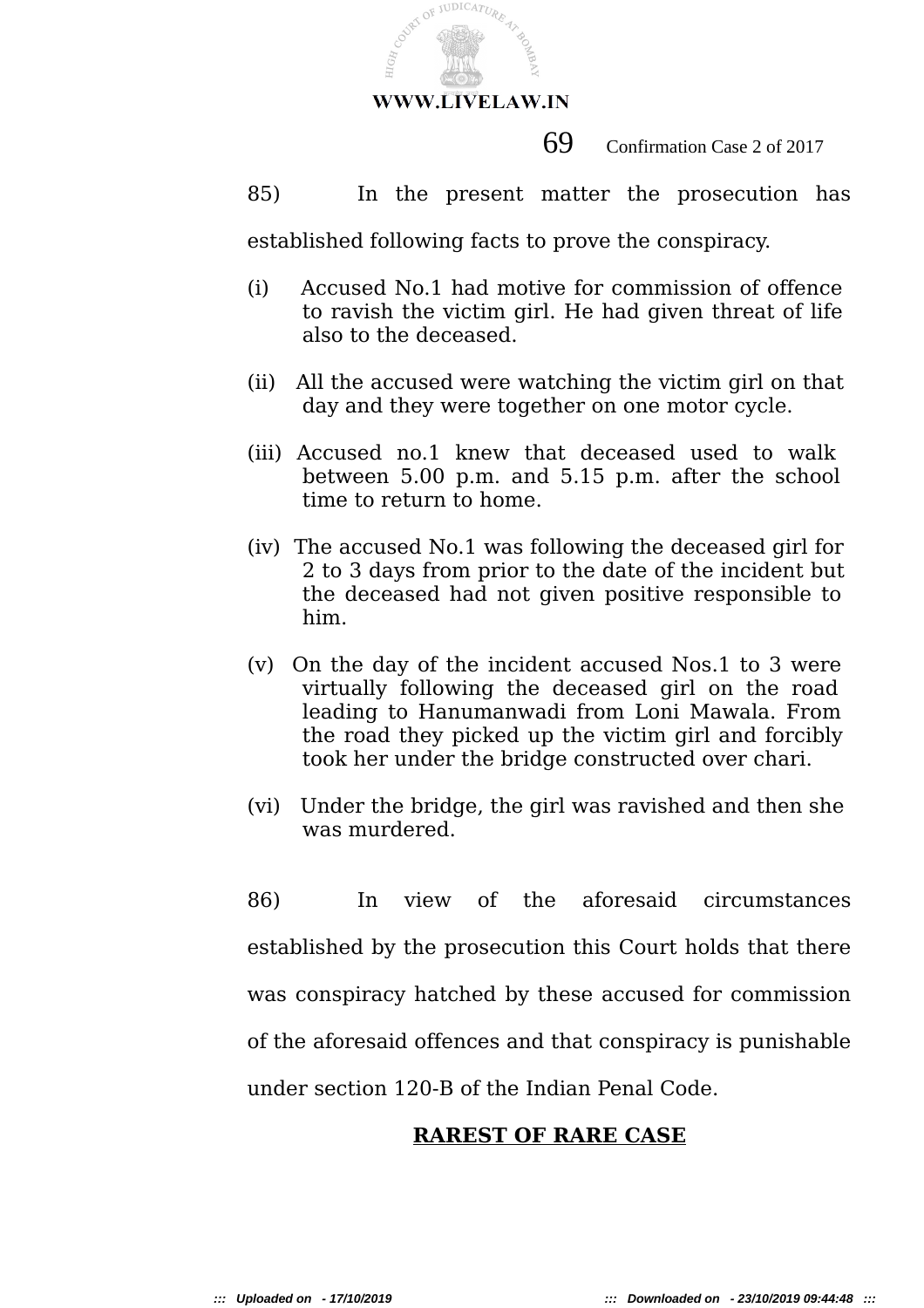COURT OF JUDICATURE

HIGR,

 $70$  Confirmation Case 2 of 2017

87) Before considering the position of law developed on death penalty, in addition to aforesaid circumstances,some more evidence need to be considered. The medical evidence is also important for ascertaining as to whether it is a fit case for giving death penalty. Evidence of Dr. Falke (PW15) and the post mortem report which is at Exhibit 92 show that as many as 21 external injuries were found on the dead body and they were as under.

- (1) Incised wound of size 5.5cm x 0.7cm x muscle deep, obliquely placed, over left fronto-parietal area of scalp. It is 7.5cm from midline.
- (2) Incised wound of size 4x1cm x muscle deep, horizontally placed over right eyebrow laterally.
- (3) Incised wound of size 3x0.5cm x muscle deep, horizontally placed over lateral part of left eyebrow.
- (4) Incised wound of size 2.5x0.5cm x muscle deep, horizontally placed over left eyebrow below injury No.3.
- (5) Incised wound of size 1.8x0.5 cm x muscle deep obliquely placed over left zygomatic region.
- (6) Abrasion of size 1x1cm present over forehead just below hairline in the midline.
- (7) Laceration of size 2x1cm x muscle deep, over left ear pinna upper side.
- (8) Multiple scratch abrasions varying from size 0.7x0.2 cm to 0.5x0.2 cm over parietal area on left side.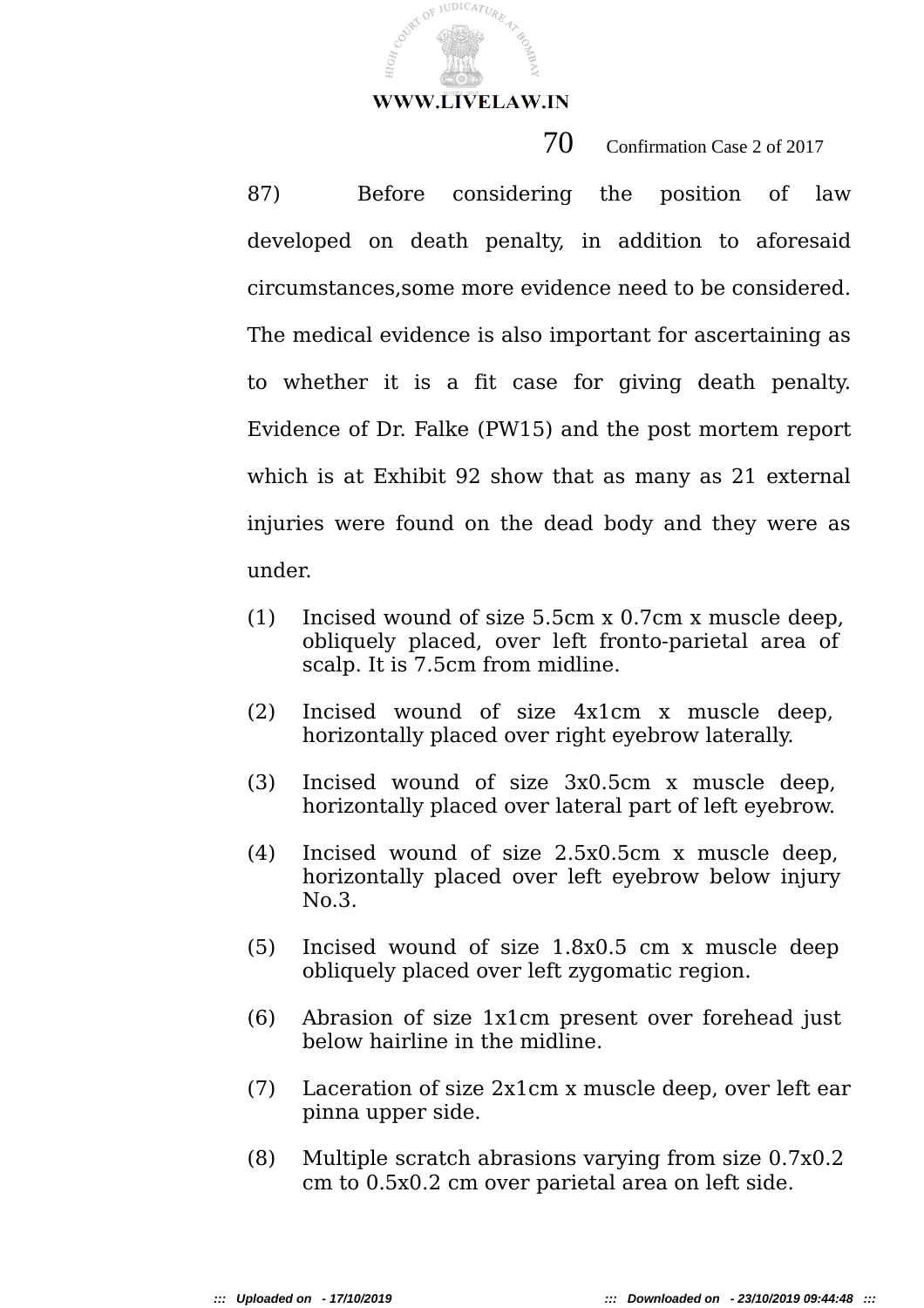

71 Confirmation Case 2 of 2017

- (9) Two contusions of size 1.5x1cm and 1x1 cm over oral aspect of lower lip, reddish in colour.
- (10) Abrasion of size 0.2x0.1 cm over medial side of oral aspect of upper lip, reddish in colour.
- (11) Abraded contusion of size 3.5x1 cm obliquely placed over anterior aspect of neck in the midline situated below thyroid cartilage. The wound is 9 cm below symphysis menti.
- (12) Two abrasions of size 3x0.2 cm and 1x0.1cm respectively over root of neck anteriorly.
- (13) Laceration of size 1.8x0.2x muscle deep obliquely placed over left middle finger proximal phalynx dorsally.
- (14) Two abrasions of size 2x0.5cm and 0.5x0.5cm over right middle finger dorsally.
- (15) Three abrasions of size varying from 0.3x0.2cm to 0.2x0.1 cm placed over ventral aspect of right middle finger.
- (16) Contusion of size 2x1.5cm over right middle knuckle.
- (17) Multiple abrasions of size varying from 2x1cm to 0.5x0.2cm over both scapular areas of back.
- (18) Postmortem excursions of ant-bite of size 4x3cm to 0.5x0.3cm over right elbow, extensor aspect.
- (19) Contusion of size 3x2cm behind left ear.
- (20) Multiple postmortem excursions of ant-bite of sizes ranging from 0.2x0.1 cm to 0.1x0.1 cm over an area of 17x2 cm over infra-umbilical part of abdomen.
- (21) Multiple postmortem excursions of ant-bite of sizes ranging from 0.2x0.1cm to 0.1x0.1cm over an area of 28x3cm over supra-umbilical part of abdomen.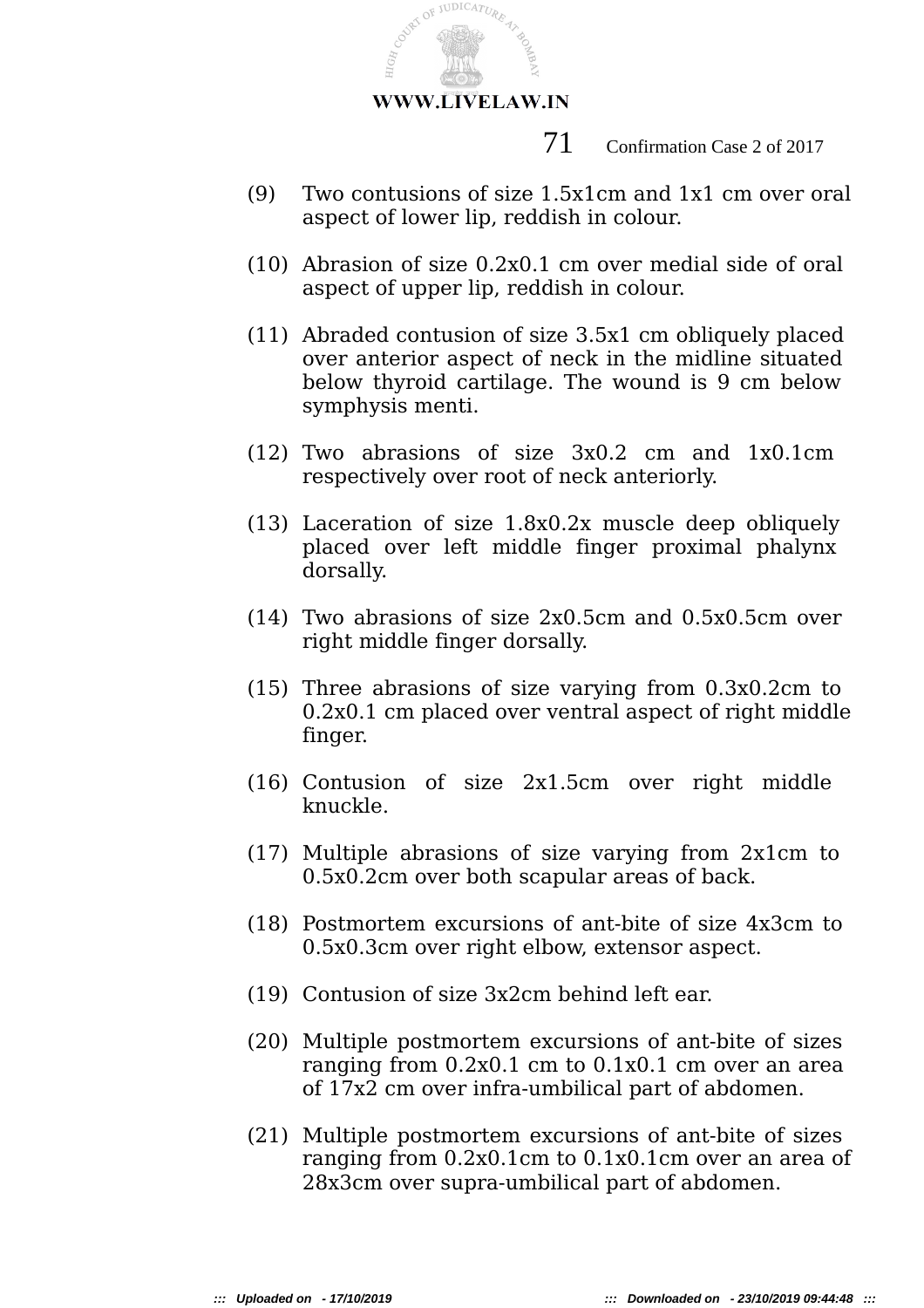JUDICATUR

72 Confirmation Case 2 of 2017

88) The evidence of the doctor shows that internal injuries No.18,20 and 21 were post mortem injuries and the other remaining injuries were ante mortem injuries. The evidence shows that there was palpable fracture of right middle finger and it was also ante mortem injury. As already observed, injuries Nos.1 to 5 were caused by sharp weapon like screwdriver. Other injuries were also caused due to assault. Mud was thrust into the mouth and so there were injuries Nos.7 and 8. Possibility of causing bite injuries and use of force during sexual assault by the accused for satisfaction of sexual lust is always there and in that case also the other injuries can be caused. Injury No.11 is said to be possible due to pressing of neck and it can be said to prevent shouting or to make her to open the mouth as accused wanted to thrust mud into the mouth the neck was pressed. Evidence is given that the mud detected in respiratory track may cause death of a person.

89) Dr. Falke (PW15) found internal injuries as follows.

(1) Under-scalp hematoma of size 13.5 x 12 cm, over right fronto-tempero-parietal region, reddish in colour.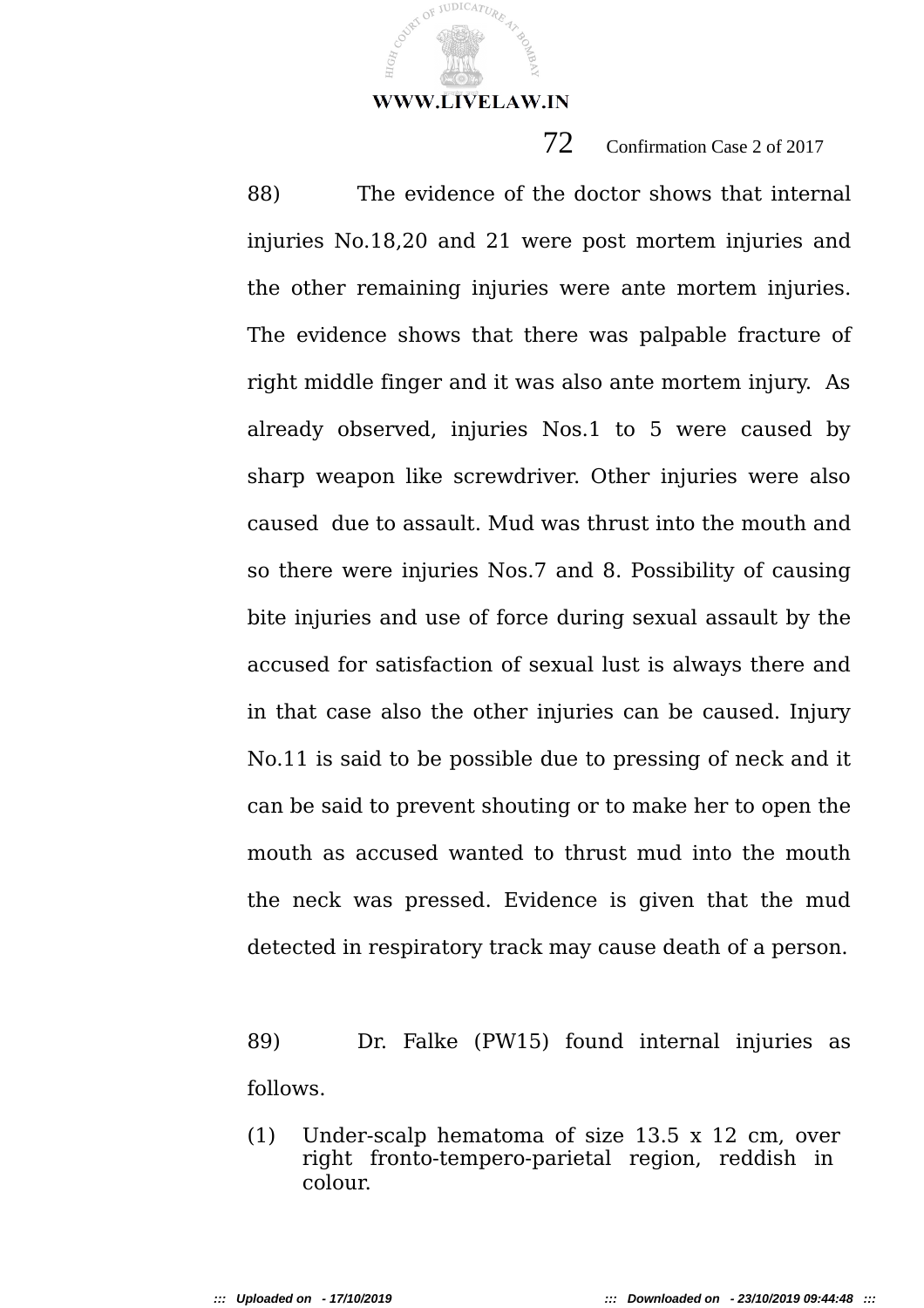COURT OF JUDICATURE

HIGH,

73 Confirmation Case 2 of 2017

(2) Under-scalp of hematoma of size 13x8 cm, over left temporal region, reddish in colour.

90) As already observed, these injuries can be caused by hitting of stone like article No.33. Injuries found on the head were also sufficient to cause the death in ordinary course of nature as they had caused skull fracture and they had caused injury to brain. The death took place due to asphyxia due to gagging by mud with head injury. The evidence does not show that such injury can be sustained by simple fall into chari. Further, the dead body was lying under the bridge.

91) The evidence of Dr. Falke (PW15) shows that there were injuries to the genital organ and they were as under.

- (a) There was evidence of oozing of blood from vaginal orifice.
- (b) Injuries to external genitals present in the form of hymental tears at 10 O'clock, 2 O' clock and 6 O'clock positions, reddish in colour.
- (c) Vaginal walls were edematous and inflamed and evidence of bleeding was present.
- (d) Labia minora also injured and swollen, reddish in colour.
- (e) Pubic hair matted with blood and mud.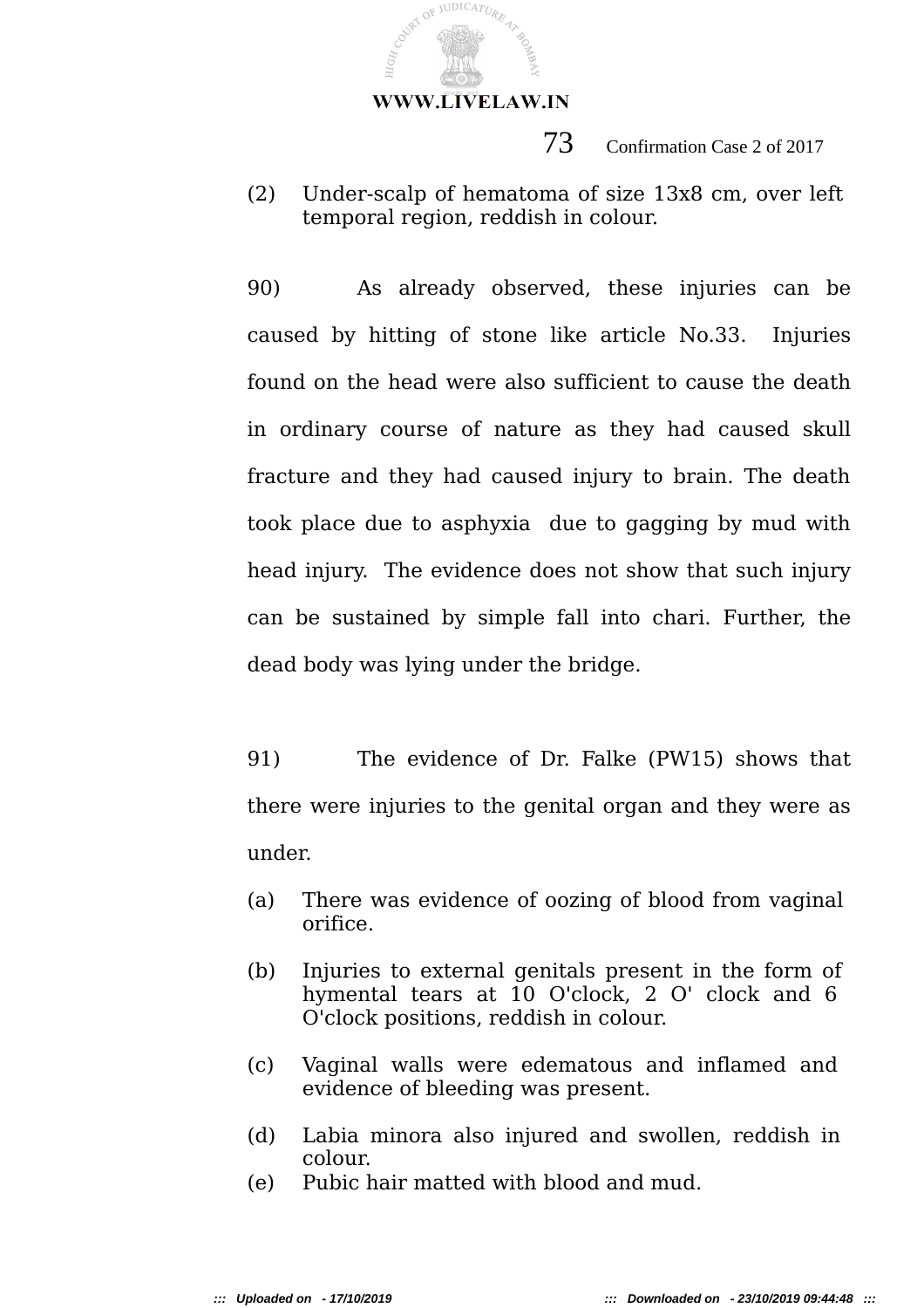

### 74 Confirmation Case 2 of 2017

(f) No evidence of purging. Injury Nos.(a) and (c) were clearly indicating that there was recent forceful assault committed on the victim. On the basis of injury mentioned at Sr. No.(b), the possibility that three times assault was committed on the girl. These injuries are also suggesting that, prior to this assault, there was no possibility of sexual relations. While mentioning injury at Sr. No.(d), I mentioned labia minora was also injured. Injuries mentioned at Sr.No.(a) to (d) were indicating that there was mismatch of the size of penis and vaginal orifice of the victim. The possibility cannot be ruled out in the case of the injuries mentioned at Sr.Nos.(a) to (d) of causing injury like abrasions over glans of penis of assault.

Some of the injuries were noticed during preparation of inquest report also and that document is at Exhibit 57.

92) Dr. Falke (PW15) has given evidence that injuries (a) to (c) mentioned above indicated reasonable forceful sexual assault committed on the victim. He has given evidence that there was possibility of committing sexual assault many times in view of the number of tears found on the hymen. Definite evidence is given that there was no possibility that deceased was habituated to sexual intercourse. The evidence shows that if there is mismatch of the size of penis and vagina, ordinarily the person trying to have sexual act sustain injury to penis. This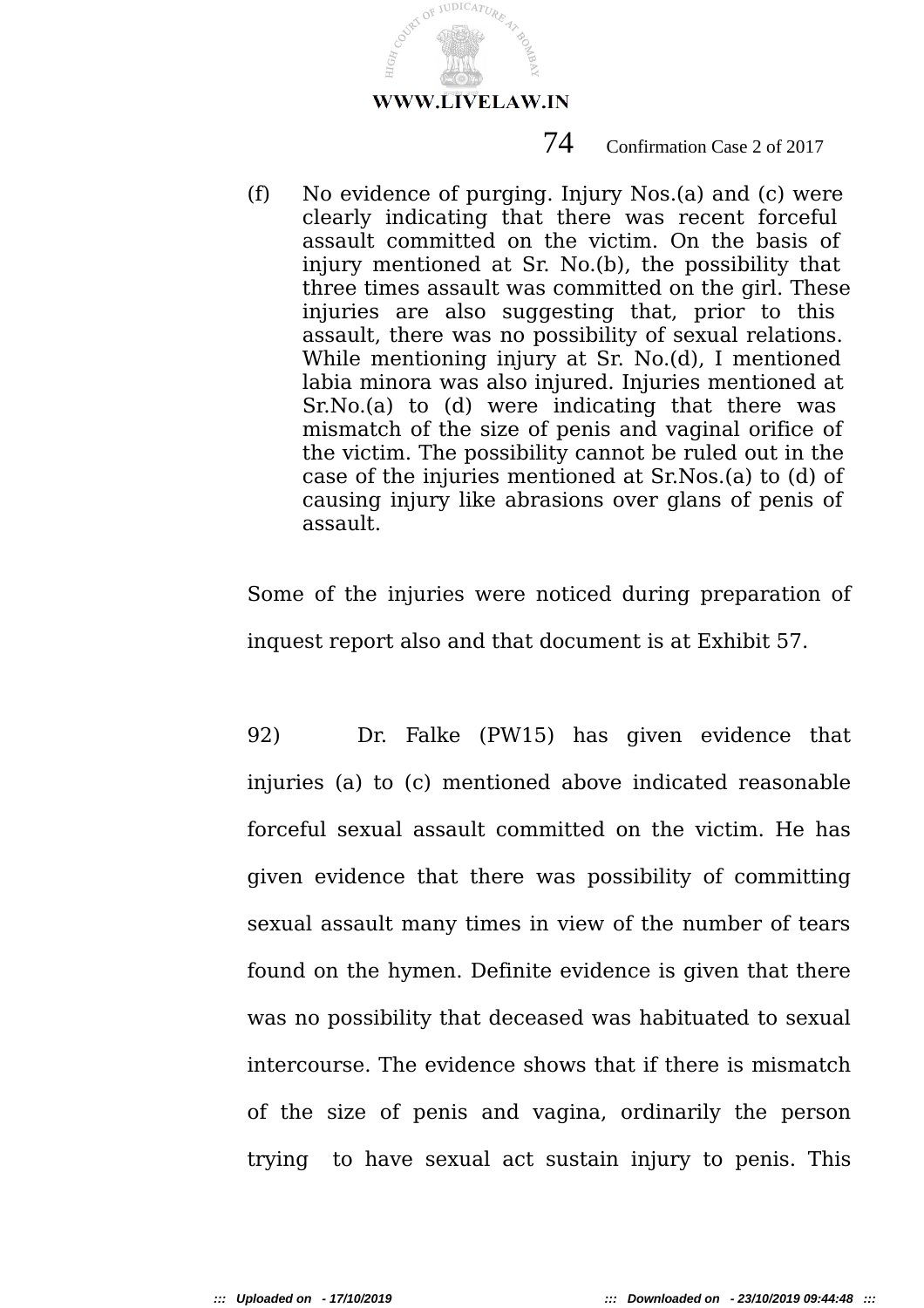

75 Confirmation Case 2 of 2017

gives reason for injury found on the penis of accused No.1.

93) The aforesaid evidence shows that the deceased was raped many times and after that she was murdered. This Court is quoting the circumstances which can be called as peculiar, special for the present purpose after quoting the law developed on death penalty.

94) The learned Public Prosecutor placed reliance on the decisions given by the Apex Court in the appeals preferred against the confirmation matters and which had gone from Maharashtra. They are :

(1) Criminal Appeal No.1409/2008 (Shivaji Alhat v. State of Maharashtra) decided by the Supreme Court 5-9-2008.

(2) Criminal Appeal No.2486-2487/2014 (between Vasanta Dupare v. State of Maharashtra) decided by the Supreme Court on 26-11-2014.

Reliance was also placed on the case reported as **Laxman Naik v. State of Orissa [(1994) 3 SCC 381]**. In all these cases the death sentence given to the accused was confirmed when there was rape and murder.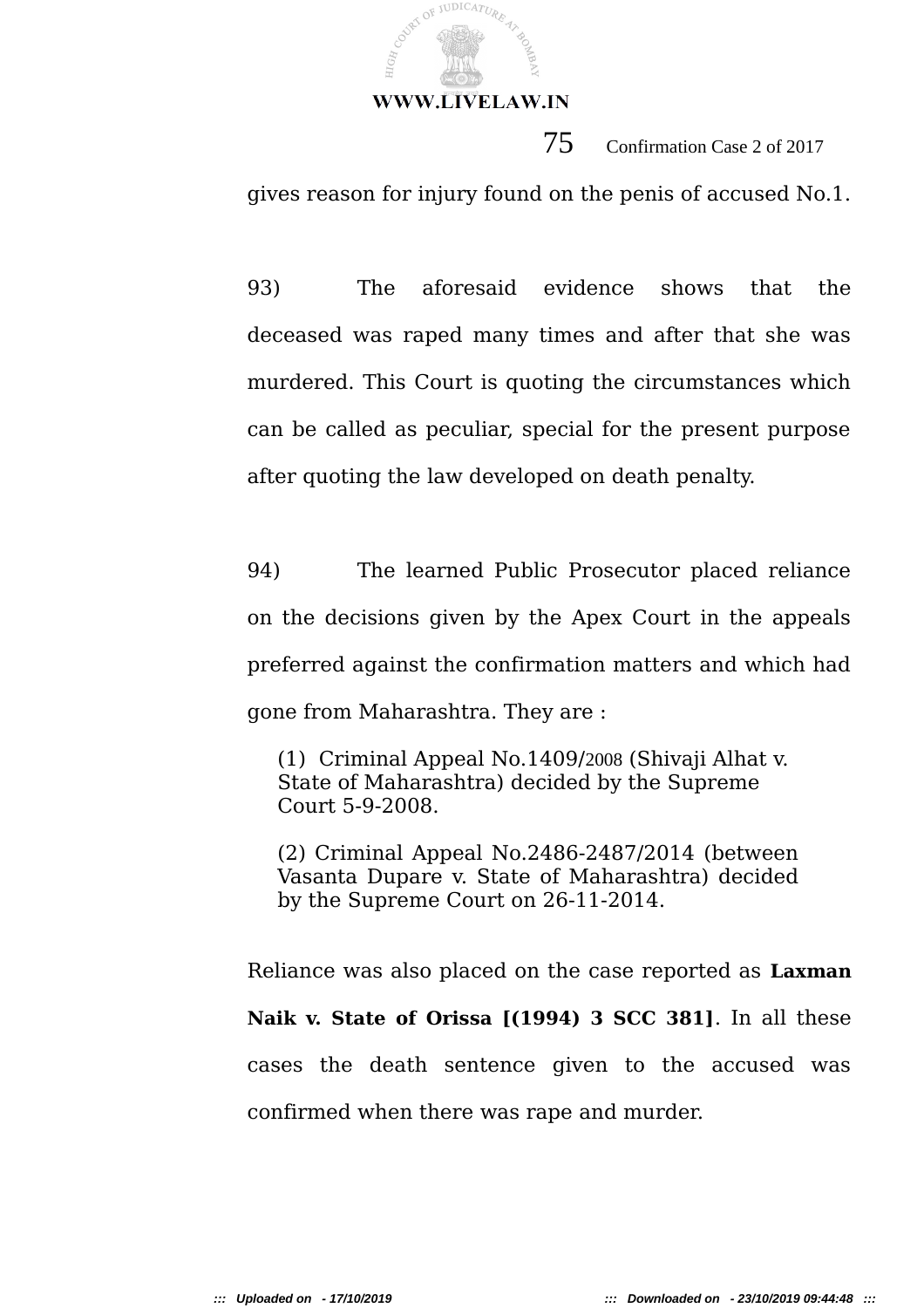

 $76$  Confirmation Case 2 of 2017

95) In the landmark decision reported as **Bachan**

## **Singh v. State of Punjab** (**AIR 1982 SC 1325)** following

guidelines were given by the Apex Court.

- (i) The extreme penalty of death need not be inflicted except in gravest cases of extreme culpability;
- (ii) Before opting for the death penalty, the circumstances of the 'offender' so require to be taken into consideration along with the circumstances of the crime;
- (iii) Life imprisonment is the rule and death sentence is an exception. In other words, death sentence must be imposed only when life imprisonment appears to be an altogether inadequate punishment having regard to the relevant circumstances of the crime, and provided, the option to impose sentence of imprisonment for life cannot be conscientiously exercised having regard to the nature and circumstances of the crime and all the relevant circumstances;
- (iv) A balance sheet of aggravating and mitigating circumstances has to be drawn up and in doing so, the mitigating circumstances has to be accorded full weightage and a just balance has to be struck between the aggravating and the mitigating circumstances before the option is exercised. In order to apply these guidelines, *inter alia*, the following questions may be asked and answered:

(a) Is there something uncommon about the crime, which renders sentence of imprisonment for life inadequate and calls for a death sentence ?

(b) Are the circumstances of the crime such that there is no alternative, but to impose death sentence even after according maximum weightage to the mitigating circumstances which speak in favour of the offender ?"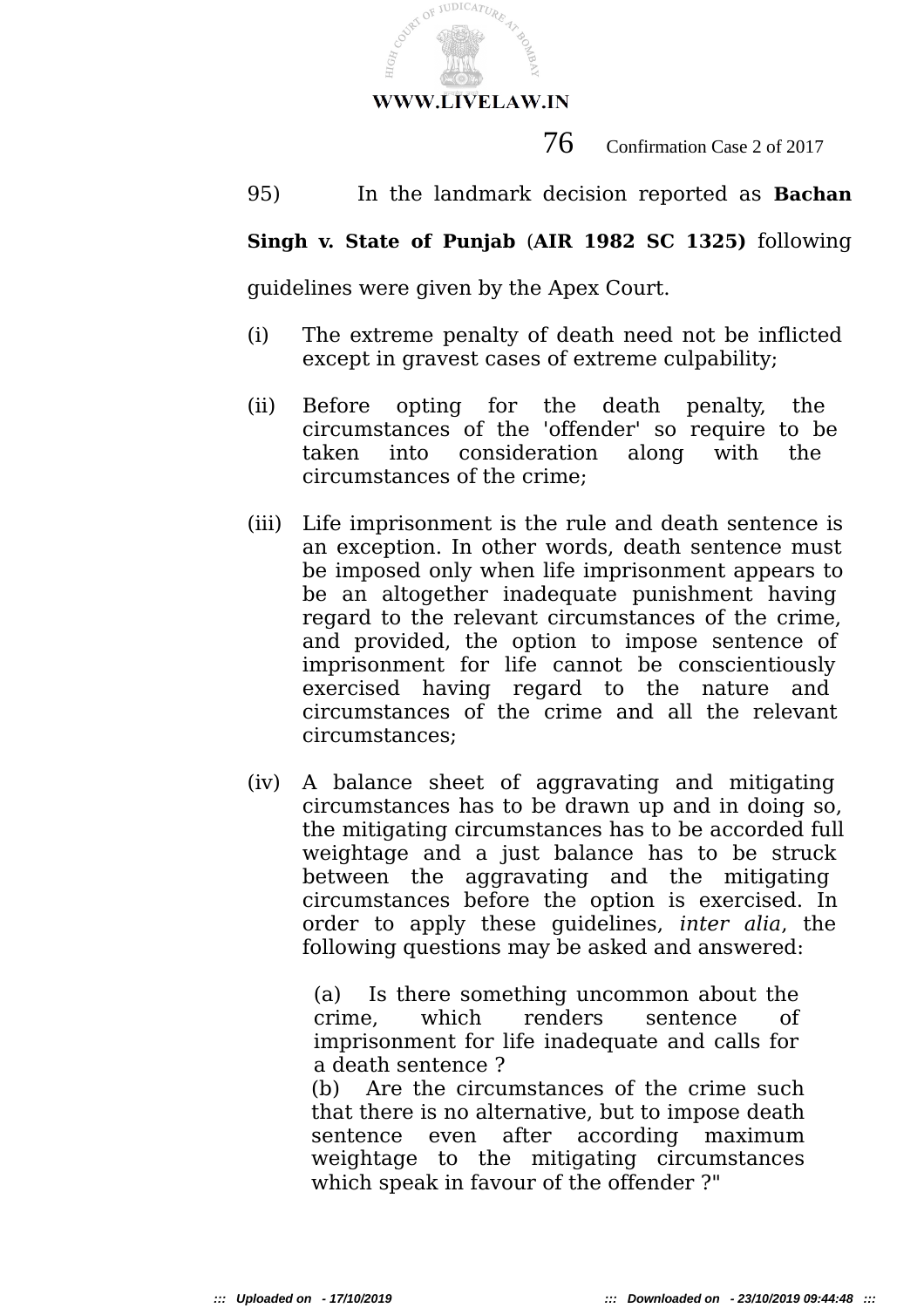

COURT OF JUDICATURE

HIGH,

77 Confirmation Case 2 of 2017

96) In the cases reported as **Lehna v. State of Haryana [(2002) 3 SCC 76]** the Apex Court referred the cases of *Bachan Singh (AIR 1982 SC 1325)* cited supra and *Machhi Singh (AIR 1983 SC 957)* and made following observations :--

"In rarest of rate cases when the collective conscience of the community is so shocked, that it will expect the holders of the judicial power enter to inflict death penalty irrespective of tier personal opinion as regards desirability or otherwise of retaining death penalty, death sentence can be awarded. The community may entertain such sentiment in the following circumstances.

(1) When the murder is committed in an extremely brutal, grotesque, diabolical, revolting or dastardly manner so as to arouse intense and extreme indignation of the community.

(2) When the murder is committed for a motive which evinces total depravity and meanness; e.g. murder by hired assassin for money or rewards; or cold-blooded murder or gains of a person viz-a-vis whom the murderer is in a dominating position or in a position of trust; or murder is committed in the course for betrayal of the motherland.

(3) When murder of a member of a Scheduled Caste or minority community etc., is committed not for personal reasons but in circumstances which arouse social wrath, or in cases of 'bride burning' or 'dowry deaths' or when murder is committed in order to remarry for the sake of extracting dowry once again or to marry another woman on account of infatuation.

(4) When the crime is enormous in proportion. For instance when multiple murders, say of all or almost all the members of a family or a large number of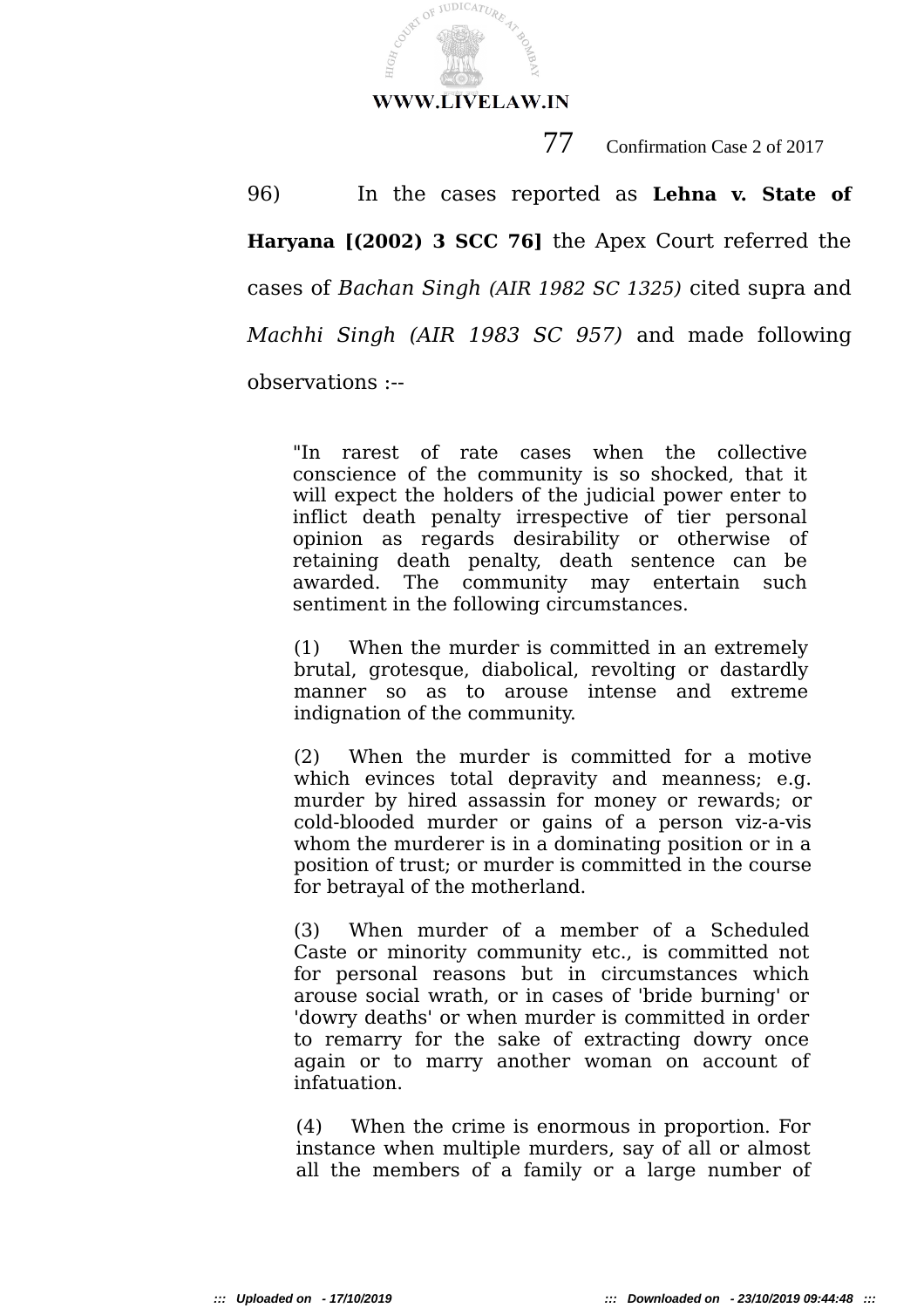

## 78 Confirmation Case 2 of 2017

persons of a particular caste, community, or locality, are committed.

(5) When the victim of murder is an innocent child, or a helpless woman or old or infirm person and the murderer is in a dominating position, or a public figure generally loved and respected by the community."

The aforesaid guidelines were reiterated in the case reported as **Sushil Murmu v. State of Jharkhand [(2004) 2 SCC 338].**

## 97) In the case reported as **Brajendrasingh v. State**

## **of Madhya Pradesh (AIR 2012 SC 1552)** the Apex Court

has laid down few more guidelines after referring the

aforesaid cases and they are as under :

"(1) In the opinion of the Court, imposition of any other punishment, i.e., life imprisonment would be completely inadequate and would not meet the ends of justice.

(2) Life imprisonment is the rule and death sentence is an exception.

(3) The option to impose sentence of imprisonment for life cannot be cautiously exercised having regard to the nature and circumstances of the crime and all relevant circumstances.

(4) The method (planned or otherwise) and the manner (extent of brutality and inhumanity, etc.) in which the crime was committed and the circumstances leading to commission of such heinous crime."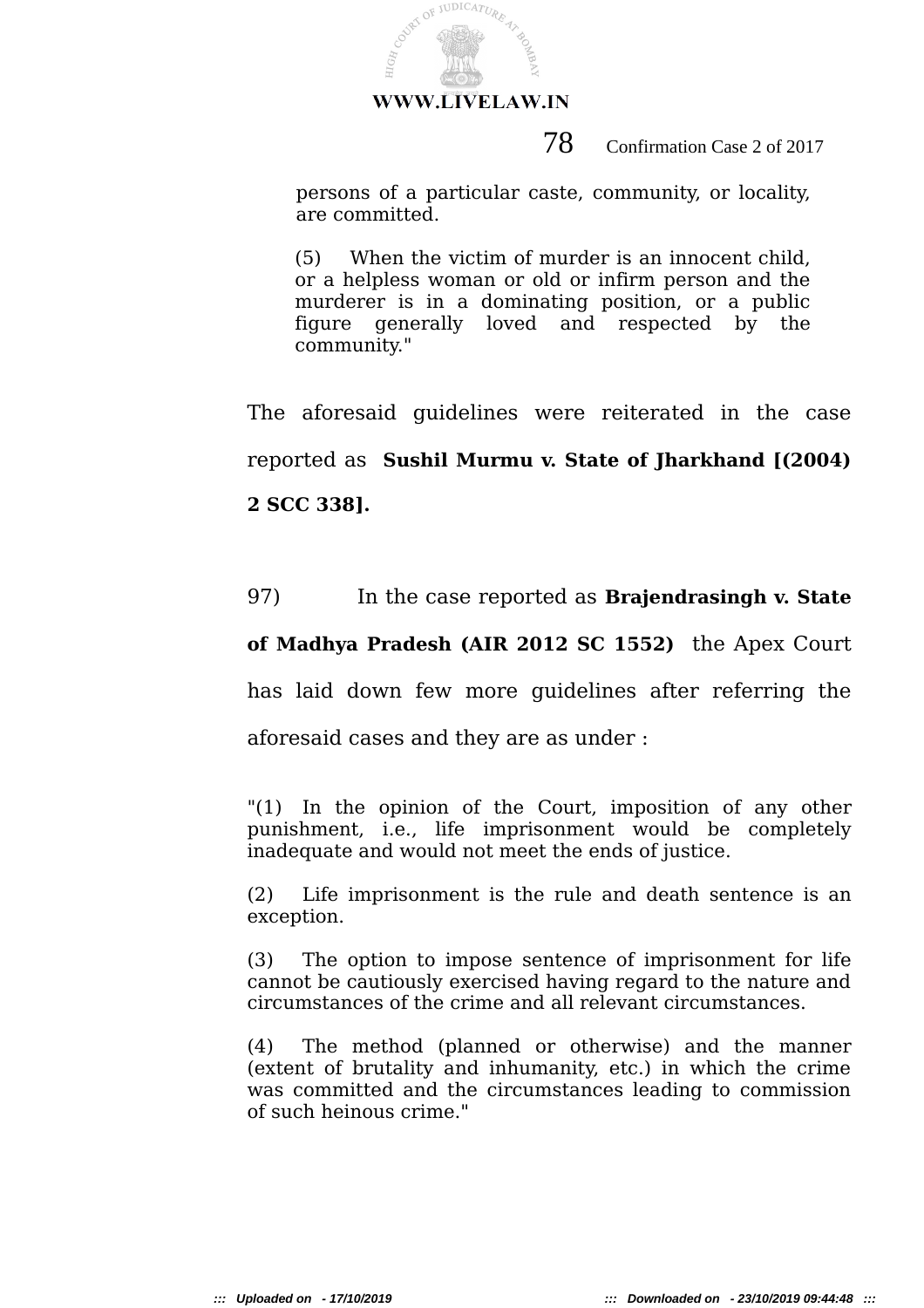

79 Confirmation Case 2 of 2017

98) In the case reported as **Shankar Kishanrao**

## **Khade v. State of Maharashtra [(2013) 5 SCC 546)]** the

Apex Court, has laid down some new tests, new guidelines

and they are as under :

"**117.** In *Shivaji v. State of Maharashtra [(2008) 15 SCC 269]* this Court categorically rejected the view that death sentence cannot be awarded in a case where the evidence is circumstantial. The death sentence was upheld also because of the depraved acts of the accused in raping and murdering a 9 year old child. This Court held :

"**27.** The plea that in a case of circumstantial evidence death should not be awarded is without any logic. If the circumstantial evidence is found to be unimpeachable character in establishing the guilt of the accused, that forms the foundation for conviction. That has nothing to do with the question of sentence as has been observed by this Court in various cases while awarding death sentence. The mitigating circumstances and the aggravating circumstances have to be balanced. In the balance sheet of such circumstances, the fact that the case rests on circumstantial evidence has no role to play. ...

**28**. The case at hand falls in the rarest of the rare category. The circumstances highlighted above establish the depraved acts of the accused, and they call for only one sentence, that is, death sentence."

99) The provisions contained in section 354(3) of the Code of Criminal Procedure and also the provision providing for sentences in such cases show that it is a matter of judicial discretion. The aforesaid guidelines,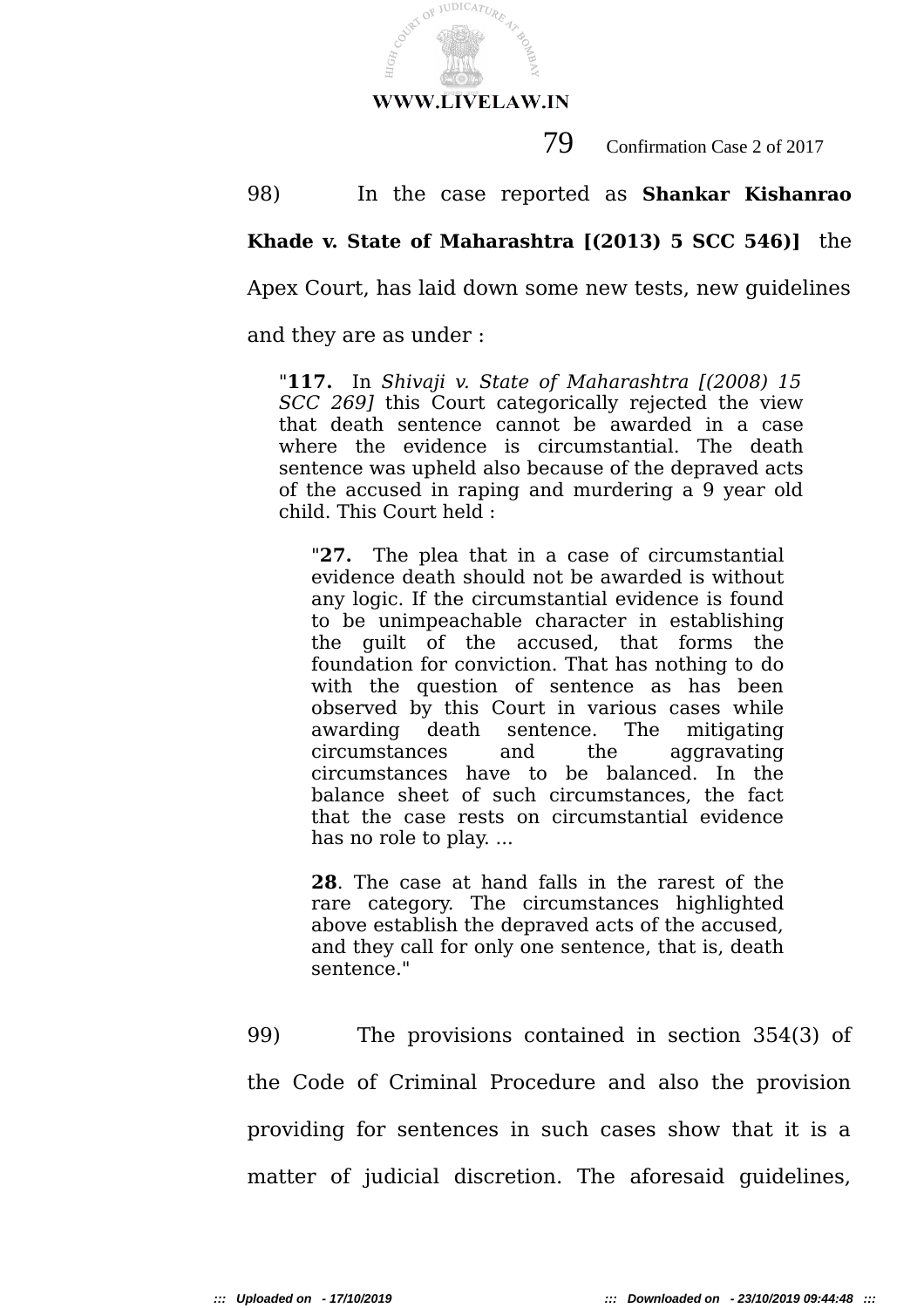COURT OF JUDICATURE

80 Confirmation Case 2 of 2017

tests need to be kept in mind by the courts while exercising jurisdiction and discretion. The factors referred in the aforesaid cases are only few indicators covering some situations but court may come across different situations where the court may not take help of those indicators. Fortunately, in the present matter the relevant facts and circumstances already quoted show that the indicators mentioned in the aforesaid cases are of help. The special reasons in the present matter are as under :-

(i) Three accused persons planned to ravish an innocent girl of 16 years of age by intercepting her at a place where was alone.

(ii) The accused caught her in such a situation and at such a place that there is no scope to her to escape.

(iii) The accused did not think for a moment about pains and the situation to which the deceased was being subjected by their act.

(iv) The accused acted in a very cruel manner and their acts like forcibly thrusting mud into her mouth to prevent her from shouting indicates that they had pre-decided not to show mercy of any kind.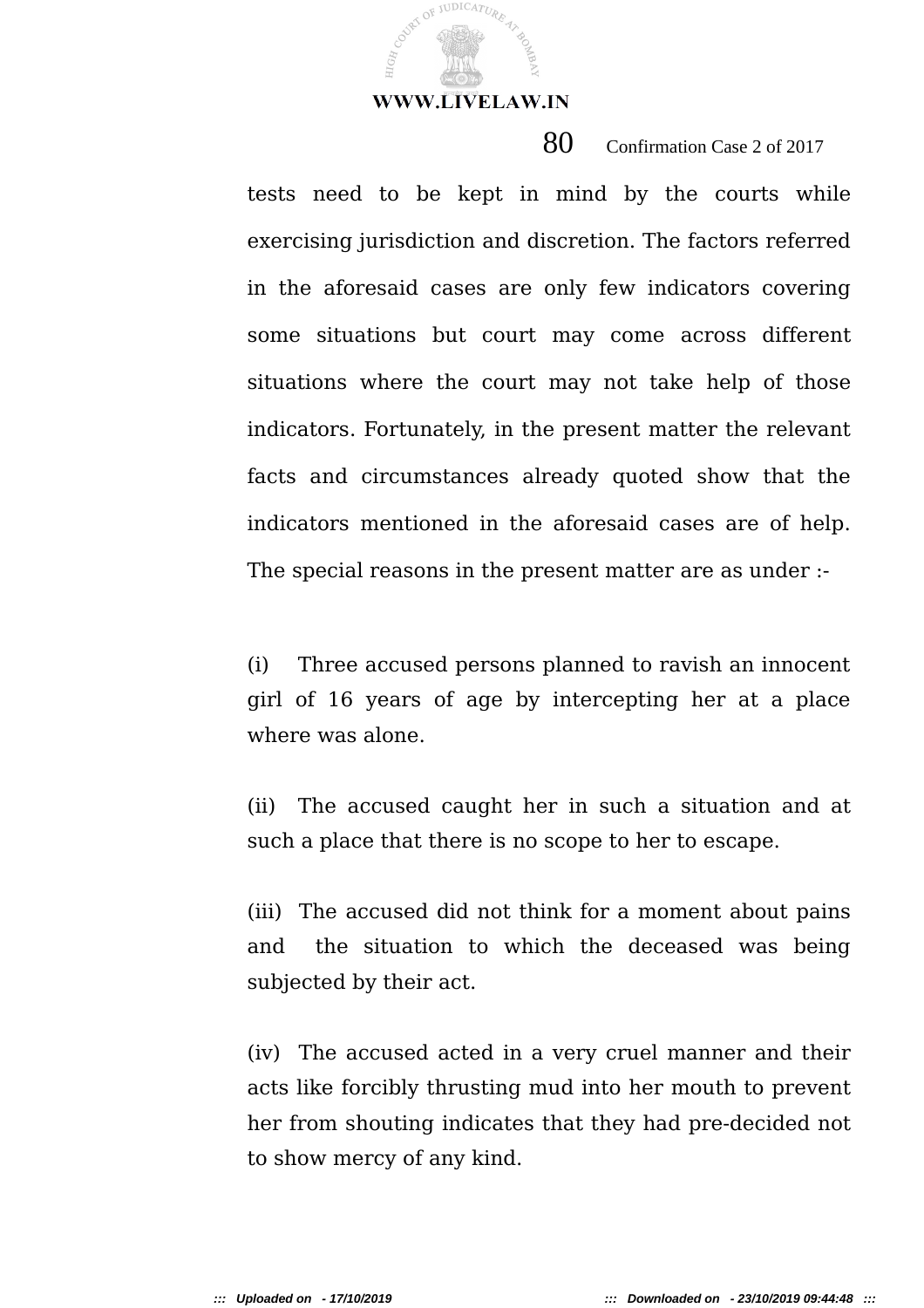JUDICATUR

81 Confirmation Case 2 of 2017

(v) During the span of around 30 to 45 minutes the deceased was raped may times.

(vi) Sharp weapon was used to finish her and the weapon was such that due to a single blow, the deceased must not have died and she must have seen almost all the blows given by sharp weapon and also blunt weapon and she must have suffered the pains till her last breath. She must have been horrified due to such conduct of the accused and the horror created must have been beyond imagination.

(vii) It was pre-decided by the accused to finish her after raping her as they wanted to conceal the offence of rape.

(viii) Even when accused No.1 was a father of 2 issues, he was a married man, the other accused were also elder persons, they committed such heinous act against a girl aged about 16 years.

100) The aforesaid circumstances show that it is a perversity of extreme nature. The conduct of the accused shows that there is no possibility of their reformation and they do not deserve to live in any society. The society would not like to have such members and that is why there was agitation on 24-8-2014 by the people of the